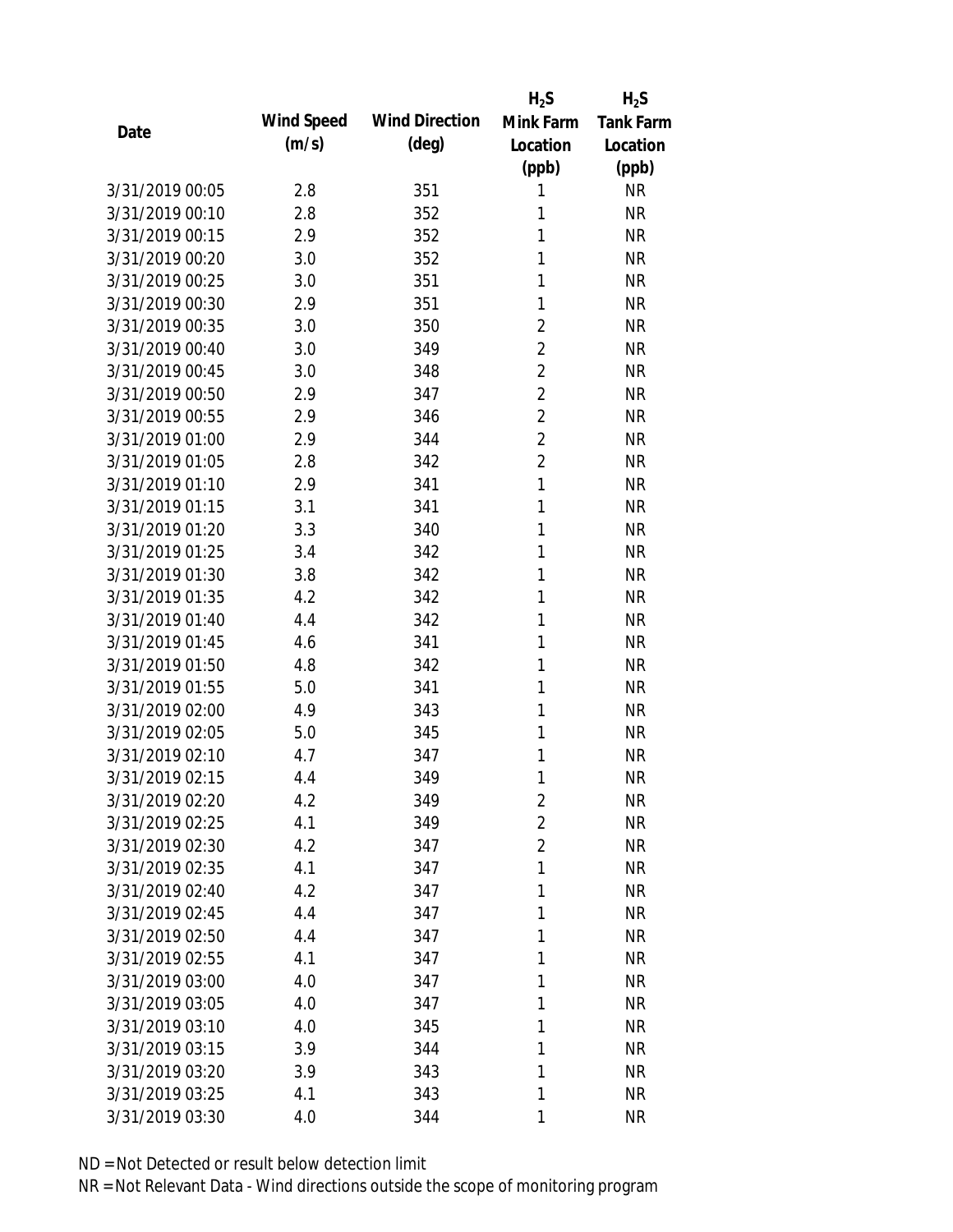|                 |            |                       | $H_2S$         | $H_2S$           |
|-----------------|------------|-----------------------|----------------|------------------|
| Date            | Wind Speed | <b>Wind Direction</b> | Mink Farm      | <b>Tank Farm</b> |
|                 | (m/s)      | $(\text{deg})$        | Location       | Location         |
|                 |            |                       | (ppb)          | (ppb)            |
| 3/31/2019 03:35 | 3.9        | 344                   | 1              | <b>NR</b>        |
| 3/31/2019 03:40 | 3.9        | 344                   | 1              | <b>NR</b>        |
| 3/31/2019 03:45 | 4.1        | 344                   | 1              | <b>NR</b>        |
| 3/31/2019 03:50 | 4.0        | 344                   | 1              | <b>NR</b>        |
| 3/31/2019 03:55 | 4.0        | 344                   | 1              | <b>NR</b>        |
| 3/31/2019 04:00 | 4.1        | 345                   | 1              | <b>NR</b>        |
| 3/31/2019 04:05 | 4.2        | 344                   | 1              | <b>NR</b>        |
| 3/31/2019 04:10 | 4.0        | 346                   | $\overline{2}$ | <b>NR</b>        |
| 3/31/2019 04:15 | 3.9        | 347                   | $\overline{2}$ | <b>NR</b>        |
| 3/31/2019 04:20 | 4.1        | 347                   | $\overline{2}$ | <b>NR</b>        |
| 3/31/2019 04:25 | 4.1        | 348                   | $\overline{2}$ | <b>NR</b>        |
| 3/31/2019 04:30 | 4.2        | 348                   | $\overline{2}$ | <b>NR</b>        |
| 3/31/2019 04:35 | 4.2        | 350                   | $\overline{2}$ | <b>NR</b>        |
| 3/31/2019 04:40 | 4.1        | 352                   | $\overline{2}$ | <b>NR</b>        |
| 3/31/2019 04:45 | 4.2        | 354                   | $\overline{2}$ | <b>NR</b>        |
| 3/31/2019 04:50 | 3.9        | 355                   | 1              | <b>NR</b>        |
| 3/31/2019 04:55 | 3.6        | 356                   | 1              | <b>NR</b>        |
| 3/31/2019 05:00 | 3.5        | 357                   | 1              | <b>NR</b>        |
| 3/31/2019 05:05 | 3.2        | 355                   | 1              | <b>NR</b>        |
| 3/31/2019 05:10 | 3.2        | 352                   | 1              | <b>NR</b>        |
| 3/31/2019 05:15 | 3.0        | 350                   | 1              | <b>NR</b>        |
| 3/31/2019 05:20 | 2.8        | 348                   | 1              | <b>NR</b>        |
| 3/31/2019 05:25 | 3.1        | 346                   | 1              | <b>NR</b>        |
| 3/31/2019 05:30 | 3.2        | 343                   | 1              | <b>NR</b>        |
| 3/31/2019 05:35 | 3.3        | 342                   | 1              | <b>NR</b>        |
| 3/31/2019 05:40 | 3.6        | 341                   | 1              | <b>NR</b>        |
| 3/31/2019 05:45 | 3.7        | 340                   | 1              | <b>NR</b>        |
| 3/31/2019 05:50 | 3.9        | 341                   | 1              | <b>NR</b>        |
| 3/31/2019 05:55 | 3.7        | 341                   | 1              | <b>NR</b>        |
| 3/31/2019 06:00 | 3.5        | 342                   | 1              | <b>NR</b>        |
| 3/31/2019 06:05 | 3.4        | 343                   | 1              | <b>NR</b>        |
| 3/31/2019 06:10 | 3.1        | 343                   | 1              | <b>NR</b>        |
| 3/31/2019 06:15 | 3.0        | 341                   | 1              | <b>NR</b>        |
| 3/31/2019 06:20 | 3.0        | 339                   | 1              | <b>NR</b>        |
| 3/31/2019 06:25 | 3.1        | 337                   | 1              | <b>NR</b>        |
| 3/31/2019 06:30 | 3.2        | 336                   | 1              | <b>NR</b>        |
|                 |            |                       |                |                  |
| 3/31/2019 06:35 | 3.2        | 335                   | 1              | <b>NR</b>        |
| 3/31/2019 06:40 | 3.3        | 334                   | 1              | <b>NR</b>        |
| 3/31/2019 06:45 | 3.5        | 333                   | 1              | <b>NR</b>        |
| 3/31/2019 06:50 | 3.5        | 333                   | 1              | <b>NR</b>        |
| 3/31/2019 06:55 | 3.6        | 333                   | 1              | <b>NR</b>        |
| 3/31/2019 07:00 | 3.7        | 332                   | 1              | <b>NR</b>        |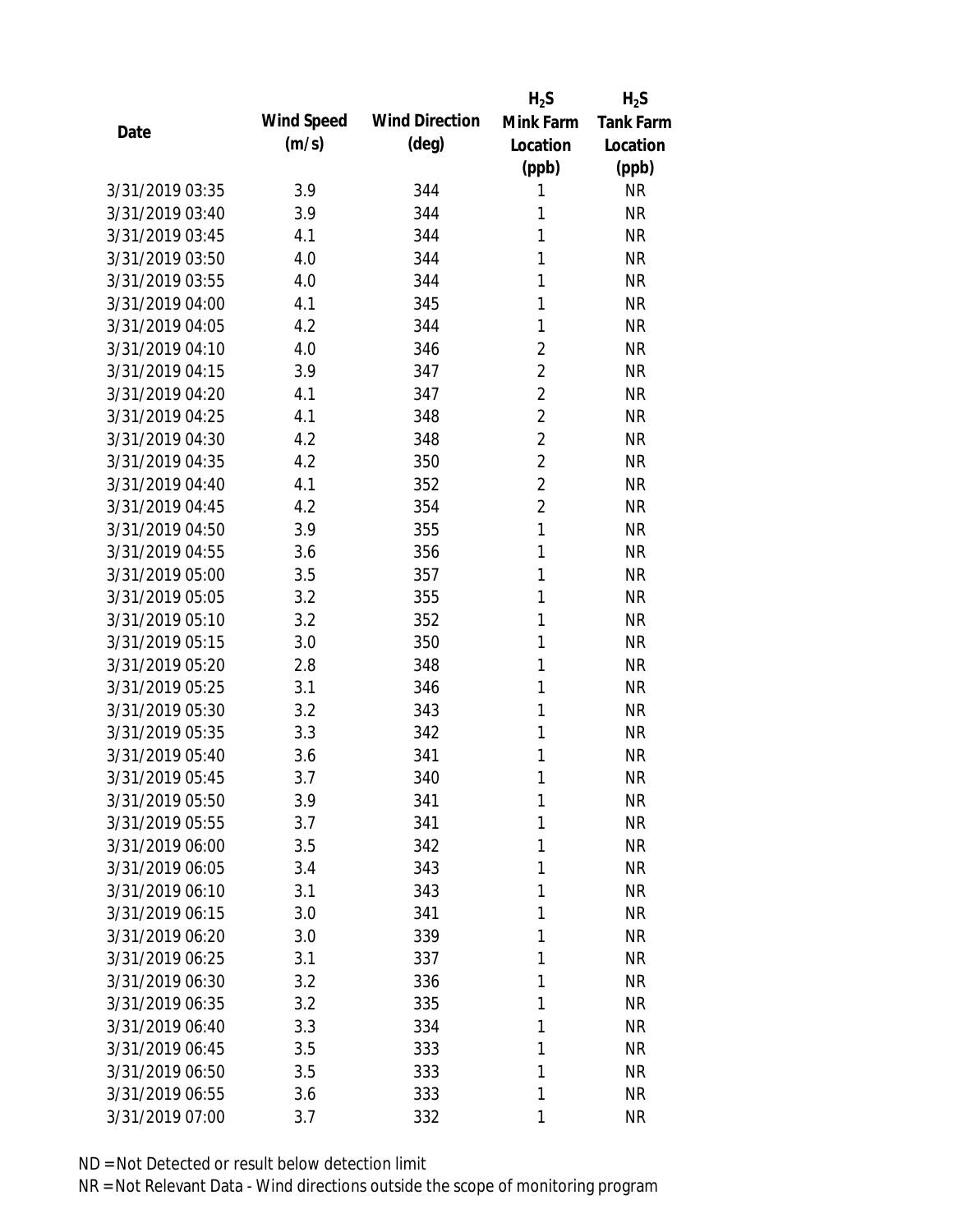|                 |            |                       | $H_2S$         | $H_2S$           |
|-----------------|------------|-----------------------|----------------|------------------|
| Date            | Wind Speed | <b>Wind Direction</b> | Mink Farm      | <b>Tank Farm</b> |
|                 | (m/s)      | $(\text{deg})$        | Location       | Location         |
|                 |            |                       | (ppb)          | (ppb)            |
| 3/31/2019 07:05 | 3.8        | 332                   | 1              | <b>NR</b>        |
| 3/31/2019 07:10 | 3.9        | 331                   | 1              | <b>NR</b>        |
| 3/31/2019 07:15 | 3.9        | 331                   | 1              | <b>NR</b>        |
| 3/31/2019 07:20 | 4.2        | 330                   | 1              | <b>NR</b>        |
| 3/31/2019 07:25 | 4.2        | 330                   | 1              | <b>NR</b>        |
| 3/31/2019 07:30 | 4.3        | 331                   | 1              | <b>NR</b>        |
| 3/31/2019 07:35 | 4.3        | 330                   | 1              | <b>NR</b>        |
| 3/31/2019 07:40 | 4.3        | 329                   | 1              | <b>NR</b>        |
| 3/31/2019 07:45 | 4.3        | 329                   | 1              | <b>NR</b>        |
| 3/31/2019 07:50 | 4.1        | 329                   | 1              | <b>NR</b>        |
| 3/31/2019 07:55 | 4.1        | 328                   | 1              | <b>NR</b>        |
| 3/31/2019 08:00 | 4.0        | 327                   | 1              | <b>NR</b>        |
| 3/31/2019 08:05 | 4.1        | 327                   | 1              | <b>NR</b>        |
| 3/31/2019 08:10 | 4.1        | 328                   | $\overline{2}$ | <b>NR</b>        |
| 3/31/2019 08:15 | 4.1        | 329                   | $\overline{2}$ | <b>NR</b>        |
| 3/31/2019 08:20 | 4.1        | 328                   | $\overline{2}$ | <b>NR</b>        |
| 3/31/2019 08:25 | 3.9        | 330                   | 1              | <b>NR</b>        |
| 3/31/2019 08:30 | 3.9        | 332                   | 1              | <b>NR</b>        |
| 3/31/2019 08:35 | 3.9        | 333                   | 1              | <b>NR</b>        |
| 3/31/2019 08:40 | 3.9        | 335                   | 1              | <b>NR</b>        |
| 3/31/2019 08:45 | 4.0        | 335                   | 1              | <b>NR</b>        |
| 3/31/2019 08:50 | 4.2        | 336                   | 1              | <b>NR</b>        |
| 3/31/2019 08:55 | 4.6        | 336                   | 1              | <b>NR</b>        |
| 3/31/2019 09:00 | 4.6        | 337                   | 1              | <b>NR</b>        |
| 3/31/2019 09:05 | 4.6        | 337                   | 1              | <b>NR</b>        |
| 3/31/2019 09:10 | 4.8        | 335                   | 1              | <b>NR</b>        |
| 3/31/2019 09:15 | 4.9        | 335                   | 1              | <b>NR</b>        |
| 3/31/2019 09:20 | 4.9        | 337                   | 1              | <b>NR</b>        |
| 3/31/2019 09:25 | 4.8        | 340                   | 1              | <b>NR</b>        |
| 3/31/2019 09:30 | 5.0        | 341                   | 1              | <b>NR</b>        |
| 3/31/2019 09:35 | 5.2        | 344                   | 1              | <b>NR</b>        |
| 3/31/2019 09:40 | 5.1        | 348                   | 1              | <b>NR</b>        |
| 3/31/2019 09:45 | 5.3        | 347                   | 1              | <b>NR</b>        |
| 3/31/2019 09:50 | 5.4        | 345                   | 1              | <b>NR</b>        |
| 3/31/2019 09:55 | 5.6        | 343                   | 1              | <b>NR</b>        |
| 3/31/2019 10:00 | 5.5        | 343                   | 1              | <b>NR</b>        |
| 3/31/2019 10:05 | 5.4        | 341                   | 1              | <b>NR</b>        |
| 3/31/2019 10:10 | 5.5        | 342                   | 1              | <b>NR</b>        |
| 3/31/2019 10:15 | 5.4        | 345                   | 1              | <b>NR</b>        |
| 3/31/2019 10:20 | 5.2        | 347                   | 1              | <b>NR</b>        |
| 3/31/2019 10:25 | 4.9        | 347                   | 1              | <b>NR</b>        |
| 3/31/2019 10:30 | 5.1        | 347                   | 1              | <b>NR</b>        |
|                 |            |                       |                |                  |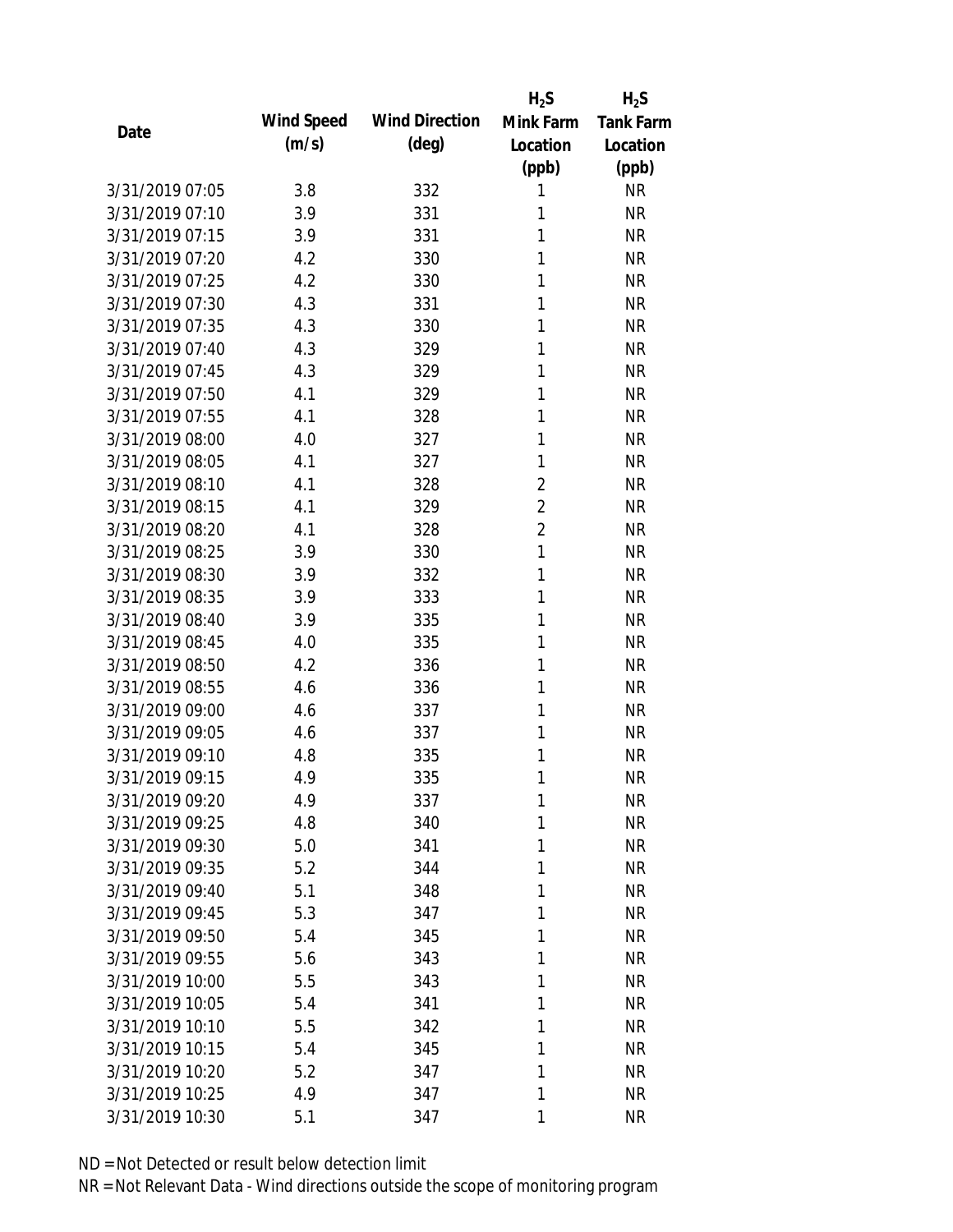|                 |            |                       | $H_2S$    | $H_2S$           |
|-----------------|------------|-----------------------|-----------|------------------|
| Date            | Wind Speed | <b>Wind Direction</b> | Mink Farm | <b>Tank Farm</b> |
|                 | (m/s)      | $(\text{deg})$        | Location  | Location         |
|                 |            |                       | (ppb)     | (ppb)            |
| 3/31/2019 10:35 | 5.0        | 347                   | 1         | <b>NR</b>        |
| 3/31/2019 10:40 | 5.1        | 346                   | 1         | <b>NR</b>        |
| 3/31/2019 10:45 | 5.1        | 347                   | 1         | <b>NR</b>        |
| 3/31/2019 10:50 | 5.1        | 349                   | 1         | <b>NR</b>        |
| 3/31/2019 10:55 | 5.3        | 352                   | 1         | <b>NR</b>        |
| 3/31/2019 11:00 | 5.0        | 351                   | 1         | <b>NR</b>        |
| 3/31/2019 11:05 | 4.9        | 350                   | 1         | <b>NR</b>        |
| 3/31/2019 11:10 | 4.9        | 346                   | 1         | <b>NR</b>        |
| 3/31/2019 11:15 | 5.0        | 340                   | 1         | <b>NR</b>        |
| 3/31/2019 11:20 | 5.1        | 336                   | 1         | <b>NR</b>        |
| 3/31/2019 11:25 | 5.2        | 331                   | 1         | <b>NR</b>        |
| 3/31/2019 11:30 | 5.3        | 327                   | 1         | <b>NR</b>        |
| 3/31/2019 11:35 | 5.2        | 326                   | 1         | <b>NR</b>        |
| 3/31/2019 11:40 | 5.3        | 326                   | 1         | <b>NR</b>        |
| 3/31/2019 11:45 | 5.2        | 326                   | 1         | <b>NR</b>        |
| 3/31/2019 11:50 | 5.0        | 327                   | 1         | <b>NR</b>        |
| 3/31/2019 11:55 | 4.8        | 329                   | 1         | <b>NR</b>        |
| 3/31/2019 12:00 | 4.7        | 335                   | 1         | <b>NR</b>        |
| 3/31/2019 12:05 | 4.8        | 338                   | 1         | <b>NR</b>        |
| 3/31/2019 12:10 | 4.6        | 339                   | 1         | <b>NR</b>        |
| 3/31/2019 12:15 | 4.5        | 346                   | 1         | <b>NR</b>        |
| 3/31/2019 12:20 | 4.6        | 346                   | 1         | <b>NR</b>        |
| 3/31/2019 12:25 | 4.7        | 341                   | 1         | <b>NR</b>        |
| 3/31/2019 12:30 | 4.8        | 332                   | 1         | <b>NR</b>        |
| 3/31/2019 12:35 | 4.8        | 327                   | 1         | <b>NR</b>        |
| 3/31/2019 12:40 | 4.5        | 322                   | 1         | <b>NR</b>        |
| 3/31/2019 12:45 | 4.6        | 313                   | 1         | <b>NR</b>        |
| 3/31/2019 12:50 | 4.5        | 314                   | 1         | <b>NR</b>        |
| 3/31/2019 12:55 | 4.3        | 318                   | 1         | <b>NR</b>        |
| 3/31/2019 13:00 | 4.0        | 318                   | 1         | <b>NR</b>        |
| 3/31/2019 13:05 | 4.1        | 319                   | 1         | <b>NR</b>        |
| 3/31/2019 13:10 | 4.5        | 321                   | 1         | <b>NR</b>        |
| 3/31/2019 13:15 | 4.3        | 323                   | 1         | <b>NR</b>        |
| 3/31/2019 13:20 | 4.3        | 318                   | 1         | <b>NR</b>        |
| 3/31/2019 13:25 | 4.4        | 319                   | 1         | <b>NR</b>        |
| 3/31/2019 13:30 | 4.6        | 323                   | 1         | <b>NR</b>        |
| 3/31/2019 13:35 | 4.6        | 322                   | 1         | <b>NR</b>        |
| 3/31/2019 13:40 | 4.6        | 319                   | 1         | <b>NR</b>        |
| 3/31/2019 13:45 | 4.8        | 315                   | 1         | <b>NR</b>        |
| 3/31/2019 13:50 | 5.0        | 317                   | 1         | <b>NR</b>        |
| 3/31/2019 13:55 | 5.1        | 311                   | 1         | <b>NR</b>        |
| 3/31/2019 14:00 | 5.1        | 306                   | 1         | <b>NR</b>        |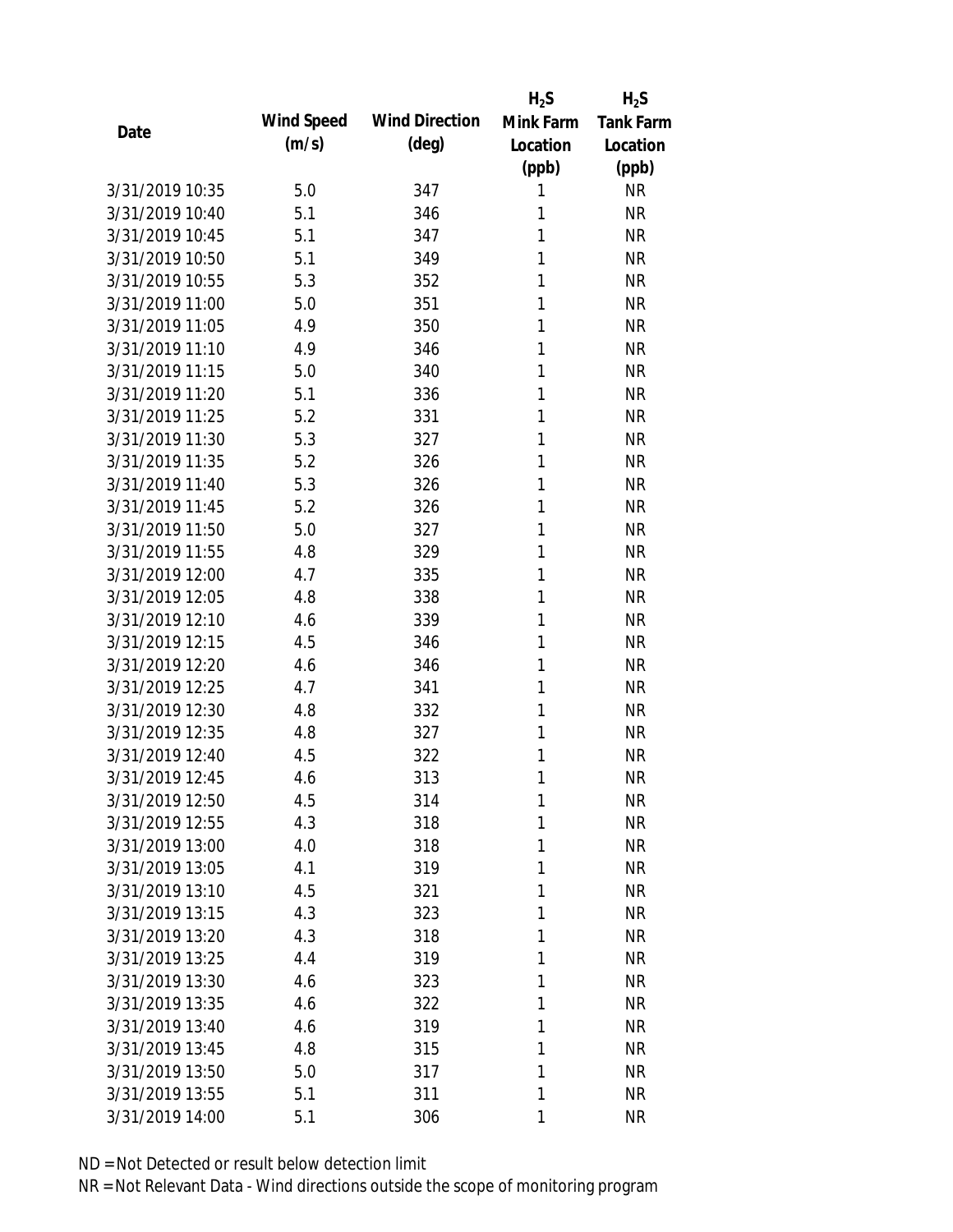|                 |            |                       | $H_2S$         | $H_2S$           |
|-----------------|------------|-----------------------|----------------|------------------|
| Date            | Wind Speed | <b>Wind Direction</b> | Mink Farm      | <b>Tank Farm</b> |
|                 | (m/s)      | $(\text{deg})$        | Location       | Location         |
|                 |            |                       | (ppb)          | (ppb)            |
| 3/31/2019 14:05 | 4.9        | 304                   | 1              | <b>NR</b>        |
| 3/31/2019 14:10 | 4.7        | 308                   | 1              | <b>NR</b>        |
| 3/31/2019 14:15 | 4.7        | 313                   | 1              | <b>NR</b>        |
| 3/31/2019 14:20 | 4.5        | 315                   | 1              | <b>NR</b>        |
| 3/31/2019 14:25 | 4.7        | 316                   | 1              | <b>NR</b>        |
| 3/31/2019 14:30 | 4.6        | 320                   | 1              | <b>NR</b>        |
| 3/31/2019 14:35 | 5.1        | 324                   | 1              | <b>NR</b>        |
| 3/31/2019 14:40 | 5.1        | 323                   | 1              | <b>NR</b>        |
| 3/31/2019 14:45 | 4.8        | 327                   | 1              | <b>NR</b>        |
| 3/31/2019 14:50 | 4.6        | 330                   | 1              | <b>NR</b>        |
| 3/31/2019 14:55 | 4.4        | 334                   | 1              | <b>NR</b>        |
| 3/31/2019 15:00 | 4.1        | 338                   | 1              | <b>NR</b>        |
| 3/31/2019 15:05 | 3.7        | 341                   | 1              | <b>NR</b>        |
| 3/31/2019 15:10 | 3.7        | 345                   | 1              | <b>NR</b>        |
| 3/31/2019 15:15 | 3.7        | 340                   | 1              | <b>NR</b>        |
| 3/31/2019 15:20 | 4.0        | 336                   | $\overline{2}$ | <b>NR</b>        |
| 3/31/2019 15:25 | 4.1        | 331                   | 1              | <b>NR</b>        |
| 3/31/2019 15:30 | 4.6        | 327                   | 1              | <b>NR</b>        |
| 3/31/2019 15:35 | 4.5        | 325                   | 1              | <b>NR</b>        |
| 3/31/2019 15:40 | 4.5        | 322                   | 1              | <b>NR</b>        |
| 3/31/2019 15:45 | 4.3        | 321                   | 1              | <b>NR</b>        |
| 3/31/2019 15:50 | 4.3        | 322                   | 1              | <b>NR</b>        |
| 3/31/2019 15:55 | 4.4        | 325                   | 1              | <b>NR</b>        |
| 3/31/2019 16:00 | 4.2        | 322                   | 1              | <b>NR</b>        |
| 3/31/2019 16:05 | 4.3        | 321                   | 1              | <b>NR</b>        |
| 3/31/2019 16:10 | 4.2        | 318                   | 1              | <b>NR</b>        |
| 3/31/2019 16:15 | 4.3        | 315                   | 1              | <b>NR</b>        |
| 3/31/2019 16:20 | 4.2        | 317                   | 1              | <b>NR</b>        |
| 3/31/2019 16:25 | 4.2        | 321                   | 1              | <b>NR</b>        |
| 3/31/2019 16:30 | 4.1        | 326                   | $\overline{2}$ | <b>NR</b>        |
| 3/31/2019 16:35 | 3.9        | 329                   | 1              | <b>NR</b>        |
| 3/31/2019 16:40 | 4.1        | 331                   | $\overline{2}$ | <b>NR</b>        |
| 3/31/2019 16:45 | 4.1        | 332                   | $\overline{2}$ | <b>NR</b>        |
| 3/31/2019 16:50 | 4.0        | 325                   | $\overline{2}$ | <b>NR</b>        |
| 3/31/2019 16:55 | 3.8        | 317                   | $\overline{2}$ | <b>NR</b>        |
| 3/31/2019 17:00 | 3.8        | 315                   | $\overline{2}$ | <b>NR</b>        |
| 3/31/2019 17:05 | 3.9        | 312                   | 2              | <b>NR</b>        |
| 3/31/2019 17:10 | 3.7        | 314                   | $\overline{2}$ | <b>NR</b>        |
| 3/31/2019 17:15 | 3.6        | 316                   | 1              | <b>NR</b>        |
| 3/31/2019 17:20 | 3.7        | 316                   | 1              | <b>NR</b>        |
| 3/31/2019 17:25 | 4.0        | 318                   | 1              | <b>NR</b>        |
| 3/31/2019 17:30 | 4.0        | 316                   | 1              | <b>NR</b>        |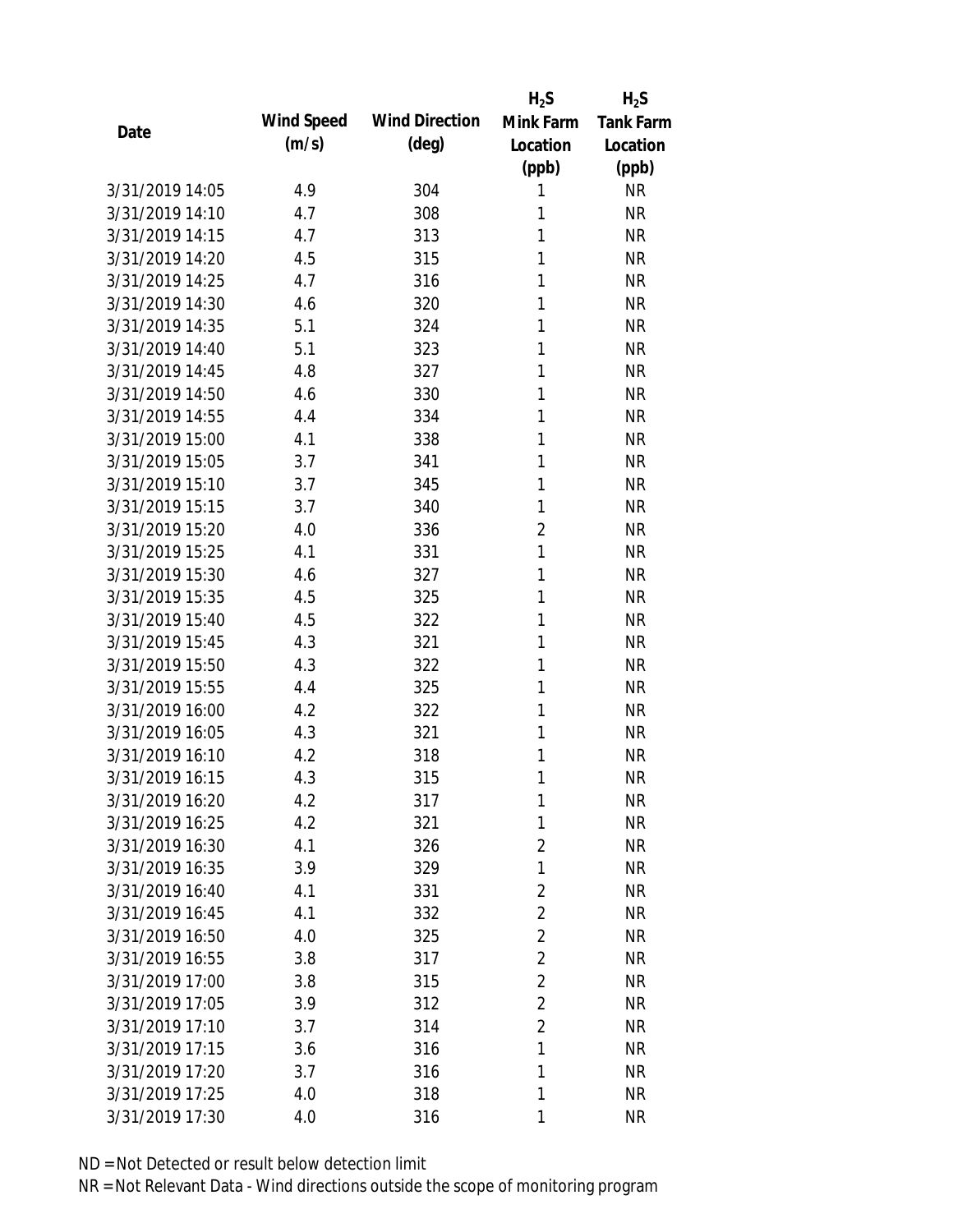|                 |            |                       | $H_2S$         | $H_2S$           |
|-----------------|------------|-----------------------|----------------|------------------|
| Date            | Wind Speed | <b>Wind Direction</b> | Mink Farm      | <b>Tank Farm</b> |
|                 | (m/s)      | $(\text{deg})$        | Location       | Location         |
|                 |            |                       | (ppb)          | (ppb)            |
| 3/31/2019 17:35 | 4.0        | 313                   | 1              | <b>NR</b>        |
| 3/31/2019 17:40 | 4.1        | 309                   | 1              | <b>NR</b>        |
| 3/31/2019 17:45 | 4.3        | 307                   | 1              | <b>NR</b>        |
| 3/31/2019 17:50 | 4.3        | 311                   | 1              | <b>NR</b>        |
| 3/31/2019 17:55 | 4.3        | 316                   | 1              | <b>NR</b>        |
| 3/31/2019 18:00 | 4.2        | 318                   | 1              | <b>NR</b>        |
| 3/31/2019 18:05 | 4.4        | 321                   | 1              | <b>NR</b>        |
| 3/31/2019 18:10 | 4.3        | 325                   | 1              | <b>NR</b>        |
| 3/31/2019 18:15 | 4.3        | 326                   | 1              | <b>NR</b>        |
| 3/31/2019 18:20 | 4.1        | 328                   | 1              | <b>NR</b>        |
| 3/31/2019 18:25 | 3.9        | 329                   | 1              | <b>NR</b>        |
| 3/31/2019 18:30 | 4.0        | 327                   | 1              | <b>NR</b>        |
| 3/31/2019 18:35 | 3.9        | 322                   | 1              | <b>NR</b>        |
| 3/31/2019 18:40 | 3.9        | 318                   | 1              | <b>NR</b>        |
| 3/31/2019 18:45 | 3.9        | 316                   | 1              | <b>NR</b>        |
| 3/31/2019 18:50 | 4.0        | 311                   | 1              | <b>NR</b>        |
| 3/31/2019 18:55 | 4.1        | 310                   | 1              | <b>NR</b>        |
| 3/31/2019 19:00 | 3.8        | 315                   | 1              | <b>NR</b>        |
| 3/31/2019 19:05 | 3.4        | 318                   | 1              | <b>NR</b>        |
| 3/31/2019 19:10 | 3.2        | 320                   | 1              | <b>NR</b>        |
| 3/31/2019 19:15 | 2.9        | 323                   | 1              | <b>NR</b>        |
| 3/31/2019 19:20 | 2.9        | 323                   | 1              | <b>NR</b>        |
| 3/31/2019 19:25 | 2.8        | 319                   | 1              | <b>NR</b>        |
| 3/31/2019 19:30 | 2.7        | 316                   | 1              | <b>NR</b>        |
| 3/31/2019 19:35 | 2.9        | 314                   | 1              | <b>NR</b>        |
| 3/31/2019 19:40 | 2.8        | 315                   | 1              | <b>NR</b>        |
| 3/31/2019 19:45 | 3.0        | 313                   | 1              | <b>NR</b>        |
| 3/31/2019 19:50 | 3.0        | 312                   | 1              | <b>NR</b>        |
| 3/31/2019 19:55 | 3.1        | 311                   | $\overline{2}$ | <b>NR</b>        |
| 3/31/2019 20:00 | 3.2        | 309                   | 1              | <b>NR</b>        |
| 3/31/2019 20:05 | 3.2        | 308                   | 1              | <b>NR</b>        |
| 3/31/2019 20:10 | 3.1        | 304                   | 1              | <b>NR</b>        |
| 3/31/2019 20:15 | 2.9        | 297                   | 2              | <b>NR</b>        |
| 3/31/2019 20:20 | 2.6        | 290                   | $\overline{2}$ | <b>NR</b>        |
| 3/31/2019 20:25 | 2.4        | 282                   | 1              | <b>NR</b>        |
| 3/31/2019 20:30 | 2.3        | 274                   | 1              | 1                |
| 3/31/2019 20:35 | 2.1        | 268                   | $\overline{2}$ | 1                |
| 3/31/2019 20:40 | 2.2        | 264                   | 1              | 1                |
| 3/31/2019 20:45 | 2.3        | 263                   | 1              | 1                |
| 3/31/2019 20:50 | 2.3        | 262                   | 1              | 1                |
| 3/31/2019 20:55 | 2.2        | 264                   | 1              | 1                |
| 3/31/2019 21:00 | 2.1        | 261                   | <b>NR</b>      | <b>NR</b>        |
|                 |            |                       |                |                  |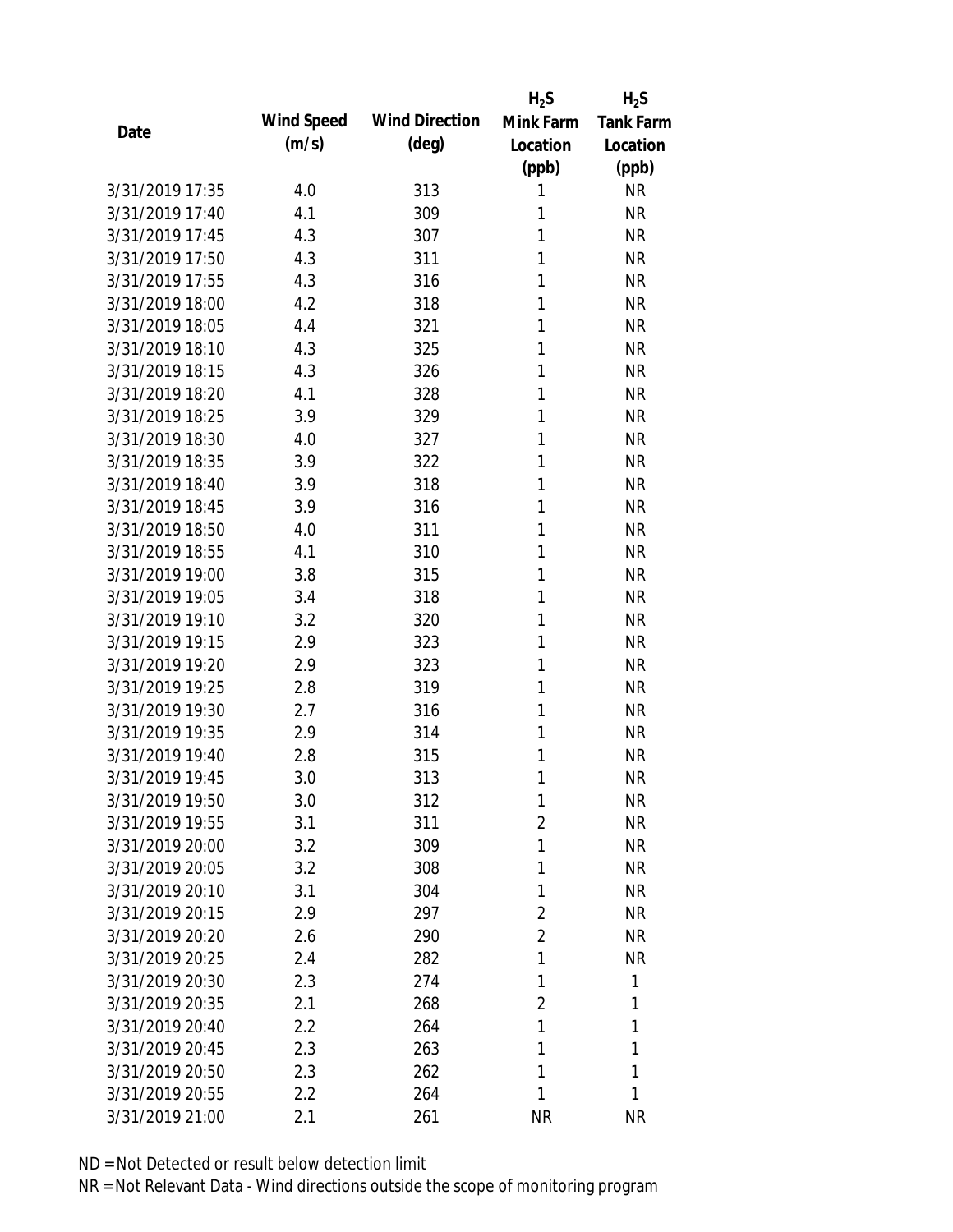|                 |            |                       | $H_2S$    | $H_2S$           |
|-----------------|------------|-----------------------|-----------|------------------|
|                 | Wind Speed | <b>Wind Direction</b> | Mink Farm | <b>Tank Farm</b> |
| Date            | (m/s)      | $(\text{deg})$        | Location  | Location         |
|                 |            |                       | (ppb)     | (ppb)            |
| 3/31/2019 21:05 | 2.1        | 245                   | <b>NR</b> | <b>NR</b>        |
| 3/31/2019 21:10 | 2.0        | 188                   | <b>NR</b> | <b>NR</b>        |
| 3/31/2019 21:15 | 1.9        | 122                   | <b>NR</b> | <b>NR</b>        |
| 3/31/2019 21:20 | 1.9        | 108                   | <b>NR</b> | <b>NR</b>        |
| 3/31/2019 21:25 | 2.1        | 108                   | <b>NR</b> | <b>NR</b>        |
| 3/31/2019 21:30 | 2.3        | 111                   | <b>NR</b> | <b>NR</b>        |
| 3/31/2019 21:35 | 2.4        | 111                   | <b>NR</b> | <b>NR</b>        |
| 3/31/2019 21:40 | 2.7        | 114                   | <b>NR</b> | <b>NR</b>        |
| 3/31/2019 21:45 | 2.9        | 116                   | <b>NR</b> | <b>NR</b>        |
| 3/31/2019 21:50 | 3.1        | 119                   | <b>NR</b> | <b>NR</b>        |
| 3/31/2019 21:55 | 3.2        | 119                   | <b>NR</b> | <b>NR</b>        |
| 3/31/2019 22:00 | 3.2        | 121                   | <b>NR</b> | <b>NR</b>        |
| 3/31/2019 22:05 | 3.3        | 123                   | <b>NR</b> | <b>NR</b>        |
| 3/31/2019 22:10 | 3.4        | 126                   | <b>NR</b> | <b>NR</b>        |
| 3/31/2019 22:15 | 3.4        | 128                   | <b>NR</b> | <b>NR</b>        |
| 3/31/2019 22:20 | 3.4        | 130                   | <b>NR</b> | <b>NR</b>        |
| 3/31/2019 22:25 | 3.3        | 131                   | <b>NR</b> | <b>NR</b>        |
| 3/31/2019 22:30 | 3.3        | 132                   | <b>NR</b> | <b>NR</b>        |
| 3/31/2019 22:35 | 3.3        | 133                   | <b>NR</b> | <b>NR</b>        |
| 3/31/2019 22:40 | 3.2        | 132                   | <b>NR</b> | <b>NR</b>        |
| 3/31/2019 22:45 | 3.1        | 132                   | <b>NR</b> | <b>NR</b>        |
| 3/31/2019 22:50 | 3.0        | 132                   | <b>NR</b> | <b>NR</b>        |
| 3/31/2019 22:55 | 3.0        | 133                   | <b>NR</b> | <b>NR</b>        |
| 3/31/2019 23:00 | 3.0        | 133                   | <b>NR</b> | <b>NR</b>        |
| 3/31/2019 23:05 | 3.0        | 132                   | <b>NR</b> | <b>NR</b>        |
| 3/31/2019 23:10 | 2.9        | 132                   | <b>NR</b> | <b>NR</b>        |
| 3/31/2019 23:15 | 2.8        | 132                   | <b>NR</b> | <b>NR</b>        |
| 3/31/2019 23:20 | 2.8        | 133                   | <b>NR</b> | <b>NR</b>        |
| 3/31/2019 23:25 | 2.8        | 133                   | <b>NR</b> | <b>NR</b>        |
| 3/31/2019 23:30 | 2.8        | 136                   | NR        | <b>NR</b>        |
| 3/31/2019 23:35 | 2.8        | 138                   | <b>NR</b> | <b>NR</b>        |
| 3/31/2019 23:40 | 2.9        | 144                   | <b>NR</b> | <b>NR</b>        |
| 3/31/2019 23:45 | 3.0        | 149                   | <b>NR</b> | <b>NR</b>        |
| 3/31/2019 23:50 | 3.1        | 154                   | <b>NR</b> | <b>NR</b>        |
| 3/31/2019 23:55 | 3.1        | 158                   | <b>NR</b> | <b>NR</b>        |
| 3/31/2019 24:00 | 3.1        | 161                   | <b>NR</b> | <b>NR</b>        |
| 4/1/2019 00:05  | 3.2        | 163                   | <b>NR</b> | <b>NR</b>        |
| 4/1/2019 00:10  | 3.1        | 163                   | <b>NR</b> | <b>NR</b>        |
| 4/1/2019 00:15  | 3.0        | 164                   | <b>NR</b> | <b>NR</b>        |
| 4/1/2019 00:20  | 3.0        | 165                   | <b>NR</b> | <b>NR</b>        |
| 4/1/2019 00:25  | 2.9        | 165                   | <b>NR</b> | <b>NR</b>        |
| 4/1/2019 00:30  | 2.7        | 167                   | <b>NR</b> | <b>NR</b>        |
|                 |            |                       |           |                  |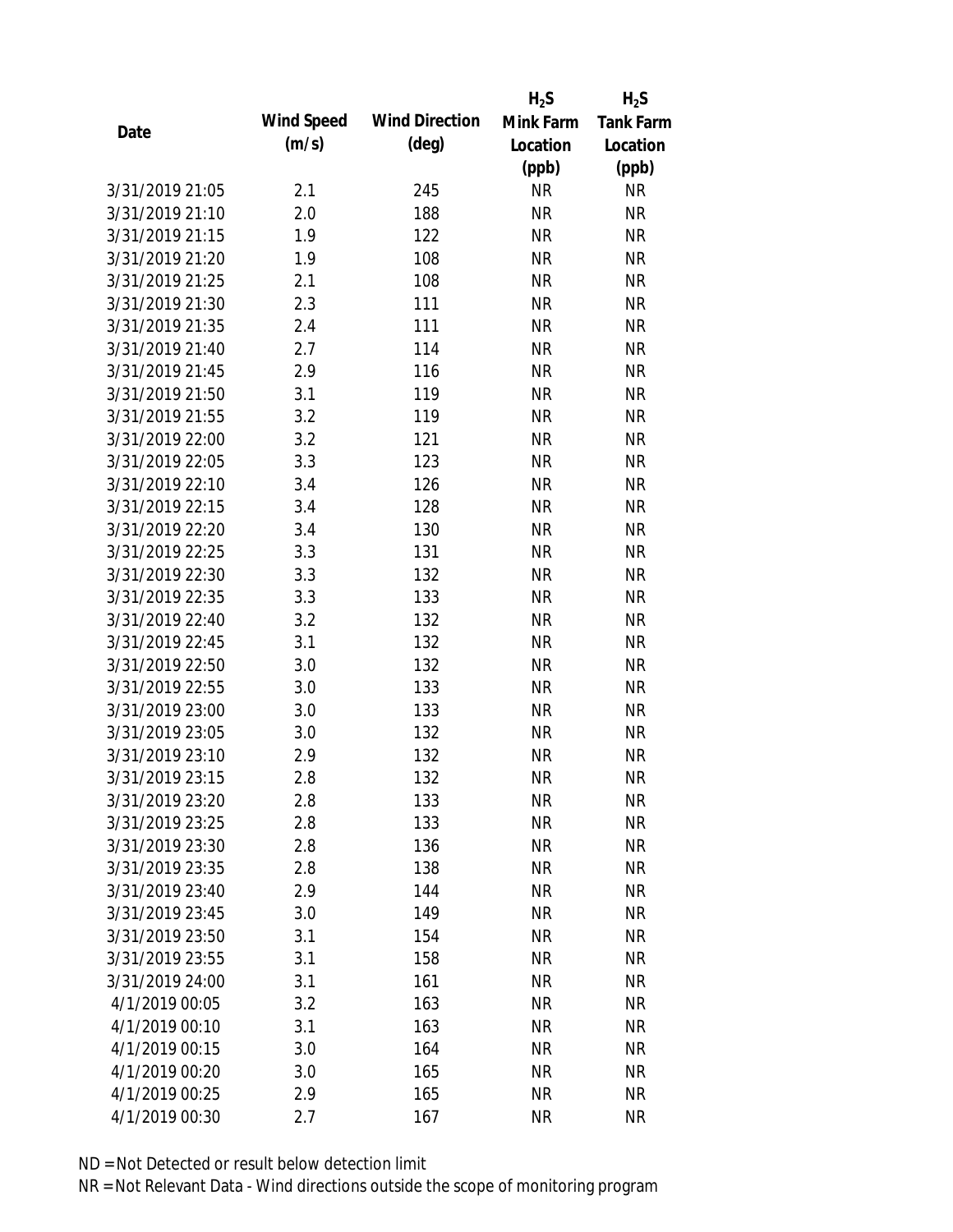|                |            |                       | $H_2S$    | $H_2S$           |
|----------------|------------|-----------------------|-----------|------------------|
| Date           | Wind Speed | <b>Wind Direction</b> | Mink Farm | <b>Tank Farm</b> |
|                | (m/s)      | $(\text{deg})$        | Location  | Location         |
|                |            |                       | (ppb)     | (ppb)            |
| 4/1/2019 00:35 | 2.5        | 168                   | <b>NR</b> | <b>NR</b>        |
| 4/1/2019 00:40 | 2.3        | 168                   | <b>NR</b> | <b>NR</b>        |
| 4/1/2019 00:45 | 2.3        | 167                   | <b>NR</b> | <b>NR</b>        |
| 4/1/2019 00:50 | 2.3        | 166                   | <b>NR</b> | <b>NR</b>        |
| 4/1/2019 00:55 | 2.3        | 165                   | <b>NR</b> | <b>NR</b>        |
| 4/1/2019 01:00 | 2.5        | 163                   | <b>NR</b> | <b>NR</b>        |
| 4/1/2019 01:05 | 2.7        | 162                   | <b>NR</b> | <b>NR</b>        |
| 4/1/2019 01:10 | 2.9        | 161                   | <b>NR</b> | <b>NR</b>        |
| 4/1/2019 01:15 | 2.9        | 160                   | <b>NR</b> | <b>NR</b>        |
| 4/1/2019 01:20 | 2.8        | 160                   | <b>NR</b> | <b>NR</b>        |
| 4/1/2019 01:25 | 2.8        | 160                   | <b>NR</b> | <b>NR</b>        |
| 4/1/2019 01:30 | 2.7        | 160                   | <b>NR</b> | <b>NR</b>        |
| 4/1/2019 01:35 | 2.5        | 162                   | <b>NR</b> | <b>NR</b>        |
| 4/1/2019 01:40 | 2.4        | 162                   | <b>NR</b> | <b>NR</b>        |
| 4/1/2019 01:45 | 2.2        | 163                   | <b>NR</b> | <b>NR</b>        |
| 4/1/2019 01:50 | 2.1        | 163                   | <b>NR</b> | <b>NR</b>        |
| 4/1/2019 01:55 | 1.9        | 162                   | <b>NR</b> | <b>NR</b>        |
| 4/1/2019 02:00 | 1.8        | 161                   | <b>NR</b> | <b>NR</b>        |
| 4/1/2019 02:05 | 1.7        | 161                   | <b>NR</b> | <b>NR</b>        |
| 4/1/2019 02:10 | 1.7        | 163                   | <b>NR</b> | <b>NR</b>        |
| 4/1/2019 02:15 | 1.6        | 164                   | <b>NR</b> | <b>NR</b>        |
| 4/1/2019 02:20 | 1.5        | 164                   | <b>NR</b> | <b>NR</b>        |
| 4/1/2019 02:25 | 1.5        | 165                   | <b>NR</b> | <b>NR</b>        |
| 4/1/2019 02:30 | 1.4        | 164                   | <b>NR</b> | <b>NR</b>        |
| 4/1/2019 02:35 | 1.4        | 163                   | <b>NR</b> | <b>NR</b>        |
| 4/1/2019 02:40 | 1.4        | 163                   | <b>NR</b> | <b>NR</b>        |
| 4/1/2019 02:45 | 1.3        | 162                   | <b>NR</b> | <b>NR</b>        |
| 4/1/2019 02:50 | 1.4        | 162                   | <b>NR</b> | <b>NR</b>        |
| 4/1/2019 02:55 | 1.4        | 162                   | <b>NR</b> | <b>NR</b>        |
| 4/1/2019 03:00 | 1.4        | 163                   | <b>NR</b> | <b>NR</b>        |
| 4/1/2019 03:05 | 1.5        | 163                   | <b>NR</b> | <b>NR</b>        |
| 4/1/2019 03:10 | 1.6        | 162                   | <b>NR</b> | <b>NR</b>        |
| 4/1/2019 03:15 | 1.7        | 161                   | <b>NR</b> | <b>NR</b>        |
| 4/1/2019 03:20 | 1.9        | 161                   | <b>NR</b> | <b>NR</b>        |
| 4/1/2019 03:25 | 2.0        | 161                   | <b>NR</b> | <b>NR</b>        |
| 4/1/2019 03:30 | 2.0        | 163                   | <b>NR</b> | <b>NR</b>        |
| 4/1/2019 03:35 | 1.9        | 165                   | <b>NR</b> | <b>NR</b>        |
| 4/1/2019 03:40 | 1.8        | 167                   | <b>NR</b> | <b>NR</b>        |
| 4/1/2019 03:45 | 1.7        | 168                   | <b>NR</b> | <b>NR</b>        |
| 4/1/2019 03:50 | 1.5        | 167                   | <b>NR</b> | <b>NR</b>        |
| 4/1/2019 03:55 | 1.4        | 166                   | <b>NR</b> | <b>NR</b>        |
| 4/1/2019 04:00 | 1.5        | 166                   | <b>NR</b> | <b>NR</b>        |
|                |            |                       |           |                  |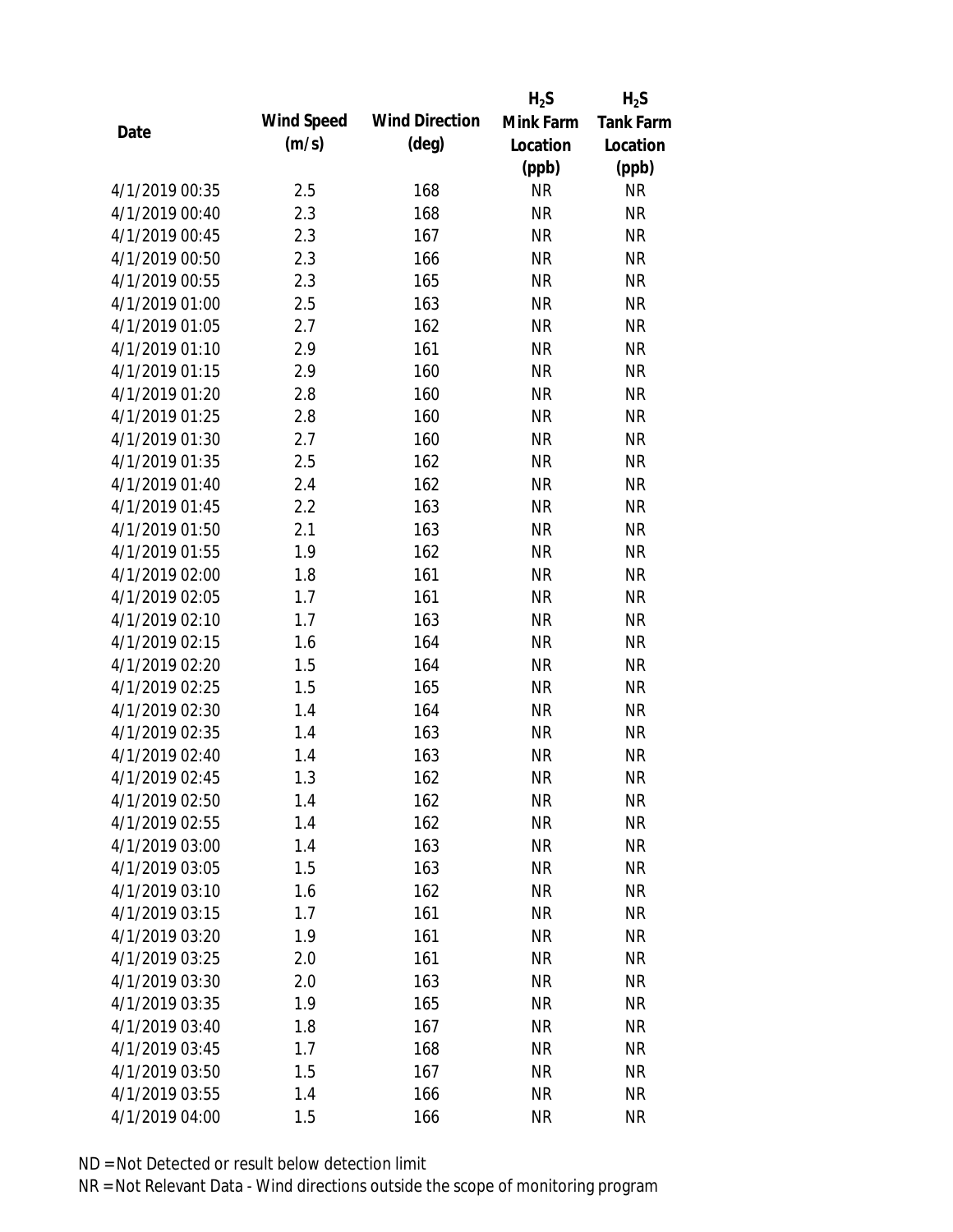|                |            |                       | $H_2S$    | $H_2S$           |
|----------------|------------|-----------------------|-----------|------------------|
|                | Wind Speed | <b>Wind Direction</b> | Mink Farm | <b>Tank Farm</b> |
| Date           | (m/s)      | $(\text{deg})$        | Location  | Location         |
|                |            |                       | (ppb)     | (ppb)            |
| 4/1/2019 04:05 | 1.6        | 166                   | <b>NR</b> | <b>NR</b>        |
| 4/1/2019 04:10 | 1.7        | 164                   | <b>NR</b> | <b>NR</b>        |
| 4/1/2019 04:15 | 1.8        | 163                   | <b>NR</b> | <b>NR</b>        |
| 4/1/2019 04:20 | 2.0        | 163                   | <b>NR</b> | <b>NR</b>        |
| 4/1/2019 04:25 | 2.1        | 162                   | <b>NR</b> | <b>NR</b>        |
| 4/1/2019 04:30 | 2.1        | 161                   | <b>NR</b> | <b>NR</b>        |
| 4/1/2019 04:35 | 2.2        | 160                   | <b>NR</b> | <b>NR</b>        |
| 4/1/2019 04:40 | 2.4        | 161                   | <b>NR</b> | <b>NR</b>        |
| 4/1/2019 04:45 | 2.5        | 161                   | <b>NR</b> | <b>NR</b>        |
| 4/1/2019 04:50 | 2.5        | 162                   | <b>NR</b> | <b>NR</b>        |
| 4/1/2019 04:55 | 2.6        | 163                   | <b>NR</b> | <b>NR</b>        |
| 4/1/2019 05:00 | 2.6        | 165                   | <b>NR</b> | <b>NR</b>        |
| 4/1/2019 05:05 | 2.6        | 164                   | <b>NR</b> | <b>NR</b>        |
| 4/1/2019 05:10 | 2.8        | 165                   | <b>NR</b> | <b>NR</b>        |
| 4/1/2019 05:15 | 2.8        | 165                   | <b>NR</b> | <b>NR</b>        |
| 4/1/2019 05:20 | 2.8        | 164                   | <b>NR</b> | <b>NR</b>        |
| 4/1/2019 05:25 | 2.8        | 165                   | <b>NR</b> | <b>NR</b>        |
| 4/1/2019 05:30 | 3.0        | 166                   | <b>NR</b> | <b>NR</b>        |
| 4/1/2019 05:35 | 3.0        | 167                   | <b>NR</b> | <b>NR</b>        |
| 4/1/2019 05:40 | 2.8        | 168                   | <b>NR</b> | <b>NR</b>        |
| 4/1/2019 05:45 | 2.8        | 168                   | <b>NR</b> | <b>NR</b>        |
| 4/1/2019 05:50 | 2.9        | 169                   | <b>NR</b> | <b>NR</b>        |
| 4/1/2019 05:55 | 2.9        | 169                   | <b>NR</b> | <b>NR</b>        |
| 4/1/2019 06:00 | 2.8        | 169                   | <b>NR</b> | <b>NR</b>        |
| 4/1/2019 06:05 | 2.9        | 168                   | <b>NR</b> | <b>NR</b>        |
| 4/1/2019 06:10 | 3.1        | 168                   | <b>NR</b> | <b>NR</b>        |
| 4/1/2019 06:15 | 3.1        | 168                   | <b>NR</b> | <b>NR</b>        |
| 4/1/2019 06:20 | 3.2        | 168                   | <b>NR</b> | <b>NR</b>        |
| 4/1/2019 06:25 | 3.3        | 168                   | <b>NR</b> | <b>NR</b>        |
| 4/1/2019 06:30 | 3.4        | 169                   | <b>NR</b> | <b>NR</b>        |
| 4/1/2019 06:35 | 3.4        | 169                   | <b>NR</b> | <b>NR</b>        |
| 4/1/2019 06:40 | 3.3        | 169                   | <b>NR</b> | <b>NR</b>        |
| 4/1/2019 06:45 | 3.2        | 169                   | <b>NR</b> | <b>NR</b>        |
| 4/1/2019 06:50 | 3.2        | 169                   | <b>NR</b> | <b>NR</b>        |
| 4/1/2019 06:55 | 3.2        | 169                   | <b>NR</b> | <b>NR</b>        |
| 4/1/2019 07:00 | 3.1        | 169                   | <b>NR</b> | <b>NR</b>        |
| 4/1/2019 07:05 | 3.1        | 169                   | <b>NR</b> | <b>NR</b>        |
| 4/1/2019 07:10 | 3.3        | 169                   | <b>NR</b> | <b>NR</b>        |
| 4/1/2019 07:15 | 3.3        | 168                   | <b>NR</b> | <b>NR</b>        |
| 4/1/2019 07:20 | 3.3        | 168                   | <b>NR</b> | <b>NR</b>        |
| 4/1/2019 07:25 | 3.3        | 168                   | <b>NR</b> | <b>NR</b>        |
| 4/1/2019 07:30 | 3.2        | 168                   | <b>NR</b> | <b>NR</b>        |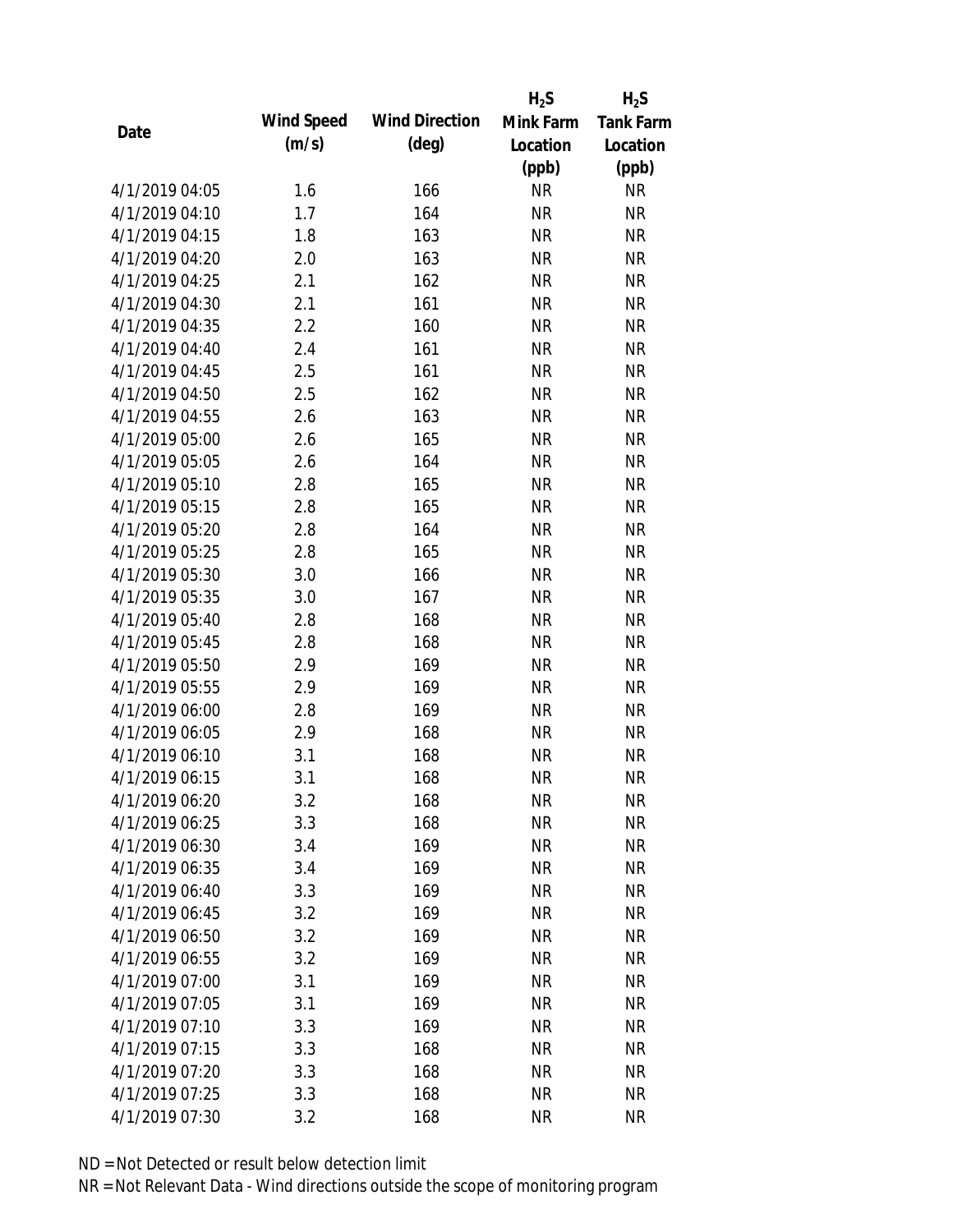|                |            |                       | $H_2S$    | $H_2S$           |
|----------------|------------|-----------------------|-----------|------------------|
| Date           | Wind Speed | <b>Wind Direction</b> | Mink Farm | <b>Tank Farm</b> |
|                | (m/s)      | $(\text{deg})$        | Location  | Location         |
|                |            |                       | (ppb)     | (ppb)            |
| 4/1/2019 07:35 | 3.0        | 170                   | <b>NR</b> | 2                |
| 4/1/2019 07:40 | 2.8        | 172                   | <b>NR</b> | $\overline{2}$   |
| 4/1/2019 07:45 | 2.9        | 173                   | <b>NR</b> | $\overline{2}$   |
| 4/1/2019 07:50 | 2.9        | 174                   | <b>NR</b> | $\mathbf{1}$     |
| 4/1/2019 07:55 | 2.8        | 175                   | <b>NR</b> | 1                |
| 4/1/2019 08:00 | 3.0        | 178                   | <b>NR</b> | 1                |
| 4/1/2019 08:05 | 3.2        | 179                   | <b>NR</b> | 1                |
| 4/1/2019 08:10 | 3.2        | 180                   | <b>NR</b> | 1                |
| 4/1/2019 08:15 | 3.2        | 183                   | <b>NR</b> | 1                |
| 4/1/2019 08:20 | 3.2        | 185                   | <b>NR</b> | 1                |
| 4/1/2019 08:25 | 3.4        | 187                   | <b>NR</b> | 1                |
| 4/1/2019 08:30 | 3.4        | 189                   | <b>NR</b> | 1                |
| 4/1/2019 08:35 | 3.5        | 191                   | <b>NR</b> | 1                |
| 4/1/2019 08:40 | 3.5        | 193                   | <b>NR</b> | 1                |
| 4/1/2019 08:45 | 3.5        | 194                   | <b>NR</b> | 1                |
| 4/1/2019 08:50 | 3.5        | 195                   | <b>NR</b> | 1                |
| 4/1/2019 08:55 | 3.4        | 194                   | <b>NR</b> | 1                |
| 4/1/2019 09:00 | 3.3        | 195                   | <b>NR</b> | $\overline{2}$   |
| 4/1/2019 09:05 | 3.3        | 195                   | <b>NR</b> | 1                |
| 4/1/2019 09:10 | 3.2        | 194                   | <b>NR</b> | 1                |
| 4/1/2019 09:15 | 3.1        | 192                   | <b>NR</b> | $\overline{2}$   |
| 4/1/2019 09:20 | 3.1        | 191                   | <b>NR</b> | 1                |
| 4/1/2019 09:25 | 3.1        | 191                   | <b>NR</b> | 1                |
| 4/1/2019 09:30 | 3.1        | 190                   | <b>NR</b> | 1                |
| 4/1/2019 09:35 | 3.0        | 187                   | <b>NR</b> | 2                |
| 4/1/2019 09:40 | 3.1        | 185                   | <b>NR</b> | 1                |
| 4/1/2019 09:45 | 3.2        | 185                   | <b>NR</b> | 1                |
| 4/1/2019 09:50 | 3.3        | 187                   | <b>NR</b> | 1                |
| 4/1/2019 09:55 | 3.5        | 186                   | <b>NR</b> | 1                |
| 4/1/2019 10:00 | 3.7        | 186                   | <b>NR</b> | 1                |
| 4/1/2019 10:05 | 4.0        | 187                   | <b>NR</b> | 1                |
| 4/1/2019 10:10 | 4.1        | 188                   | <b>NR</b> | 1                |
| 4/1/2019 10:15 | 4.2        | 188                   | <b>NR</b> | 1                |
| 4/1/2019 10:20 | 4.3        | 187                   | <b>NR</b> | 1                |
| 4/1/2019 10:25 | 4.2        | 191                   | <b>NR</b> | 1                |
| 4/1/2019 10:30 | 4.4        | 196                   | <b>NR</b> | 1                |
| 4/1/2019 10:35 | 4.5        | 199                   | <b>NR</b> | 1                |
| 4/1/2019 10:40 | 4.5        | 200                   | NR        | 1                |
| 4/1/2019 10:45 | 4.6        | 201                   | <b>NR</b> | 1                |
| 4/1/2019 10:50 | 4.7        | 202                   | <b>NR</b> | <b>ND</b>        |
| 4/1/2019 10:55 | 5.2        | 202                   | <b>NR</b> | 1                |
| 4/1/2019 11:00 | 5.2        | 199                   | <b>NR</b> | 1                |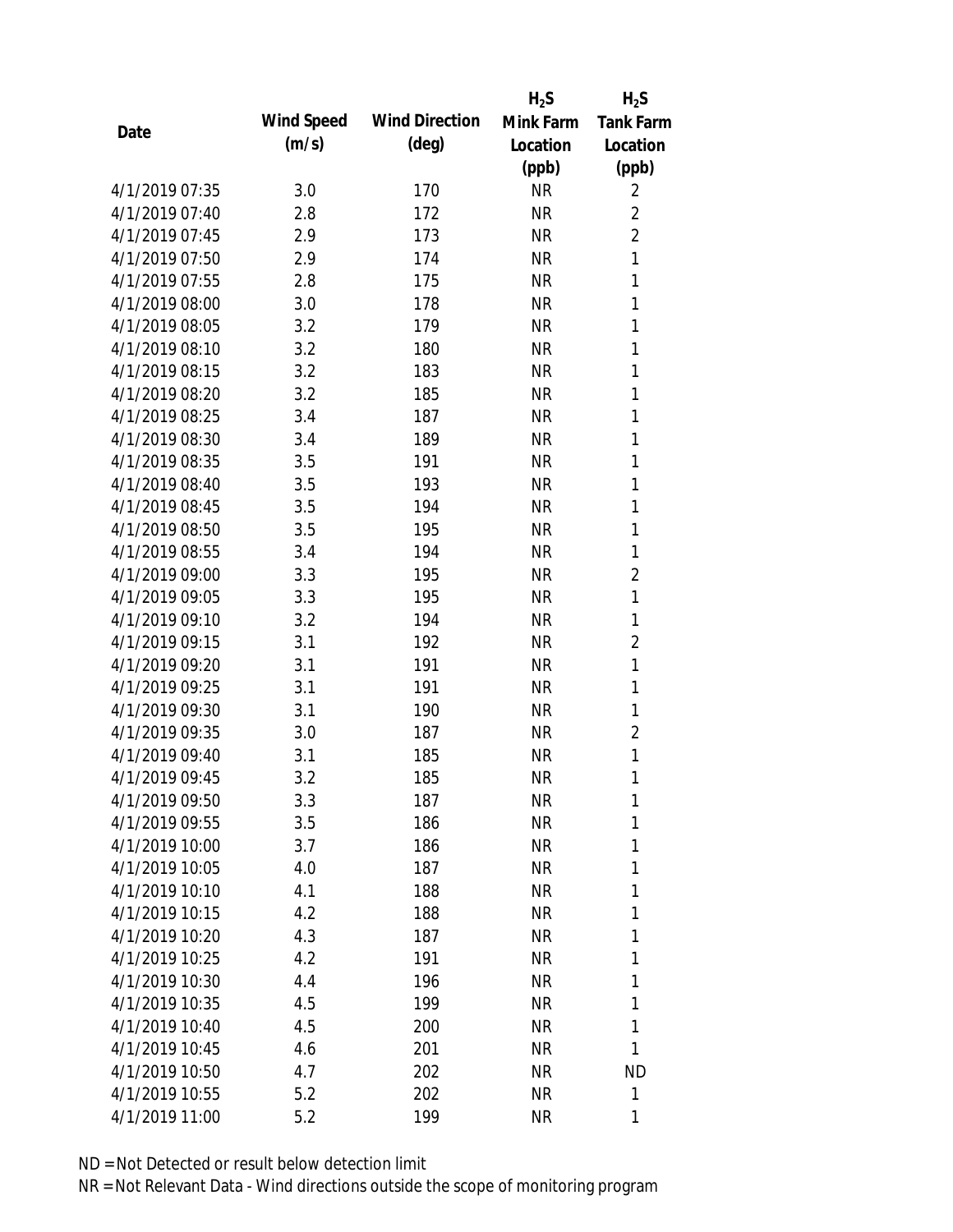|                |            |                       | $H_2S$    | $H_2S$           |
|----------------|------------|-----------------------|-----------|------------------|
|                | Wind Speed | <b>Wind Direction</b> | Mink Farm | <b>Tank Farm</b> |
| Date           | (m/s)      | $(\text{deg})$        | Location  | Location         |
|                |            |                       | (ppb)     | (ppb)            |
| 4/1/2019 11:05 | 5.4        | 200                   | <b>NR</b> | 1                |
| 4/1/2019 11:10 | 5.6        | 206                   | <b>NR</b> | 1                |
| 4/1/2019 11:15 | 5.8        | 210                   | <b>NR</b> | 1                |
| 4/1/2019 11:20 | 6.0        | 211                   | <b>NR</b> | 1                |
| 4/1/2019 11:25 | 5.9        | 210                   | <b>NR</b> | 1                |
| 4/1/2019 11:30 | 6.1        | 212                   | <b>NR</b> | 1                |
| 4/1/2019 11:35 | 6.2        | 215                   | <b>NR</b> | <b>ND</b>        |
| 4/1/2019 11:40 | 6.1        | 213                   | <b>NR</b> | 1                |
| 4/1/2019 11:45 | 5.8        | 211                   | <b>NR</b> | 1                |
| 4/1/2019 11:50 | 6.0        | 213                   | <b>NR</b> | 1                |
| 4/1/2019 11:55 | 6.4        | 216                   | <b>NR</b> | 1                |
| 4/1/2019 12:00 | 6.4        | 215                   | <b>NR</b> | 1                |
| 4/1/2019 12:05 | 6.2        | 211                   | <b>NR</b> | 1                |
| 4/1/2019 12:10 | 6.2        | 211                   | <b>NR</b> | 1                |
| 4/1/2019 12:15 | 6.9        | 214                   | <b>NR</b> | 1                |
| 4/1/2019 12:20 | 6.8        | 214                   | <b>NR</b> | 1                |
| 4/1/2019 12:25 | 6.5        | 209                   | <b>NR</b> | 1                |
| 4/1/2019 12:30 | 6.4        | 207                   | <b>NR</b> | $\mathbf{1}$     |
| 4/1/2019 12:35 | 6.6        | 205                   | <b>NR</b> | 1                |
| 4/1/2019 12:40 | 6.7        | 200                   | <b>NR</b> | 1                |
| 4/1/2019 12:45 | 6.5        | 194                   | <b>NR</b> | 1                |
| 4/1/2019 12:50 | 6.5        | 193                   | <b>NR</b> | 1                |
| 4/1/2019 12:55 | 6.4        | 194                   | <b>NR</b> | $\mathbf{1}$     |
| 4/1/2019 13:00 | 6.5        | 194                   | <b>NR</b> | 1                |
| 4/1/2019 13:05 | 6.5        | 194                   | <b>NR</b> | 1                |
| 4/1/2019 13:10 | 6.6        | 196                   | <b>NR</b> | 1                |
| 4/1/2019 13:15 | 6.7        | 198                   | <b>NR</b> | 1                |
| 4/1/2019 13:20 | 6.6        | 198                   | <b>NR</b> | 1                |
| 4/1/2019 13:25 | 6.8        | 202                   | <b>NR</b> | 1                |
| 4/1/2019 13:30 | 6.9        | 204                   | <b>NR</b> | 1                |
| 4/1/2019 13:35 | 6.9        | 210                   | <b>NR</b> | 1                |
| 4/1/2019 13:40 | 7.0        | 214                   | <b>NR</b> | 1                |
| 4/1/2019 13:45 | 7.0        | 218                   | <b>NR</b> | 1                |
| 4/1/2019 13:50 | 7.5        | 223                   | <b>NR</b> | 1                |
| 4/1/2019 13:55 | 7.6        | 223                   | <b>NR</b> | 1                |
| 4/1/2019 14:00 | 7.9        | 224                   | <b>NR</b> | 1                |
| 4/1/2019 14:05 | 7.7        | 223                   | <b>NR</b> | 1                |
| 4/1/2019 14:10 | 7.6        | 219                   | NR        | 1                |
| 4/1/2019 14:15 | 7.5        | 216                   | <b>NR</b> | 1                |
| 4/1/2019 14:20 | 7.3        | 215                   | <b>NR</b> | 1                |
| 4/1/2019 14:25 | 7.3        | 213                   | <b>NR</b> | 1                |
| 4/1/2019 14:30 | 7.1        | 212                   | <b>NR</b> | 1                |
|                |            |                       |           |                  |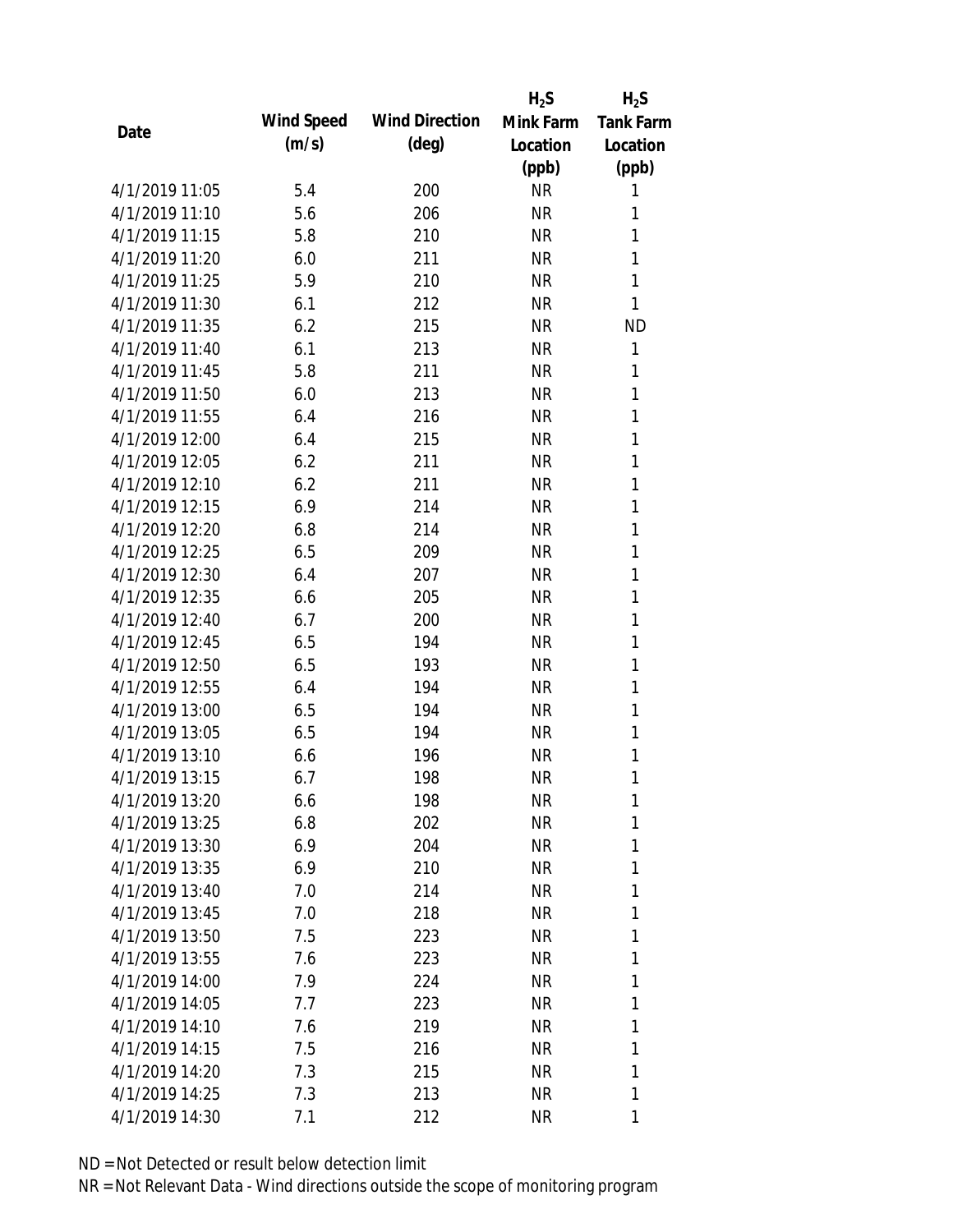|                |            |                       | $H_2S$    | $H_2S$           |
|----------------|------------|-----------------------|-----------|------------------|
|                | Wind Speed | <b>Wind Direction</b> | Mink Farm | <b>Tank Farm</b> |
| Date           | (m/s)      | $(\text{deg})$        | Location  | Location         |
|                |            |                       | (ppb)     | (ppb)            |
| 4/1/2019 14:35 | 7.4        | 213                   | <b>NR</b> | 1                |
| 4/1/2019 14:40 | 7.5        | 213                   | <b>NR</b> | 1                |
| 4/1/2019 14:45 | 7.5        | 214                   | <b>NR</b> | 1                |
| 4/1/2019 14:50 | 7.3        | 212                   | <b>NR</b> | 1                |
| 4/1/2019 14:55 | 7.4        | 215                   | <b>NR</b> | 1                |
| 4/1/2019 15:00 | 7.2        | 214                   | <b>NR</b> | 1                |
| 4/1/2019 15:05 | 7.2        | 212                   | <b>NR</b> | 1                |
| 4/1/2019 15:10 | 7.0        | 210                   | <b>NR</b> | 1                |
| 4/1/2019 15:15 | 7.1        | 209                   | <b>NR</b> | 1                |
| 4/1/2019 15:20 | 7.0        | 207                   | <b>NR</b> | 1                |
| 4/1/2019 15:25 | 6.9        | 204                   | <b>NR</b> | 1                |
| 4/1/2019 15:30 | 6.8        | 201                   | <b>NR</b> | 1                |
| 4/1/2019 15:35 | 6.8        | 199                   | <b>NR</b> | 1                |
| 4/1/2019 15:40 | 6.9        | 200                   | <b>NR</b> | <b>ND</b>        |
| 4/1/2019 15:45 | 6.8        | 201                   | <b>NR</b> | <b>ND</b>        |
| 4/1/2019 15:50 | 6.7        | 203                   | <b>NR</b> | 1                |
| 4/1/2019 15:55 | 6.7        | 202                   | <b>NR</b> | 1                |
| 4/1/2019 16:00 | 6.8        | 203                   | <b>NR</b> | 1                |
| 4/1/2019 16:05 | 6.8        | 202                   | <b>NR</b> | 1                |
| 4/1/2019 16:10 | 6.9        | 203                   | <b>NR</b> | $\mathbf{1}$     |
| 4/1/2019 16:15 | 6.7        | 202                   | <b>NR</b> | $\overline{2}$   |
| 4/1/2019 16:20 | 7.0        | 199                   | <b>NR</b> | 1                |
| 4/1/2019 16:25 | 7.1        | 200                   | <b>NR</b> | 1                |
| 4/1/2019 16:30 | 7.2        | 200                   | <b>NR</b> | 1                |
| 4/1/2019 16:35 | 7.1        | 202                   | <b>NR</b> | 1                |
| 4/1/2019 16:40 | 7.0        | 200                   | <b>NR</b> | 1                |
| 4/1/2019 16:45 | 7.1        | 196                   | <b>NR</b> | 1                |
| 4/1/2019 16:50 | 7.0        | 196                   | <b>NR</b> | 1                |
| 4/1/2019 16:55 | 7.0        | 196                   | <b>NR</b> | 1                |
| 4/1/2019 17:00 | 6.9        | 196                   | <b>NR</b> | 1                |
| 4/1/2019 17:05 | 6.9        | 197                   | <b>NR</b> | 1                |
| 4/1/2019 17:10 | 6.8        | 197                   | <b>NR</b> | 1                |
| 4/1/2019 17:15 | 6.6        | 197                   | <b>NR</b> | 1                |
| 4/1/2019 17:20 | 6.5        | 198                   | <b>NR</b> | 1                |
| 4/1/2019 17:25 | 6.5        | 197                   | <b>NR</b> | 1                |
| 4/1/2019 17:30 | 6.5        | 196                   | <b>NR</b> | 2                |
| 4/1/2019 17:35 | 6.4        | 196                   | <b>NR</b> | $\overline{2}$   |
| 4/1/2019 17:40 | 6.4        | 199                   | <b>NR</b> | 1                |
| 4/1/2019 17:45 | 6.4        | 200                   | <b>NR</b> | 1                |
| 4/1/2019 17:50 | 6.3        | 201                   | <b>NR</b> | 1                |
| 4/1/2019 17:55 | 6.3        | 205                   | <b>NR</b> | 1                |
| 4/1/2019 18:00 | 6.0        | 205                   | <b>NR</b> | 1                |
|                |            |                       |           |                  |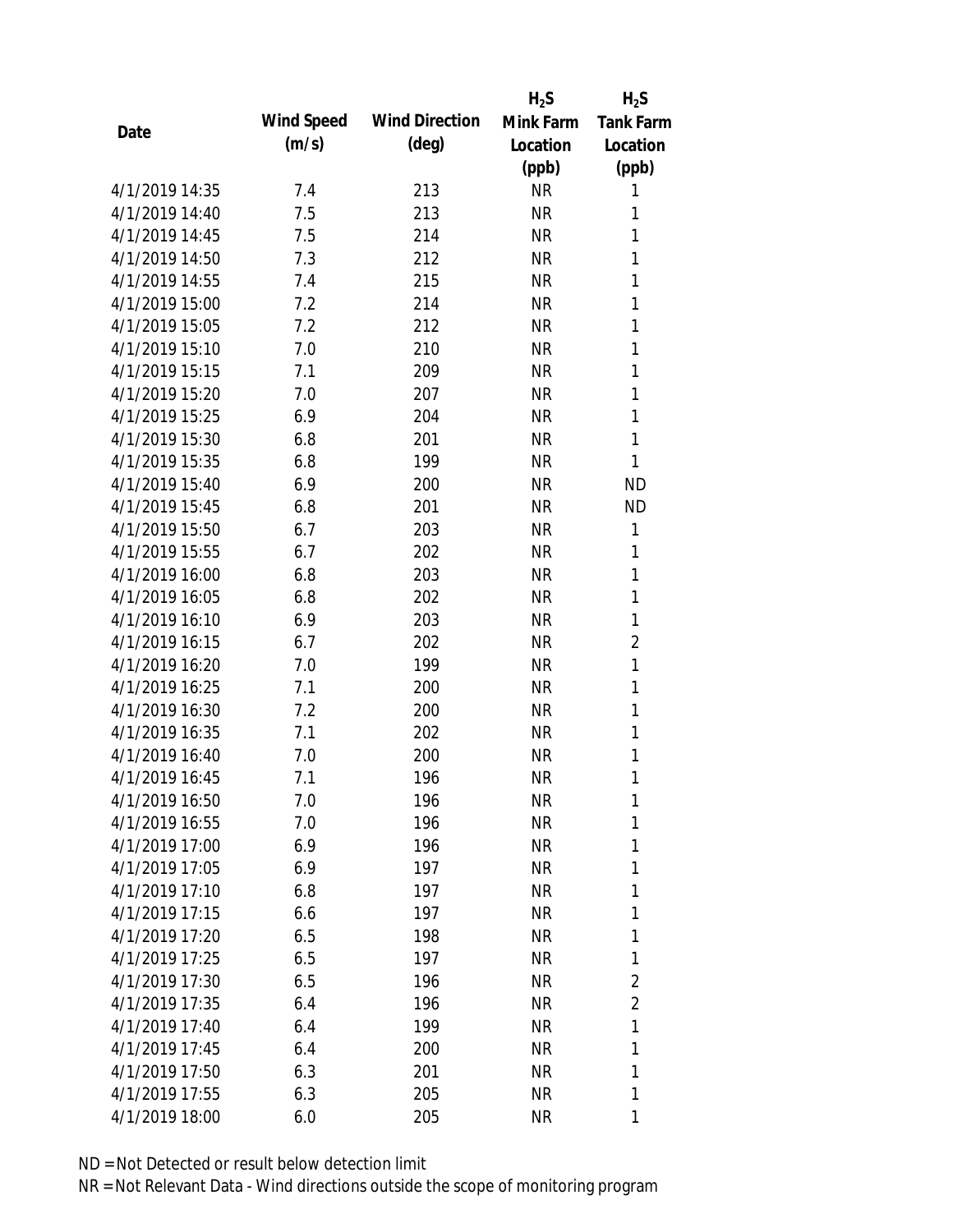|                |            |                       | $H_2S$    | $H_2S$           |
|----------------|------------|-----------------------|-----------|------------------|
| Date           | Wind Speed | <b>Wind Direction</b> | Mink Farm | <b>Tank Farm</b> |
|                | (m/s)      | $(\text{deg})$        | Location  | Location         |
|                |            |                       | (ppb)     | (ppb)            |
| 4/1/2019 18:05 | 6.0        | 205                   | <b>NR</b> | 1                |
| 4/1/2019 18:10 | 5.8        | 203                   | <b>NR</b> | 1                |
| 4/1/2019 18:15 | 6.0        | 203                   | <b>NR</b> | 1                |
| 4/1/2019 18:20 | 6.0        | 202                   | <b>NR</b> | 1                |
| 4/1/2019 18:25 | 6.0        | 198                   | <b>NR</b> | 1                |
| 4/1/2019 18:30 | 6.1        | 198                   | <b>NR</b> | 1                |
| 4/1/2019 18:35 | 6.2        | 198                   | <b>NR</b> | 1                |
| 4/1/2019 18:40 | 6.3        | 198                   | <b>NR</b> | 1                |
| 4/1/2019 18:45 | 6.1        | 197                   | <b>NR</b> | 1                |
| 4/1/2019 18:50 | 6.0        | 199                   | <b>NR</b> | 1                |
| 4/1/2019 18:55 | 5.7        | 199                   | <b>NR</b> | 1                |
| 4/1/2019 19:00 | 5.7        | 198                   | <b>NR</b> | 1                |
| 4/1/2019 19:05 | 5.7        | 198                   | <b>NR</b> | 1                |
| 4/1/2019 19:10 | 5.6        | 200                   | <b>NR</b> | 1                |
| 4/1/2019 19:15 | 5.6        | 201                   | <b>NR</b> | $\mathbf{1}$     |
| 4/1/2019 19:20 | 5.4        | 201                   | <b>NR</b> | 1                |
| 4/1/2019 19:25 | 5.3        | 201                   | <b>NR</b> | 1                |
| 4/1/2019 19:30 | 5.0        | 199                   | <b>NR</b> | 1                |
| 4/1/2019 19:35 | 4.7        | 198                   | <b>NR</b> | 1                |
| 4/1/2019 19:40 | 4.5        | 195                   | <b>NR</b> | 1                |
| 4/1/2019 19:45 | 4.4        | 193                   | <b>NR</b> | 1                |
| 4/1/2019 19:50 | 4.4        | 191                   | <b>NR</b> | 1                |
| 4/1/2019 19:55 | 4.3        | 189                   | <b>NR</b> | 1                |
| 4/1/2019 20:00 | 4.5        | 190                   | <b>NR</b> | <b>ND</b>        |
| 4/1/2019 20:05 | 4.7        | 190                   | <b>NR</b> | <b>ND</b>        |
| 4/1/2019 20:10 | 4.9        | 193                   | <b>NR</b> | 1                |
| 4/1/2019 20:15 | 4.9        | 193                   | <b>NR</b> | 1                |
| 4/1/2019 20:20 | 5.0        | 194                   | <b>NR</b> | 1                |
| 4/1/2019 20:25 | 5.1        | 196                   | <b>NR</b> | 1                |
| 4/1/2019 20:30 | 5.2        | 197                   | <b>NR</b> | 1                |
| 4/1/2019 20:35 | 5.2        | 196                   | <b>NR</b> | 1                |
| 4/1/2019 20:40 | 5.0        | 196                   | <b>NR</b> | 1                |
| 4/1/2019 20:45 | 5.0        | 197                   | <b>NR</b> | 1                |
| 4/1/2019 20:50 | 5.0        | 198                   | <b>NR</b> | 1                |
| 4/1/2019 20:55 | 4.8        | 198                   | <b>NR</b> | 1                |
| 4/1/2019 21:00 | 4.7        | 197                   | <b>NR</b> | 1                |
| 4/1/2019 21:05 | 4.6        | 196                   | <b>NR</b> | 1                |
| 4/1/2019 21:10 | 4.6        | 196                   | <b>NR</b> | 1                |
| 4/1/2019 21:15 | 4.4        | 195                   | <b>NR</b> | 1                |
| 4/1/2019 21:20 | 4.2        | 194                   | <b>NR</b> | 1                |
| 4/1/2019 21:25 | 4.3        | 192                   | <b>NR</b> | 1                |
| 4/1/2019 21:30 | 4.2        | 192                   | <b>NR</b> | 1                |
|                |            |                       |           |                  |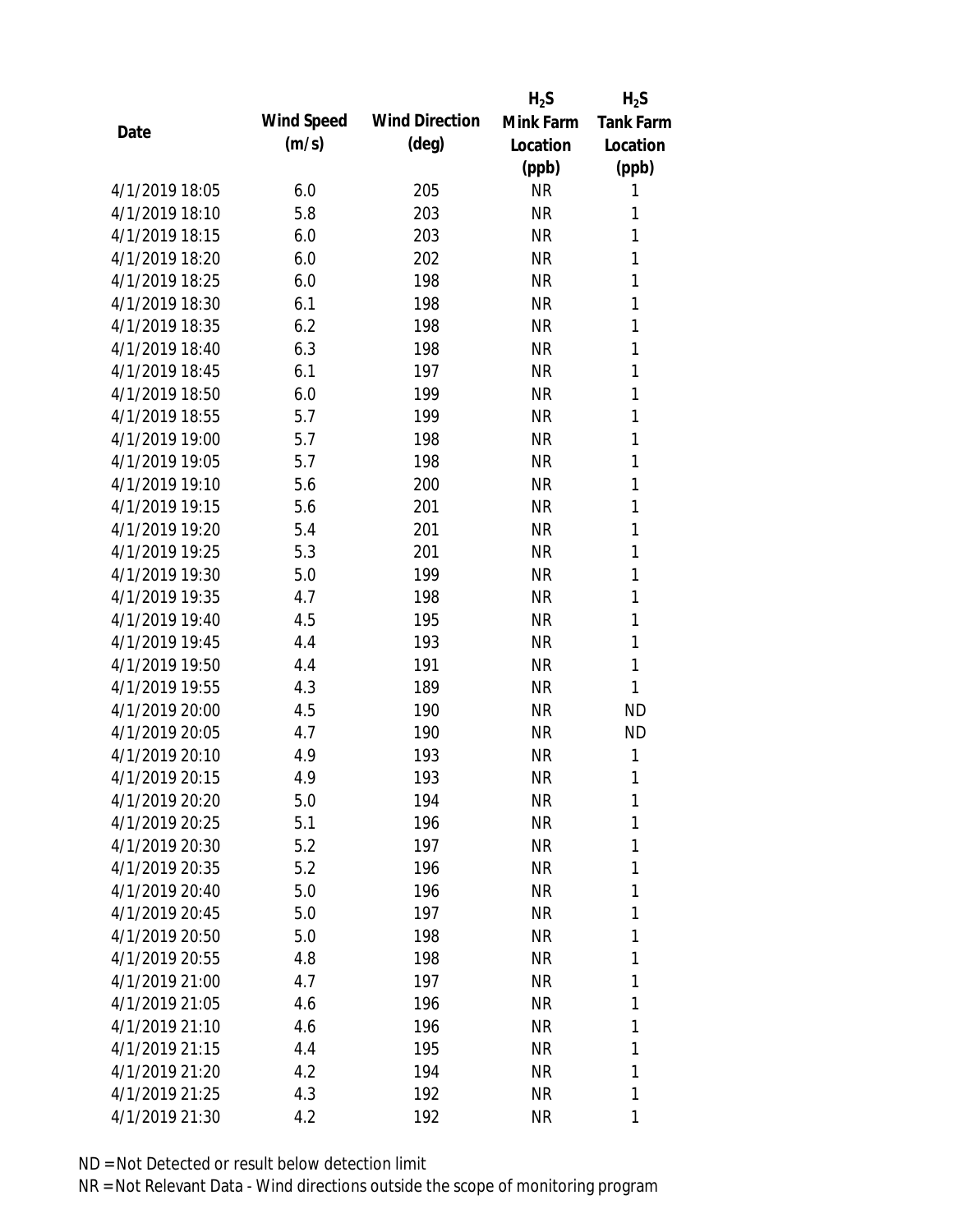|                |            |                       | $H_2S$    | $H_2S$           |
|----------------|------------|-----------------------|-----------|------------------|
| Date           | Wind Speed | <b>Wind Direction</b> | Mink Farm | <b>Tank Farm</b> |
|                | (m/s)      | $(\text{deg})$        | Location  | Location         |
|                |            |                       | (ppb)     | (ppb)            |
| 4/1/2019 21:35 | 4.2        | 192                   | <b>NR</b> | 1                |
| 4/1/2019 21:40 | 4.1        | 191                   | <b>NR</b> | 1                |
| 4/1/2019 21:45 | 4.1        | 190                   | <b>NR</b> | 1                |
| 4/1/2019 21:50 | 4.3        | 189                   | <b>NR</b> | 1                |
| 4/1/2019 21:55 | 4.3        | 189                   | <b>NR</b> | 1                |
| 4/1/2019 22:00 | 4.3        | 188                   | <b>NR</b> | 1                |
| 4/1/2019 22:05 | 4.4        | 186                   | <b>NR</b> | 1                |
| 4/1/2019 22:10 | 4.4        | 186                   | <b>NR</b> | 1                |
| 4/1/2019 22:15 | 4.5        | 186                   | <b>NR</b> | 1                |
| 4/1/2019 22:20 | 4.5        | 186                   | <b>NR</b> | 1                |
| 4/1/2019 22:25 | 4.6        | 187                   | <b>NR</b> | 1                |
| 4/1/2019 22:30 | 4.7        | 188                   | <b>NR</b> | 1                |
| 4/1/2019 22:35 | 4.7        | 188                   | <b>NR</b> | 1                |
| 4/1/2019 22:40 | 4.7        | 189                   | <b>NR</b> | 1                |
| 4/1/2019 22:45 | 4.7        | 189                   | <b>NR</b> | 1                |
| 4/1/2019 22:50 | 4.6        | 190                   | <b>NR</b> | 1                |
| 4/1/2019 22:55 | 4.5        | 191                   | <b>NR</b> | 1                |
| 4/1/2019 23:00 | 4.4        | 191                   | <b>NR</b> | 1                |
| 4/1/2019 23:05 | 4.4        | 192                   | <b>NR</b> | <b>ND</b>        |
| 4/1/2019 23:10 | 4.4        | 193                   | <b>NR</b> | 1                |
| 4/1/2019 23:15 | 4.4        | 193                   | <b>NR</b> | 1                |
| 4/1/2019 23:20 | 4.4        | 193                   | <b>NR</b> | $\mathbf{1}$     |
| 4/1/2019 23:25 | 4.4        | 194                   | <b>NR</b> | 1                |
| 4/1/2019 23:30 | 4.5        | 194                   | <b>NR</b> | $\overline{2}$   |
| 4/1/2019 23:35 | 4.4        | 194                   | <b>NR</b> | $\overline{2}$   |
| 4/1/2019 23:40 | 4.4        | 195                   | <b>NR</b> | $\overline{2}$   |
| 4/1/2019 23:45 | 4.5        | 195                   | <b>NR</b> | 1                |
| 4/1/2019 23:50 | 4.4        | 196                   | <b>NR</b> | 1                |
| 4/1/2019 23:55 | 4.5        | 196                   | <b>NR</b> | 1                |
| 4/1/2019 24:00 | 4.4        | 197                   | <b>NR</b> | 1                |
| 4/2/2019 00:05 | 4.4        | 198                   | <b>NR</b> | <b>ND</b>        |
| 4/2/2019 00:10 | 4.3        | 198                   | <b>NR</b> | <b>ND</b>        |
| 4/2/2019 00:15 | 4.1        | 198                   | <b>NR</b> | <b>ND</b>        |
| 4/2/2019 00:20 | 4.1        | 198                   | <b>NR</b> | 1                |
| 4/2/2019 00:25 | 4.0        | 197                   | <b>NR</b> | 1                |
| 4/2/2019 00:30 | 3.9        | 197                   | <b>NR</b> | 1                |
| 4/2/2019 00:35 | 3.9        | 195                   | <b>NR</b> | 1                |
| 4/2/2019 00:40 | 3.8        | 194                   | NR        | 1                |
| 4/2/2019 00:45 | 3.9        | 193                   | <b>NR</b> | 1                |
| 4/2/2019 00:50 | 4.0        | 193                   | <b>NR</b> | 1                |
| 4/2/2019 00:55 | 4.1        | 193                   | <b>NR</b> | 1                |
| 4/2/2019 01:00 | 4.2        | 192                   | <b>NR</b> | 1                |
|                |            |                       |           |                  |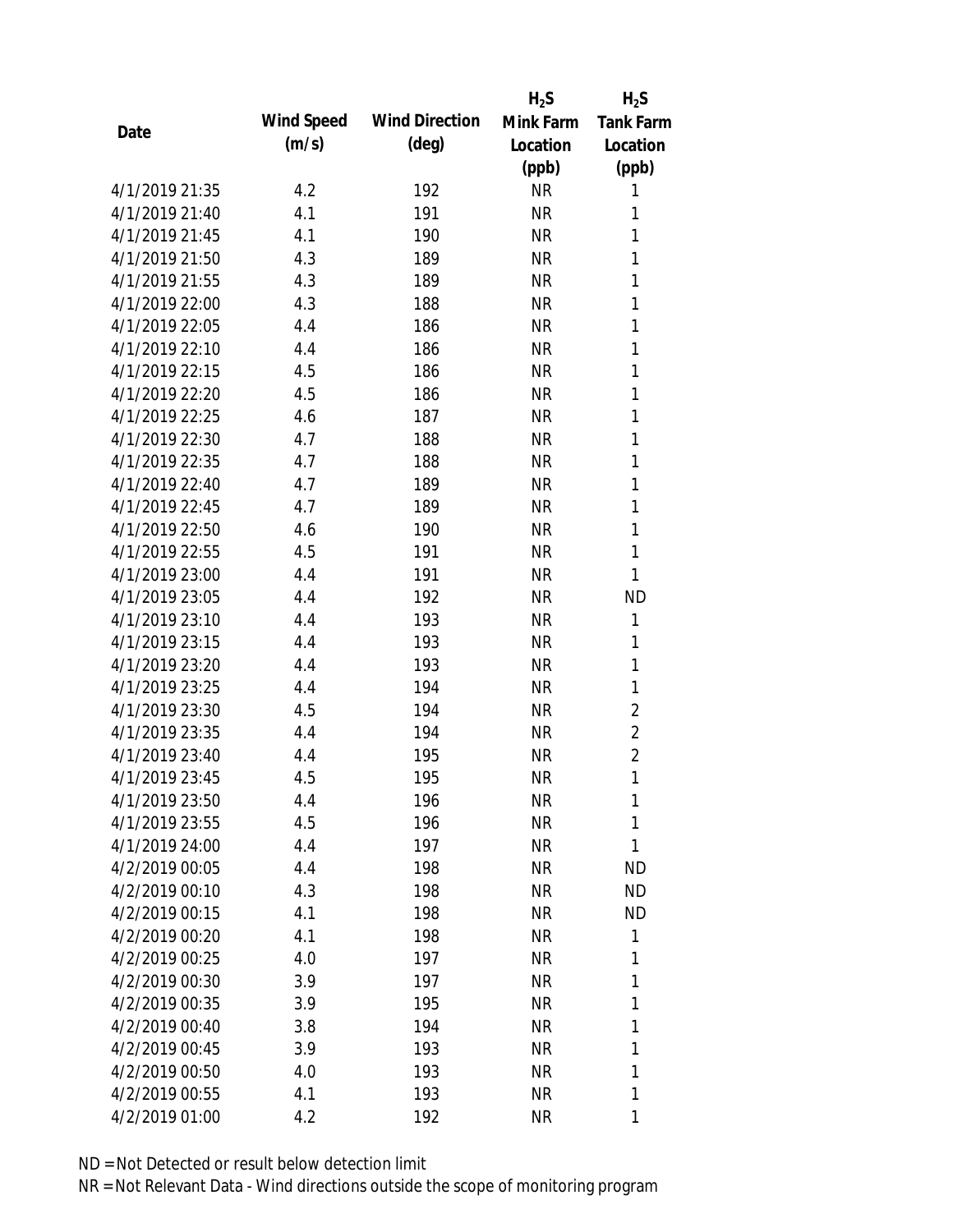|                |            |                       | $H_2S$    | $H_2S$           |
|----------------|------------|-----------------------|-----------|------------------|
|                | Wind Speed | <b>Wind Direction</b> | Mink Farm | <b>Tank Farm</b> |
| Date           | (m/s)      | $(\text{deg})$        | Location  | Location         |
|                |            |                       | (ppb)     | (ppb)            |
| 4/2/2019 01:05 | 4.1        | 192                   | <b>NR</b> | 1                |
| 4/2/2019 01:10 | 4.2        | 193                   | <b>NR</b> | 1                |
| 4/2/2019 01:15 | 4.3        | 193                   | <b>NR</b> | 1                |
| 4/2/2019 01:20 | 4.3        | 192                   | <b>NR</b> | 1                |
| 4/2/2019 01:25 | 4.3        | 192                   | <b>NR</b> | 1                |
| 4/2/2019 01:30 | 4.4        | 192                   | <b>NR</b> | 1                |
| 4/2/2019 01:35 | 4.5        | 192                   | <b>NR</b> | 1                |
| 4/2/2019 01:40 | 4.5        | 192                   | <b>NR</b> | 1                |
| 4/2/2019 01:45 | 4.5        | 193                   | <b>NR</b> | 1                |
| 4/2/2019 01:50 | 4.5        | 193                   | <b>NR</b> | 1                |
| 4/2/2019 01:55 | 4.5        | 195                   | <b>NR</b> | 1                |
| 4/2/2019 02:00 | 4.5        | 195                   | <b>NR</b> | 1                |
| 4/2/2019 02:05 | 4.5        | 197                   | <b>NR</b> | 1                |
| 4/2/2019 02:10 | 4.5        | 198                   | <b>NR</b> | 1                |
| 4/2/2019 02:15 | 4.4        | 199                   | <b>NR</b> | 1                |
| 4/2/2019 02:20 | 4.4        | 200                   | <b>NR</b> | 1                |
| 4/2/2019 02:25 | 4.5        | 201                   | <b>NR</b> | 1                |
| 4/2/2019 02:30 | 4.4        | 201                   | <b>NR</b> | $\mathbf{1}$     |
| 4/2/2019 02:35 | 4.5        | 201                   | <b>NR</b> | 1                |
| 4/2/2019 02:40 | 4.5        | 200                   | <b>NR</b> | 1                |
| 4/2/2019 02:45 | 4.6        | 199                   | <b>NR</b> | 1                |
| 4/2/2019 02:50 | 4.6        | 198                   | <b>NR</b> | 1                |
| 4/2/2019 02:55 | 4.6        | 197                   | <b>NR</b> | $\mathbf{1}$     |
| 4/2/2019 03:00 | 4.6        | 196                   | <b>NR</b> | 1                |
| 4/2/2019 03:05 | 4.6        | 197                   | <b>NR</b> | 1                |
| 4/2/2019 03:10 | 4.5        | 197                   | <b>NR</b> | 1                |
| 4/2/2019 03:15 | 4.4        | 197                   | <b>NR</b> | 1                |
| 4/2/2019 03:20 | 4.3        | 197                   | <b>NR</b> | 1                |
| 4/2/2019 03:25 | 4.2        | 198                   | <b>NR</b> | 1                |
| 4/2/2019 03:30 | 4.2        | 200                   | <b>NR</b> | 1                |
| 4/2/2019 03:35 | 4.1        | 200                   | <b>NR</b> | 1                |
| 4/2/2019 03:40 | 4.2        | 200                   | <b>NR</b> | 1                |
| 4/2/2019 03:45 | 4.2        | 200                   | <b>NR</b> | 1                |
| 4/2/2019 03:50 | 4.2        | 201                   | <b>NR</b> | 1                |
| 4/2/2019 03:55 | 4.2        | 201                   | <b>NR</b> | 1                |
| 4/2/2019 04:00 | 4.3        | 200                   | <b>NR</b> | 1                |
| 4/2/2019 04:05 | 4.3        | 199                   | <b>NR</b> | 1                |
| 4/2/2019 04:10 | 4.3        | 199                   | <b>NR</b> | 1                |
| 4/2/2019 04:15 | 4.3        | 197                   | <b>NR</b> | 1                |
| 4/2/2019 04:20 | 4.3        | 196                   | <b>NR</b> | 1                |
| 4/2/2019 04:25 | 4.3        | 195                   | <b>NR</b> | 1                |
| 4/2/2019 04:30 | 4.2        | 195                   | <b>NR</b> | 1                |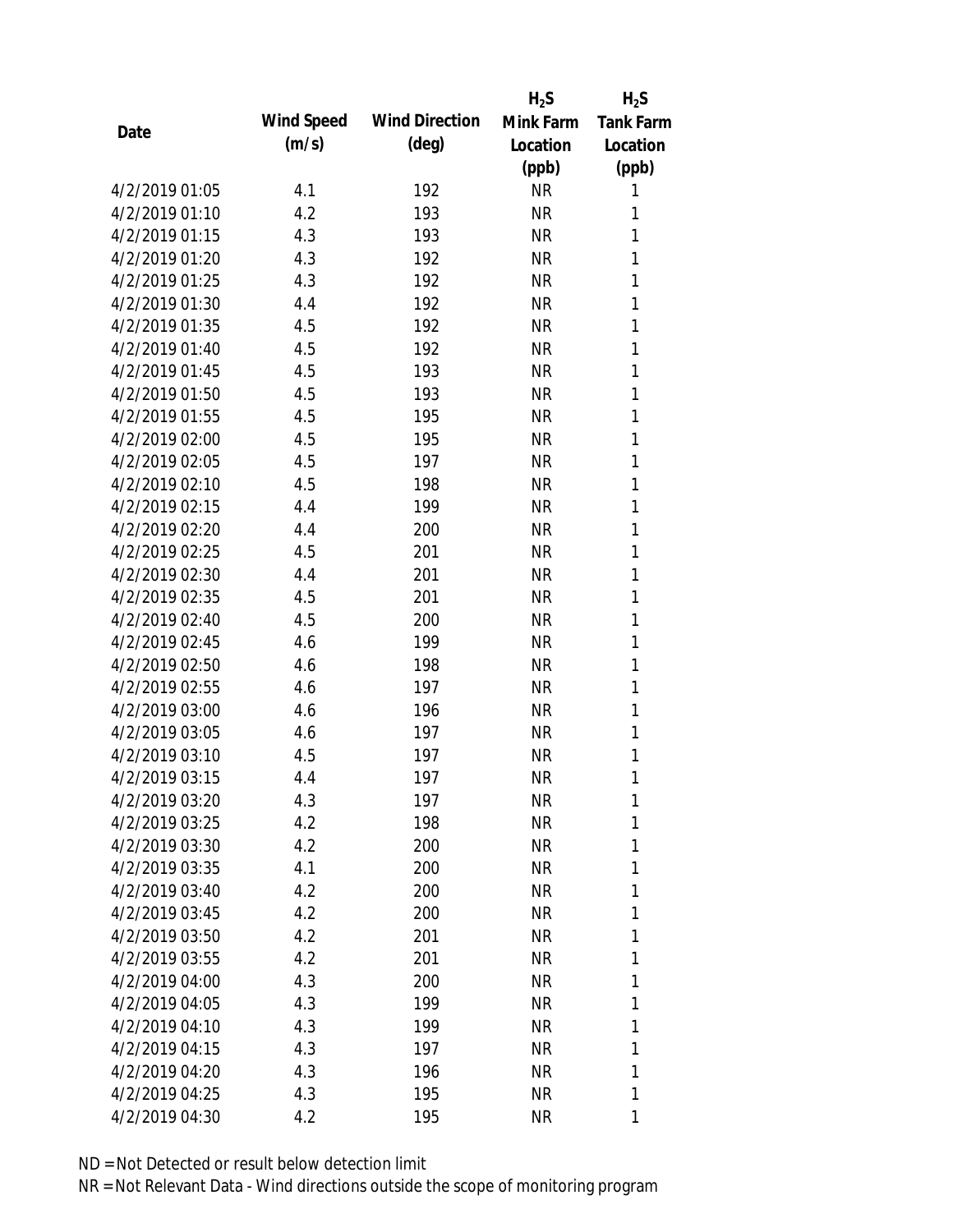|                |            |                       | $H_2S$    | $H_2S$           |
|----------------|------------|-----------------------|-----------|------------------|
| Date           | Wind Speed | <b>Wind Direction</b> | Mink Farm | <b>Tank Farm</b> |
|                | (m/s)      | $(\text{deg})$        | Location  | Location         |
|                |            |                       | (ppb)     | (ppb)            |
| 4/2/2019 04:35 | 4.1        | 194                   | <b>NR</b> | 1                |
| 4/2/2019 04:40 | 4.1        | 194                   | <b>NR</b> | 1                |
| 4/2/2019 04:45 | 4.1        | 194                   | <b>NR</b> | 1                |
| 4/2/2019 04:50 | 4.1        | 194                   | <b>NR</b> | 1                |
| 4/2/2019 04:55 | 4.1        | 193                   | <b>NR</b> | 1                |
| 4/2/2019 05:00 | 4.1        | 192                   | <b>NR</b> | 1                |
| 4/2/2019 05:05 | 4.0        | 192                   | <b>NR</b> | 1                |
| 4/2/2019 05:10 | 4.1        | 191                   | <b>NR</b> | 1                |
| 4/2/2019 05:15 | 4.1        | 191                   | <b>NR</b> | 1                |
| 4/2/2019 05:20 | 4.0        | 191                   | <b>NR</b> | 1                |
| 4/2/2019 05:25 | 4.0        | 191                   | <b>NR</b> | 1                |
| 4/2/2019 05:30 | 3.8        | 191                   | <b>NR</b> | 1                |
| 4/2/2019 05:35 | 3.8        | 192                   | <b>NR</b> | 1                |
| 4/2/2019 05:40 | 3.7        | 193                   | <b>NR</b> | 1                |
| 4/2/2019 05:45 | 3.6        | 194                   | <b>NR</b> | 1                |
| 4/2/2019 05:50 | 3.6        | 195                   | <b>NR</b> | 1                |
| 4/2/2019 05:55 | 3.6        | 197                   | <b>NR</b> | 1                |
| 4/2/2019 06:00 | 3.6        | 198                   | <b>NR</b> | 1                |
| 4/2/2019 06:05 | 3.6        | 198                   | <b>NR</b> | 1                |
| 4/2/2019 06:10 | 3.6        | 198                   | <b>NR</b> | $\overline{2}$   |
| 4/2/2019 06:15 | 3.7        | 198                   | <b>NR</b> | $\overline{2}$   |
| 4/2/2019 06:20 | 3.8        | 197                   | <b>NR</b> | $\overline{2}$   |
| 4/2/2019 06:25 | 3.8        | 197                   | <b>NR</b> | $\overline{2}$   |
| 4/2/2019 06:30 | 3.9        | 197                   | <b>NR</b> | 1                |
| 4/2/2019 06:35 | 3.9        | 197                   | <b>NR</b> | 2                |
| 4/2/2019 06:40 | 3.9        | 196                   | <b>NR</b> | 1                |
| 4/2/2019 06:45 | 3.9        | 196                   | <b>NR</b> | 1                |
| 4/2/2019 06:50 | 3.8        | 196                   | <b>NR</b> | 1                |
| 4/2/2019 06:55 | 3.8        | 196                   | <b>NR</b> | 1                |
| 4/2/2019 07:00 | 3.7        | 196                   | <b>NR</b> | 1                |
| 4/2/2019 07:05 | 3.7        | 196                   | <b>NR</b> | 1                |
| 4/2/2019 07:10 | 3.7        | 196                   | <b>NR</b> | 1                |
| 4/2/2019 07:15 | 3.7        | 195                   | <b>NR</b> | 1                |
| 4/2/2019 07:20 | 3.6        | 195                   | <b>NR</b> | 1                |
| 4/2/2019 07:25 | 3.6        | 195                   | <b>NR</b> | 1                |
| 4/2/2019 07:30 | 3.6        | 195                   | <b>NR</b> | 1                |
| 4/2/2019 07:35 | 3.6        | 195                   | NR        | 1                |
| 4/2/2019 07:40 | 3.5        | 194                   | NR        | 1                |
| 4/2/2019 07:45 | 3.5        | 195                   | <b>NR</b> | 1                |
| 4/2/2019 07:50 | 3.6        | 196                   | <b>NR</b> | 1                |
| 4/2/2019 07:55 | 3.7        | 196                   | <b>NR</b> | 1                |
| 4/2/2019 08:00 | 3.8        | 196                   | <b>NR</b> | 1                |
|                |            |                       |           |                  |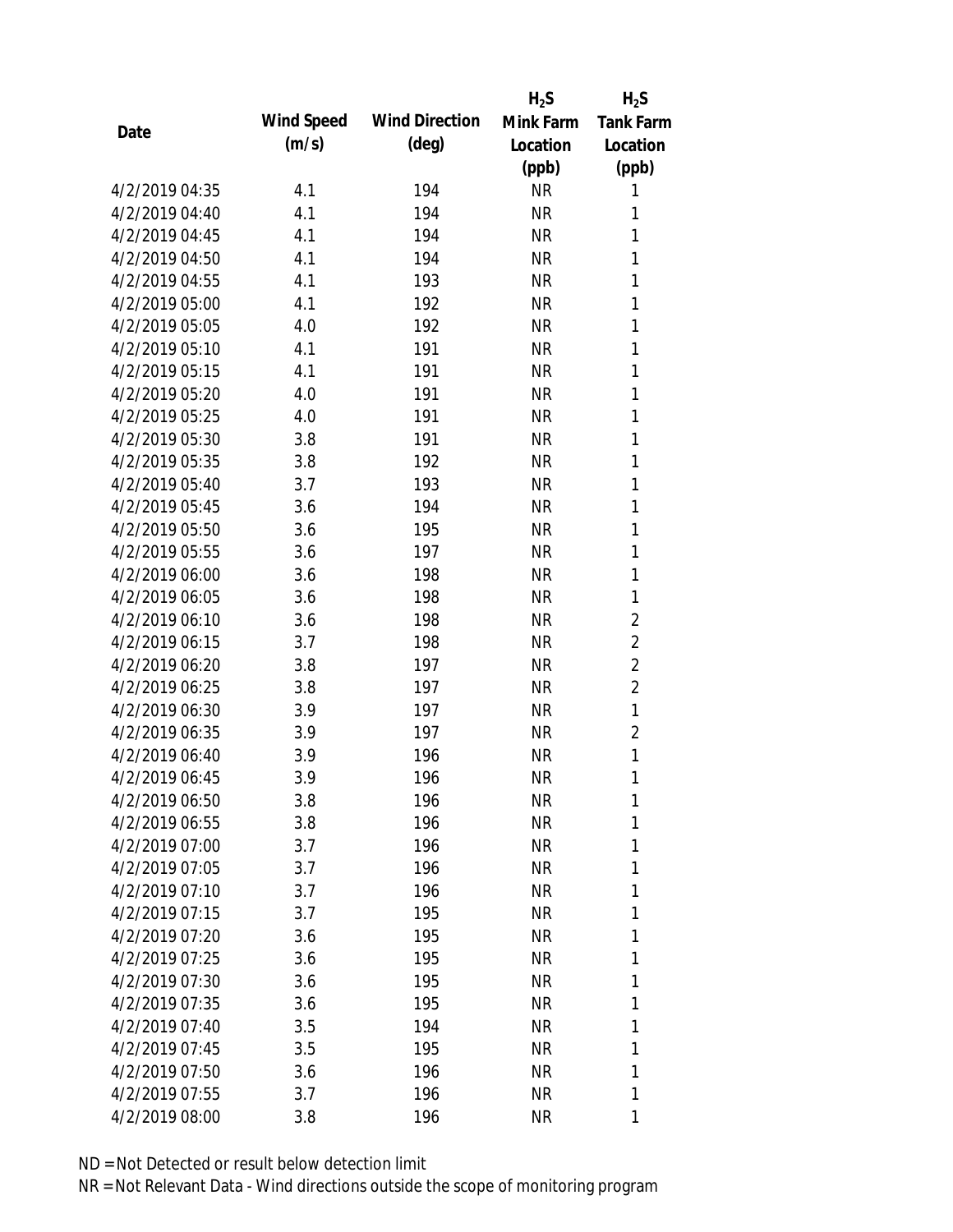|                |            |                       | $H_2S$    | $H_2S$           |
|----------------|------------|-----------------------|-----------|------------------|
| Date           | Wind Speed | <b>Wind Direction</b> | Mink Farm | <b>Tank Farm</b> |
|                | (m/s)      | $(\text{deg})$        | Location  | Location         |
|                |            |                       | (ppb)     | (ppb)            |
| 4/2/2019 08:05 | 3.9        | 197                   | <b>NR</b> | 1                |
| 4/2/2019 08:10 | 4.0        | 198                   | <b>NR</b> | 1                |
| 4/2/2019 08:15 | 4.1        | 198                   | <b>NR</b> | 1                |
| 4/2/2019 08:20 | 4.3        | 199                   | <b>NR</b> | 1                |
| 4/2/2019 08:25 | 4.2        | 199                   | <b>NR</b> | 1                |
| 4/2/2019 08:30 | 4.2        | 199                   | <b>NR</b> | 1                |
| 4/2/2019 08:35 | 4.2        | 200                   | <b>NR</b> | 1                |
| 4/2/2019 08:40 | 4.1        | 199                   | <b>NR</b> | 1                |
| 4/2/2019 08:45 | 4.0        | 200                   | <b>NR</b> | 1                |
| 4/2/2019 08:50 | 4.0        | 201                   | <b>NR</b> | 1                |
| 4/2/2019 08:55 | 4.2        | 204                   | <b>NR</b> | 1                |
| 4/2/2019 09:00 | 4.3        | 206                   | <b>NR</b> | 1                |
| 4/2/2019 09:05 | 4.5        | 208                   | <b>NR</b> | 1                |
| 4/2/2019 09:10 | 4.6        | 211                   | <b>NR</b> | 1                |
| 4/2/2019 09:15 | 4.6        | 210                   | <b>NR</b> | 1                |
| 4/2/2019 09:20 | 4.6        | 213                   | <b>NR</b> | 1                |
| 4/2/2019 09:25 | 4.3        | 213                   | <b>NR</b> | 1                |
| 4/2/2019 09:30 | 4.3        | 211                   | <b>NR</b> | 1                |
| 4/2/2019 09:35 | 4.1        | 209                   | <b>NR</b> | 1                |
| 4/2/2019 09:40 | 4.2        | 210                   | <b>NR</b> | 1                |
| 4/2/2019 09:45 | 4.3        | 211                   | <b>NR</b> | 1                |
| 4/2/2019 09:50 | 4.5        | 211                   | <b>NR</b> | 1                |
| 4/2/2019 09:55 | 4.5        | 209                   | <b>NR</b> | 1                |
| 4/2/2019 10:00 | 4.5        | 211                   | <b>NR</b> | 1                |
| 4/2/2019 10:05 | 4.5        | 212                   | <b>NR</b> | 1                |
| 4/2/2019 10:10 | 4.5        | 213                   | <b>NR</b> | 1                |
| 4/2/2019 10:15 | 4.5        | 214                   | <b>NR</b> | 1                |
| 4/2/2019 10:20 | 4.5        | 214                   | <b>NR</b> | 1                |
| 4/2/2019 10:25 | 4.7        | 217                   | <b>NR</b> | 1                |
| 4/2/2019 10:30 | 4.8        | 220                   | <b>NR</b> | 1                |
| 4/2/2019 10:35 | 5.2        | 221                   | <b>NR</b> | 1                |
| 4/2/2019 10:40 | 5.4        | 221                   | <b>NR</b> | 1                |
| 4/2/2019 10:45 | 5.7        | 224                   | <b>NR</b> | 1                |
| 4/2/2019 10:50 | 6.1        | 225                   | <b>NR</b> | 1                |
| 4/2/2019 10:55 | 6.3        | 225                   | <b>NR</b> | 1                |
| 4/2/2019 11:00 | 6.5        | 225                   | <b>NR</b> | 1                |
| 4/2/2019 11:05 | 6.4        | 226                   | <b>NR</b> | 1                |
| 4/2/2019 11:10 | 6.4        | 226                   | NR        | 1                |
| 4/2/2019 11:15 | 6.3        | 224                   | <b>NR</b> | 1                |
| 4/2/2019 11:20 | 6.2        | 224                   | <b>NR</b> | 1                |
| 4/2/2019 11:25 | 6.2        | 224                   | <b>NR</b> | 1                |
| 4/2/2019 11:30 | 6.4        | 225                   | <b>NR</b> | 1                |
|                |            |                       |           |                  |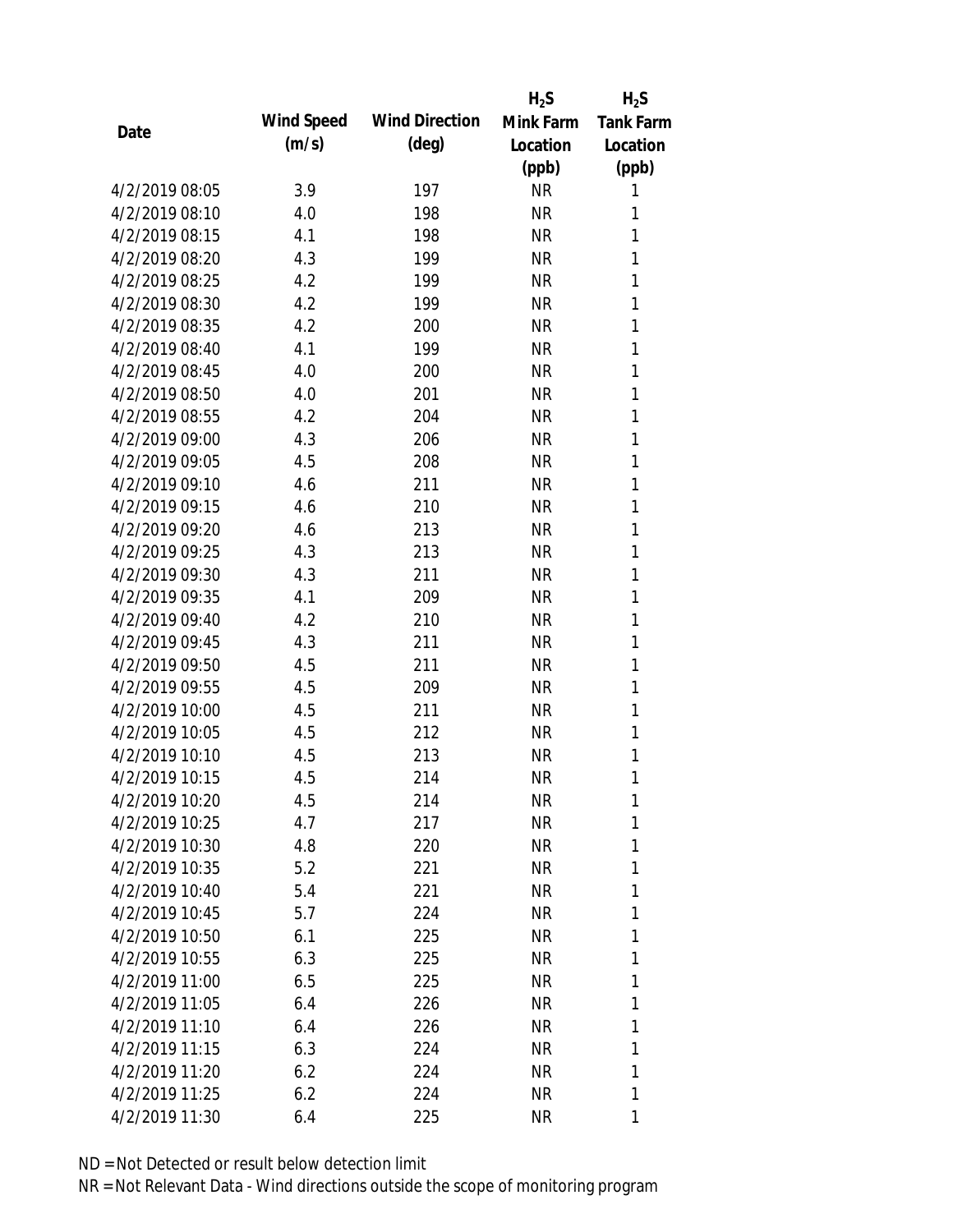|                |            |                       | $H_2S$         | $H_2S$           |
|----------------|------------|-----------------------|----------------|------------------|
| Date           | Wind Speed | <b>Wind Direction</b> | Mink Farm      | <b>Tank Farm</b> |
|                | (m/s)      | $(\text{deg})$        | Location       | Location         |
|                |            |                       | (ppb)          | (ppb)            |
| 4/2/2019 11:35 | 6.3        | 225                   | <b>NR</b>      | 1                |
| 4/2/2019 11:40 | 6.5        | 225                   | <b>NR</b>      | 1                |
| 4/2/2019 11:45 | 7.0        | 227                   | <b>NR</b>      | 1                |
| 4/2/2019 11:50 | 7.2        | 232                   | 1              | 1                |
| 4/2/2019 11:55 | 7.5        | 233                   | 1              | 1                |
| 4/2/2019 12:00 | 7.7        | 232                   | 1              | 1                |
| 4/2/2019 12:05 | 7.8        | 232                   | 1              | 1                |
| 4/2/2019 12:10 | 7.8        | 231                   | 1              | 1                |
| 4/2/2019 12:15 | 7.9        | 230                   | 1              | 1                |
| 4/2/2019 12:20 | 8.0        | 226                   | <b>NR</b>      | 1                |
| 4/2/2019 12:25 | 7.7        | 225                   | <b>NR</b>      | 1                |
| 4/2/2019 12:30 | 7.1        | 226                   | <b>NR</b>      | 1                |
| 4/2/2019 12:35 | 7.0        | 225                   | <b>NR</b>      | 1                |
| 4/2/2019 12:40 | 6.9        | 225                   | <b>NR</b>      | 1                |
| 4/2/2019 12:45 | 6.5        | 229                   | <b>NR</b>      | 1                |
| 4/2/2019 12:50 | 6.6        | 233                   | 1              | 1                |
| 4/2/2019 12:55 | 6.7        | 237                   | 1              | 1                |
| 4/2/2019 13:00 | 7.1        | 238                   | 1              | 1                |
| 4/2/2019 13:05 | 7.3        | 238                   | 1              | 1                |
| 4/2/2019 13:10 | 7.4        | 241                   | 1              | 1                |
| 4/2/2019 13:15 | 7.3        | 240                   | 1              | 1                |
| 4/2/2019 13:20 | 7.0        | 240                   | 1              | 1                |
| 4/2/2019 13:25 | 6.9        | 242                   | 1              | 1                |
| 4/2/2019 13:30 | 6.7        | 245                   | 1              | 1                |
| 4/2/2019 13:35 | 6.3        | 246                   | 1              | 1                |
| 4/2/2019 13:40 | 6.3        | 243                   | 1              | 1                |
| 4/2/2019 13:45 | 6.2        | 244                   | 1              | 1                |
| 4/2/2019 13:50 | 6.3        | 239                   | 1              | 1                |
| 4/2/2019 13:55 | 6.5        | 234                   | 1              | 1                |
| 4/2/2019 14:00 | 7.0        | 229                   | NR             | 1                |
| 4/2/2019 14:05 | 7.0        | 228                   | <b>NR</b>      | 1                |
| 4/2/2019 14:10 | 6.9        | 233                   | 1              | 1                |
| 4/2/2019 14:15 | 6.9        | 234                   | 1              | 1                |
| 4/2/2019 14:20 | 6.8        | 239                   | 1              | 1                |
| 4/2/2019 14:25 | 6.9        | 243                   | 1              | 1                |
| 4/2/2019 14:30 | 6.5        | 248                   | 1              | 1                |
| 4/2/2019 14:35 | 6.5        | 251                   | 2              | 1                |
| 4/2/2019 14:40 | 6.7        | 252                   | 2              | 1                |
| 4/2/2019 14:45 | 6.6        | 253                   | $\overline{2}$ | 1                |
| 4/2/2019 14:50 | 6.7        | 253                   | $\overline{2}$ | 1                |
| 4/2/2019 14:55 | 6.7        | 255                   | $\overline{2}$ | 1                |
| 4/2/2019 15:00 | 6.8        | 257                   | 1              | 1                |
|                |            |                       |                |                  |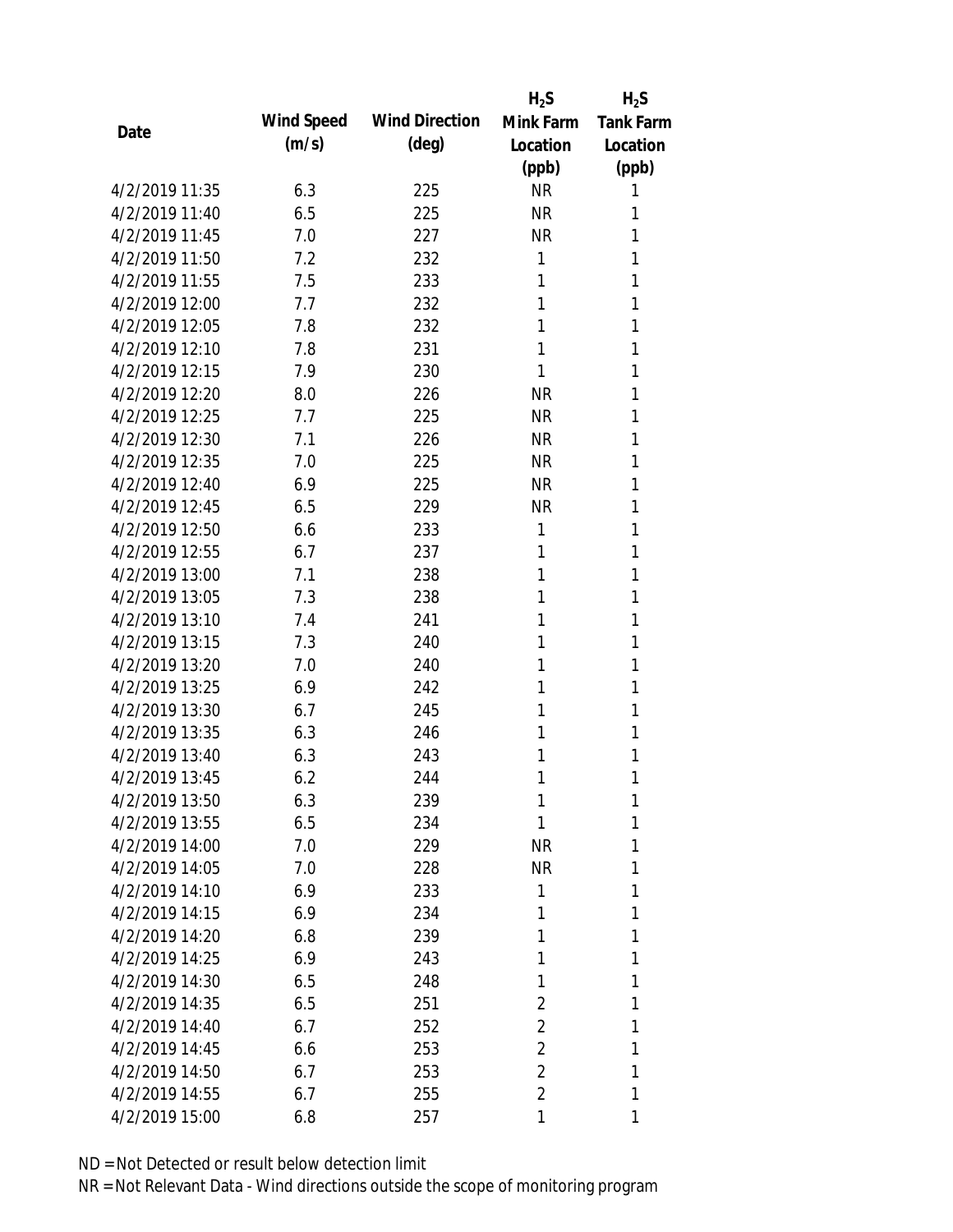|                |            |                       | $H_2S$         | $H_2S$           |
|----------------|------------|-----------------------|----------------|------------------|
| Date           | Wind Speed | <b>Wind Direction</b> | Mink Farm      | <b>Tank Farm</b> |
|                | (m/s)      | (deg)                 | Location       | Location         |
|                |            |                       | (ppb)          | (ppb)            |
| 4/2/2019 15:05 | 6.7        | 259                   | 1              | 1                |
| 4/2/2019 15:10 | 6.4        | 260                   | 1              | 1                |
| 4/2/2019 15:15 | 6.4        | 262                   | 1              | 1                |
| 4/2/2019 15:20 | 6.2        | 263                   | 1              | 1                |
| 4/2/2019 15:25 | 6.1        | 265                   | 1              | 1                |
| 4/2/2019 15:30 | 6.0        | 264                   | 2              | 1                |
| 4/2/2019 15:35 | 5.9        | 265                   | $\overline{2}$ | 1                |
| 4/2/2019 15:40 | 6.0        | 266                   | 1              | 1                |
| 4/2/2019 15:45 | 5.8        | 266                   | $\overline{2}$ | 1                |
| 4/2/2019 15:50 | 6.0        | 264                   | $\overline{2}$ | 1                |
| 4/2/2019 15:55 | 6.2        | 260                   | 1              | 1                |
| 4/2/2019 16:00 | 6.4        | 260                   | 1              | 1                |
| 4/2/2019 16:05 | 6.6        | 259                   | 1              | 1                |
| 4/2/2019 16:10 | 6.7        | 258                   | 1              | 1                |
| 4/2/2019 16:15 | 6.9        | 257                   | 1              | 1                |
| 4/2/2019 16:20 | 6.7        | 257                   | 1              | 1                |
| 4/2/2019 16:25 | 6.6        | 258                   | 1              | 1                |
| 4/2/2019 16:30 | 6.4        | 260                   | $\overline{2}$ | 1                |
| 4/2/2019 16:35 | 6.3        | 261                   | $\overline{2}$ | 1                |
| 4/2/2019 16:40 | 6.3        | 260                   | 2              | 1                |
| 4/2/2019 16:45 | 6.4        | 260                   | $\overline{2}$ | 1                |
| 4/2/2019 16:50 | 6.4        | 260                   | $\overline{2}$ | 1                |
| 4/2/2019 16:55 | 6.3        | 260                   | 2              | 1                |
| 4/2/2019 17:00 | 6.2        | 259                   | $\overline{2}$ | 1                |
| 4/2/2019 17:05 | 6.2        | 260                   | $\overline{2}$ | 1                |
| 4/2/2019 17:10 | 5.9        | 263                   | 2              | 1                |
| 4/2/2019 17:15 | 5.8        | 268                   | $\overline{2}$ | 1                |
| 4/2/2019 17:20 | 5.6        | 270                   | 1              | 1                |
| 4/2/2019 17:25 | 5.5        | 271                   | 1              | 1                |
| 4/2/2019 17:30 | 5.4        | 270                   | 1              | 1                |
| 4/2/2019 17:35 | 5.5        | 268                   | 1              | 1                |
| 4/2/2019 17:40 | 5.6        | 267                   | 1              | 1                |
| 4/2/2019 17:45 | 5.5        | 265                   | 2              | 1                |
| 4/2/2019 17:50 | 5.5        | 263                   | $\overline{2}$ | 1                |
| 4/2/2019 17:55 | 5.7        | 262                   | $\overline{2}$ | 1                |
| 4/2/2019 18:00 | 5.7        | 263                   | $\overline{2}$ | 1                |
| 4/2/2019 18:05 | 5.5        | 262                   | $\overline{2}$ | 1                |
| 4/2/2019 18:10 | 5.6        | 262                   | 2              | 1                |
| 4/2/2019 18:15 | 5.7        | 261                   | $\overline{2}$ | 1                |
| 4/2/2019 18:20 | 6.0        | 260                   | $\overline{2}$ | 1                |
| 4/2/2019 18:25 | 6.0        | 262                   | 1              | 1                |
| 4/2/2019 18:30 | 6.0        | 262                   | 2              | 1                |
|                |            |                       |                |                  |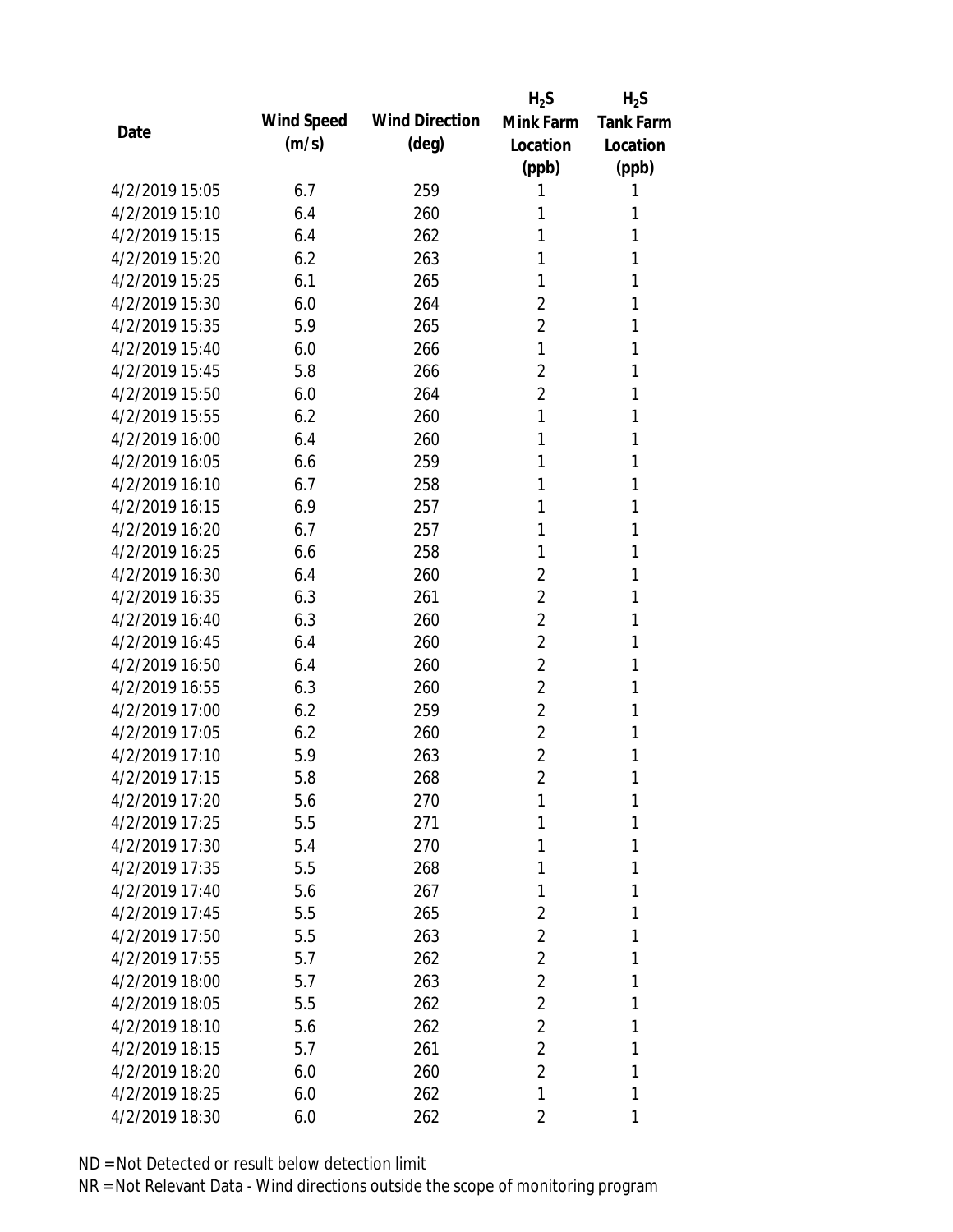|                |            |                       | $H_2S$         | $H_2S$           |
|----------------|------------|-----------------------|----------------|------------------|
| Date           | Wind Speed | <b>Wind Direction</b> | Mink Farm      | <b>Tank Farm</b> |
|                | (m/s)      | (deg)                 | Location       | Location         |
|                |            |                       | (ppb)          | (ppb)            |
| 4/2/2019 18:35 | 5.8        | 263                   | 2              | 1                |
| 4/2/2019 18:40 | 5.6        | 261                   | 2              | 1                |
| 4/2/2019 18:45 | 5.5        | 259                   | $\overline{2}$ | 1                |
| 4/2/2019 18:50 | 5.3        | 260                   | $\overline{2}$ | 1                |
| 4/2/2019 18:55 | 5.2        | 259                   | $\overline{2}$ | 1                |
| 4/2/2019 19:00 | 5.2        | 259                   | $\overline{2}$ | 1                |
| 4/2/2019 19:05 | 5.2        | 257                   | $\overline{2}$ | $\overline{2}$   |
| 4/2/2019 19:10 | 5.2        | 259                   | 1              | 1                |
| 4/2/2019 19:15 | 5.1        | 261                   | 1              | 1                |
| 4/2/2019 19:20 | 4.8        | 260                   | 1              | 1                |
| 4/2/2019 19:25 | 4.7        | 260                   | 1              | 1                |
| 4/2/2019 19:30 | 4.5        | 261                   | 1              | 1                |
| 4/2/2019 19:35 | 4.3        | 262                   | 1              | 1                |
| 4/2/2019 19:40 | 4.2        | 262                   | 1              | 1                |
| 4/2/2019 19:45 | 4.1        | 262                   | 1              | 1                |
| 4/2/2019 19:50 | 4.0        | 263                   | 1              | 1                |
| 4/2/2019 19:55 | 4.0        | 262                   | 1              | 1                |
| 4/2/2019 20:00 | 4.0        | 262                   | 1              | $\overline{2}$   |
| 4/2/2019 20:05 | 4.0        | 260                   | 1              | $\overline{2}$   |
| 4/2/2019 20:10 | 4.0        | 259                   | 1              | 1                |
| 4/2/2019 20:15 | 4.0        | 257                   | 1              | 1                |
| 4/2/2019 20:20 | 4.1        | 256                   | 1              | 1                |
| 4/2/2019 20:25 | 4.0        | 255                   | 1              | 1                |
| 4/2/2019 20:30 | 4.0        | 254                   | 1              | 1                |
| 4/2/2019 20:35 | 3.9        | 254                   | 1              | 1                |
| 4/2/2019 20:40 | 3.9        | 255                   | $\overline{2}$ | 1                |
| 4/2/2019 20:45 | 3.8        | 256                   | 1              | 1                |
| 4/2/2019 20:50 | 3.7        | 258                   | 1              | 1                |
| 4/2/2019 20:55 | 3.5        | 260                   | 1              | 1                |
| 4/2/2019 21:00 | 3.4        | 261                   | 2              | 1                |
| 4/2/2019 21:05 | 3.3        | 262                   | $\overline{2}$ | 1                |
| 4/2/2019 21:10 | 3.3        | 262                   | 1              | <b>ND</b>        |
| 4/2/2019 21:15 | 3.2        | 263                   | 1              | 1                |
| 4/2/2019 21:20 | 3.1        | 262                   | 1              | 1                |
| 4/2/2019 21:25 | 3.1        | 260                   | 1              | 1                |
| 4/2/2019 21:30 | 3.1        | 258                   | 1              | 1                |
| 4/2/2019 21:35 | 3.1        | 258                   | 1              | 1                |
| 4/2/2019 21:40 | 3.0        | 258                   | 1              | 1                |
| 4/2/2019 21:45 | 3.1        | 258                   | 1              | 1                |
| 4/2/2019 21:50 | 3.1        | 258                   | 1              | 1                |
| 4/2/2019 21:55 | 3.1        | 257                   | 2              | 1                |
| 4/2/2019 22:00 | 3.3        | 257                   | 2              | 1                |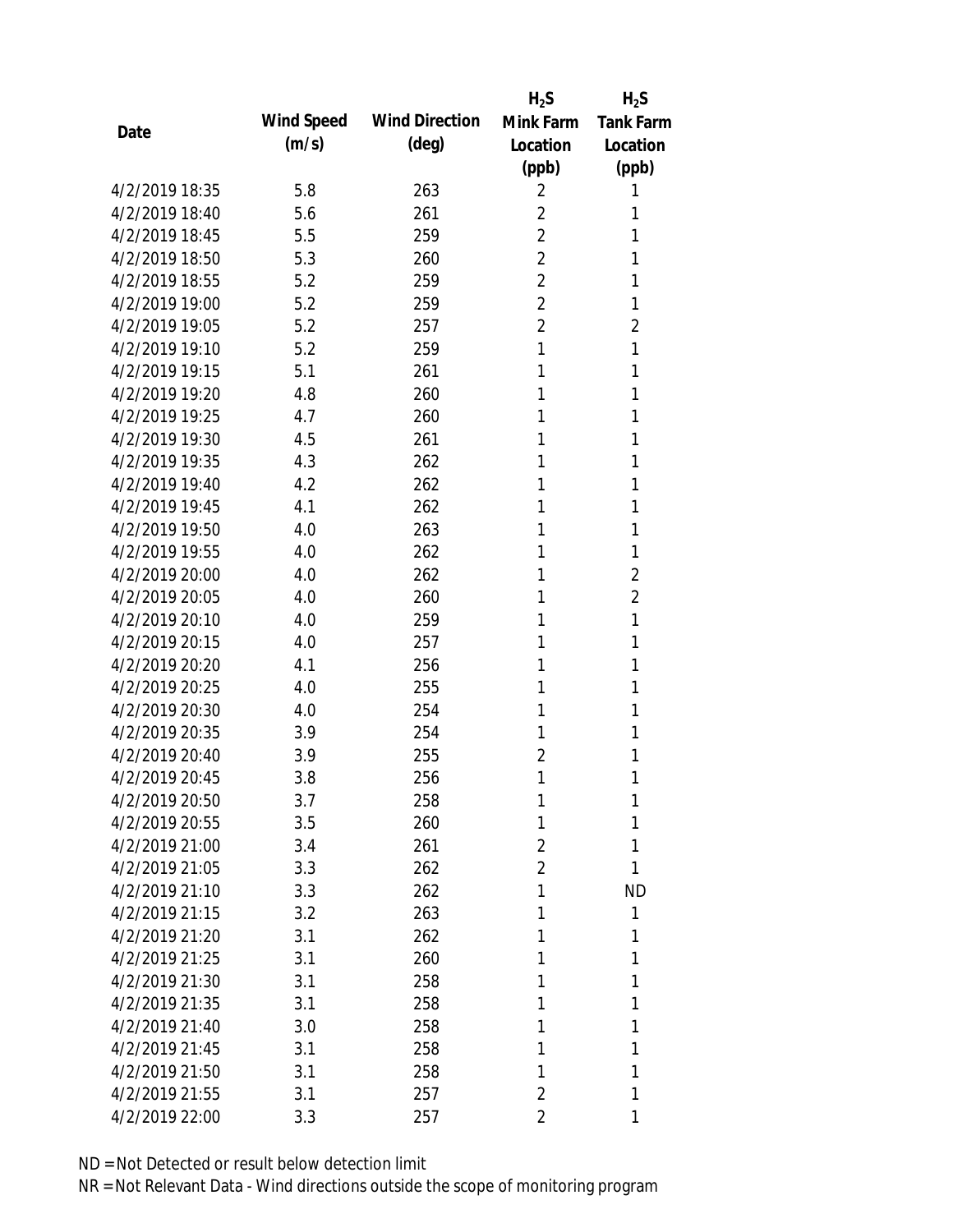|                |            |                       | $H_2S$         | $H_2S$           |
|----------------|------------|-----------------------|----------------|------------------|
| Date           | Wind Speed | <b>Wind Direction</b> | Mink Farm      | <b>Tank Farm</b> |
|                | (m/s)      | (deg)                 | Location       | Location         |
|                |            |                       | (ppb)          | (ppb)            |
| 4/2/2019 22:05 | 3.5        | 256                   | 2              | 1                |
| 4/2/2019 22:10 | 3.6        | 254                   | $\overline{2}$ | 1                |
| 4/2/2019 22:15 | 3.9        | 252                   | 1              | $\overline{2}$   |
| 4/2/2019 22:20 | 4.1        | 250                   | 1              | $\overline{2}$   |
| 4/2/2019 22:25 | 4.4        | 250                   | 1              | 1                |
| 4/2/2019 22:30 | 4.6        | 250                   | 1              | 1                |
| 4/2/2019 22:35 | 4.9        | 250                   | 1              | 1                |
| 4/2/2019 22:40 | 5.1        | 250                   | 1              | 1                |
| 4/2/2019 22:45 | 5.4        | 250                   | 1              | 1                |
| 4/2/2019 22:50 | 5.4        | 250                   | 1              | 1                |
| 4/2/2019 22:55 | 5.5        | 250                   | 1              | 1                |
| 4/2/2019 23:00 | 5.5        | 249                   | 1              | 1                |
| 4/2/2019 23:05 | 5.7        | 248                   | 1              | 1                |
| 4/2/2019 23:10 | 5.8        | 248                   | 1              | 1                |
| 4/2/2019 23:15 | 5.8        | 248                   | 1              | 1                |
| 4/2/2019 23:20 | 6.0        | 249                   | 1              | 1                |
| 4/2/2019 23:25 | 6.1        | 249                   | 1              | 1                |
| 4/2/2019 23:30 | 6.2        | 249                   | 1              | 1                |
| 4/2/2019 23:35 | 6.2        | 250                   | 1              | 1                |
| 4/2/2019 23:40 | 6.1        | 250                   | 1              | 1                |
| 4/2/2019 23:45 | 6.0        | 250                   | 1              | 1                |
| 4/2/2019 23:50 | 6.1        | 250                   | 1              | 1                |
| 4/2/2019 23:55 | 6.1        | 249                   | 1              | 1                |
| 4/2/2019 24:00 | 5.9        | 249                   | 1              | 1                |
| 4/3/2019 00:05 | 6.0        | 248                   | 1              | 1                |
| 4/3/2019 00:10 | 6.0        | 248                   | 1              | 1                |
| 4/3/2019 00:15 | 6.1        | 248                   | 1              | 1                |
| 4/3/2019 00:20 | 6.0        | 248                   | 1              | 1                |
| 4/3/2019 00:25 | 6.0        | 249                   | 1              | 1                |
| 4/3/2019 00:30 | 6.2        | 249                   | $\overline{2}$ | 1                |
| 4/3/2019 00:35 | 6.3        | 250                   | 1              | 1                |
| 4/3/2019 00:40 | 6.3        | 250                   | 1              | 1                |
| 4/3/2019 00:45 | 6.3        | 250                   | 1              | 1                |
| 4/3/2019 00:50 | 6.3        | 250                   | 2              | 1                |
| 4/3/2019 00:55 | 6.4        | 250                   | 1              | 1                |
| 4/3/2019 01:00 | 6.3        | 250                   | 1              | 1                |
| 4/3/2019 01:05 | 6.3        | 250                   | 1              | 1                |
| 4/3/2019 01:10 | 6.3        | 249                   | 1              | 1                |
| 4/3/2019 01:15 | 6.2        | 249                   | 1              | 1                |
| 4/3/2019 01:20 | 6.2        | 249                   | 1              | 1                |
| 4/3/2019 01:25 | 6.0        | 249                   | 1              | 1                |
| 4/3/2019 01:30 | 6.0        | 249                   | 1              | 1                |
|                |            |                       |                |                  |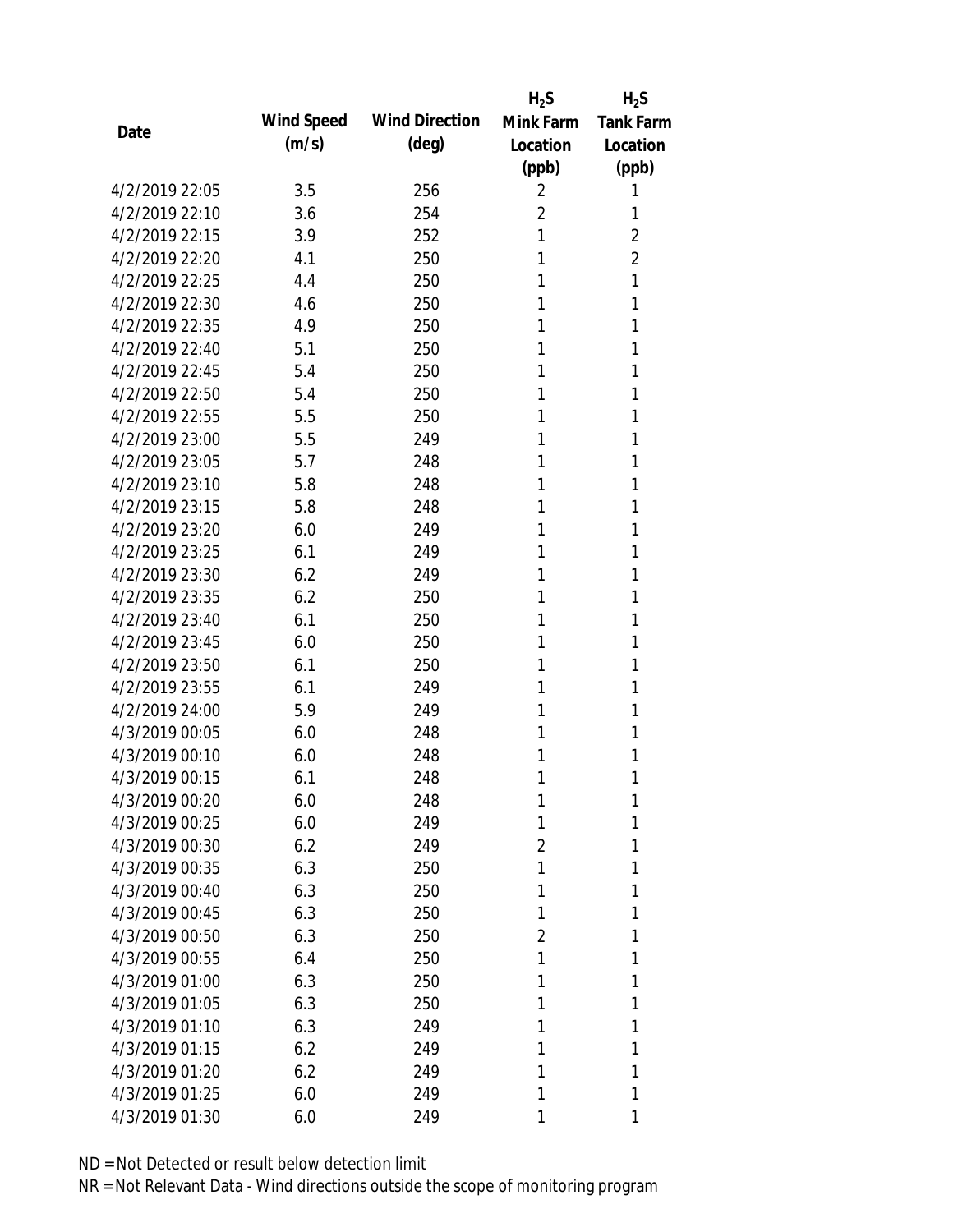|                |            |                       | $H_2S$         | $H_2S$           |
|----------------|------------|-----------------------|----------------|------------------|
| Date           | Wind Speed | <b>Wind Direction</b> | Mink Farm      | <b>Tank Farm</b> |
|                | (m/s)      | (deg)                 | Location       | Location         |
|                |            |                       | (ppb)          | (ppb)            |
| 4/3/2019 01:35 | 5.8        | 250                   | 1              | 1                |
| 4/3/2019 01:40 | 5.7        | 250                   | 1              | 1                |
| 4/3/2019 01:45 | 5.8        | 250                   | 1              | 1                |
| 4/3/2019 01:50 | 5.8        | 250                   | 1              | 1                |
| 4/3/2019 01:55 | 5.8        | 250                   | 1              | 1                |
| 4/3/2019 02:00 | 5.8        | 250                   | 1              | 1                |
| 4/3/2019 02:05 | 5.7        | 251                   | 1              | $\overline{2}$   |
| 4/3/2019 02:10 | 5.6        | 252                   | 1              | 1                |
| 4/3/2019 02:15 | 5.4        | 253                   | 1              | 1                |
| 4/3/2019 02:20 | 5.3        | 254                   | 1              | 1                |
| 4/3/2019 02:25 | 5.1        | 256                   | 1              | 1                |
| 4/3/2019 02:30 | 4.9        | 256                   | 1              | 1                |
| 4/3/2019 02:35 | 4.6        | 258                   | 1              | 1                |
| 4/3/2019 02:40 | 4.4        | 258                   | 1              | 1                |
| 4/3/2019 02:45 | 4.1        | 257                   | 1              | 1                |
| 4/3/2019 02:50 | 4.0        | 256                   | 1              | 1                |
| 4/3/2019 02:55 | 4.1        | 254                   | 1              | 1                |
| 4/3/2019 03:00 | 4.1        | 253                   | 1              | 1                |
| 4/3/2019 03:05 | 4.2        | 251                   | 1              | 1                |
| 4/3/2019 03:10 | 4.3        | 250                   | 1              | 1                |
| 4/3/2019 03:15 | 4.4        | 250                   | 1              | 1                |
| 4/3/2019 03:20 | 4.3        | 251                   | 1              | 1                |
| 4/3/2019 03:25 | 4.0        | 253                   | 1              | 1                |
| 4/3/2019 03:30 | 3.8        | 255                   | 1              | 1                |
| 4/3/2019 03:35 | 3.7        | 257                   | $\overline{2}$ | 1                |
| 4/3/2019 03:40 | 3.6        | 260                   | $\overline{2}$ | 1                |
| 4/3/2019 03:45 | 3.5        | 263                   | $\overline{2}$ | 1                |
| 4/3/2019 03:50 | 3.5        | 266                   | $\overline{2}$ | 1                |
| 4/3/2019 03:55 | 3.7        | 268                   | $\overline{2}$ | 1                |
| 4/3/2019 04:00 | 3.8        | 271                   | $\overline{2}$ | 1                |
| 4/3/2019 04:05 | 3.9        | 274                   | $\overline{2}$ | 1                |
| 4/3/2019 04:10 | 3.9        | 278                   | $\overline{2}$ | <b>NR</b>        |
| 4/3/2019 04:15 | 3.9        | 281                   | $\overline{2}$ | <b>NR</b>        |
| 4/3/2019 04:20 | 3.9        | 283                   | $\overline{2}$ | <b>NR</b>        |
| 4/3/2019 04:25 | 4.0        | 285                   | $\overline{2}$ | <b>NR</b>        |
| 4/3/2019 04:30 | 3.9        | 287                   | $\overline{2}$ | <b>NR</b>        |
| 4/3/2019 04:35 | 3.8        | 289                   | $\overline{2}$ | <b>NR</b>        |
| 4/3/2019 04:40 | 3.7        | 290                   | 1              | <b>NR</b>        |
| 4/3/2019 04:45 | 3.7        | 290                   | 1              | <b>NR</b>        |
| 4/3/2019 04:50 | 3.7        | 290                   | 1              | <b>NR</b>        |
| 4/3/2019 04:55 | 3.6        | 289                   | 1              | <b>NR</b>        |
| 4/3/2019 05:00 | 3.5        | 289                   | $\overline{2}$ | <b>NR</b>        |
|                |            |                       |                |                  |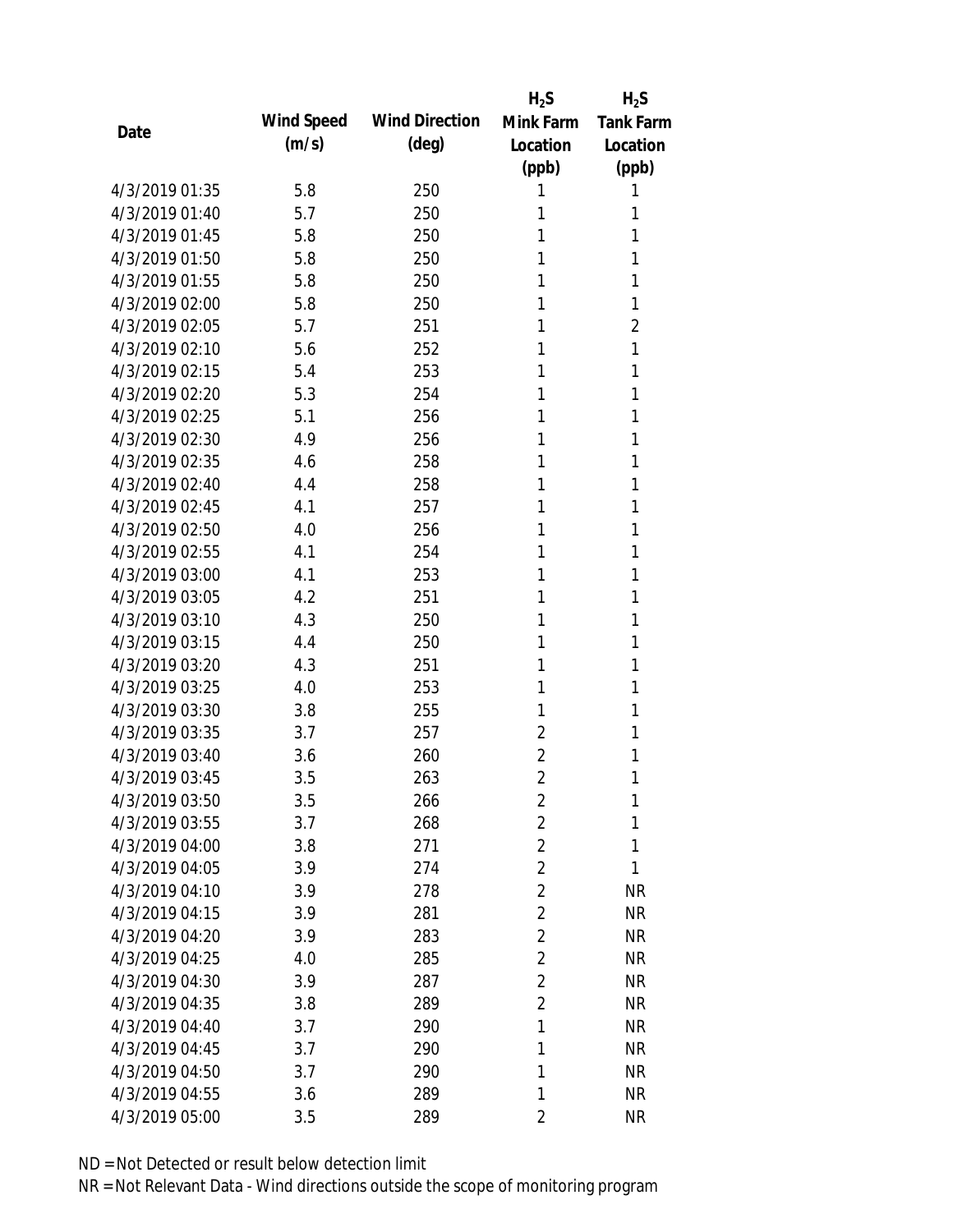|                |            |                       | $H_2S$         | $H_2S$           |
|----------------|------------|-----------------------|----------------|------------------|
| Date           | Wind Speed | <b>Wind Direction</b> | Mink Farm      | <b>Tank Farm</b> |
|                | (m/s)      | $(\text{deg})$        | Location       | Location         |
|                |            |                       | (ppb)          | (ppb)            |
| 4/3/2019 05:05 | 3.6        | 288                   | 2              | <b>NR</b>        |
| 4/3/2019 05:10 | 3.6        | 286                   | $\overline{2}$ | <b>NR</b>        |
| 4/3/2019 05:15 | 3.6        | 285                   | $\overline{2}$ | <b>NR</b>        |
| 4/3/2019 05:20 | 3.4        | 285                   | $\overline{2}$ | <b>NR</b>        |
| 4/3/2019 05:25 | 3.2        | 283                   | 2              | <b>NR</b>        |
| 4/3/2019 05:30 | 3.0        | 281                   | $\overline{2}$ | <b>NR</b>        |
| 4/3/2019 05:35 | 2.8        | 278                   | 2              | <b>NR</b>        |
| 4/3/2019 05:40 | 2.6        | 276                   | $\overline{2}$ | <b>NR</b>        |
| 4/3/2019 05:45 | 2.4        | 276                   | 1              | <b>NR</b>        |
| 4/3/2019 05:50 | 2.3        | 277                   | 1              | <b>NR</b>        |
| 4/3/2019 05:55 | 2.3        | 277                   | 1              | <b>NR</b>        |
| 4/3/2019 06:00 | 2.2        | 274                   | 1              | 1                |
| 4/3/2019 06:05 | 2.2        | 272                   | 1              | 1                |
| 4/3/2019 06:10 | 2.3        | 269                   | 1              | $\overline{2}$   |
| 4/3/2019 06:15 | 2.3        | 266                   | 1              | $\overline{2}$   |
| 4/3/2019 06:20 | 2.3        | 263                   | 1              | $\overline{2}$   |
| 4/3/2019 06:25 | 2.4        | 260                   | 1              | $\overline{2}$   |
| 4/3/2019 06:30 | 2.4        | 261                   | 1              | $\mathbf{1}$     |
| 4/3/2019 06:35 | 2.4        | 262                   | 1              | 1                |
| 4/3/2019 06:40 | 2.4        | 260                   | 1              | 1                |
| 4/3/2019 06:45 | 2.4        | 259                   | 1              | 1                |
| 4/3/2019 06:50 | 2.4        | 256                   | 1              | 1                |
| 4/3/2019 06:55 | 2.4        | 255                   | 1              | 1                |
| 4/3/2019 07:00 | 2.4        | 253                   | 1              | 1                |
| 4/3/2019 07:05 | 2.4        | 252                   | 1              | 1                |
| 4/3/2019 07:10 | 2.4        | 253                   | 1              | 1                |
| 4/3/2019 07:15 | 2.4        | 253                   | 1              | 1                |
| 4/3/2019 07:20 | 2.4        | 252                   | 1              | 1                |
| 4/3/2019 07:25 | 2.5        | 252                   | $\overline{2}$ | 1                |
| 4/3/2019 07:30 | 2.4        | 251                   | 1              | 1                |
| 4/3/2019 07:35 | 2.4        | 250                   | 1              | 1                |
| 4/3/2019 07:40 | 2.4        | 249                   | 1              | 1                |
| 4/3/2019 07:45 | 2.4        | 249                   | 1              | 1                |
| 4/3/2019 07:50 | 2.3        | 249                   | 1              | 1                |
| 4/3/2019 07:55 | 2.3        | 248                   | 1              | 1                |
| 4/3/2019 08:00 | 2.2        | 248                   | 2              | 1                |
| 4/3/2019 08:05 | 2.1        | 250                   | $\overline{2}$ | 1                |
| 4/3/2019 08:10 | 2.1        | 251                   | $\overline{2}$ | 1                |
| 4/3/2019 08:15 | 1.9        | 253                   | $\overline{2}$ | 1                |
| 4/3/2019 08:20 | 1.8        | 259                   | 2              | 1                |
| 4/3/2019 08:25 | 1.6        | 264                   | 2              | 1                |
| 4/3/2019 08:30 | 1.6        | 266                   | 1              | 1                |
|                |            |                       |                |                  |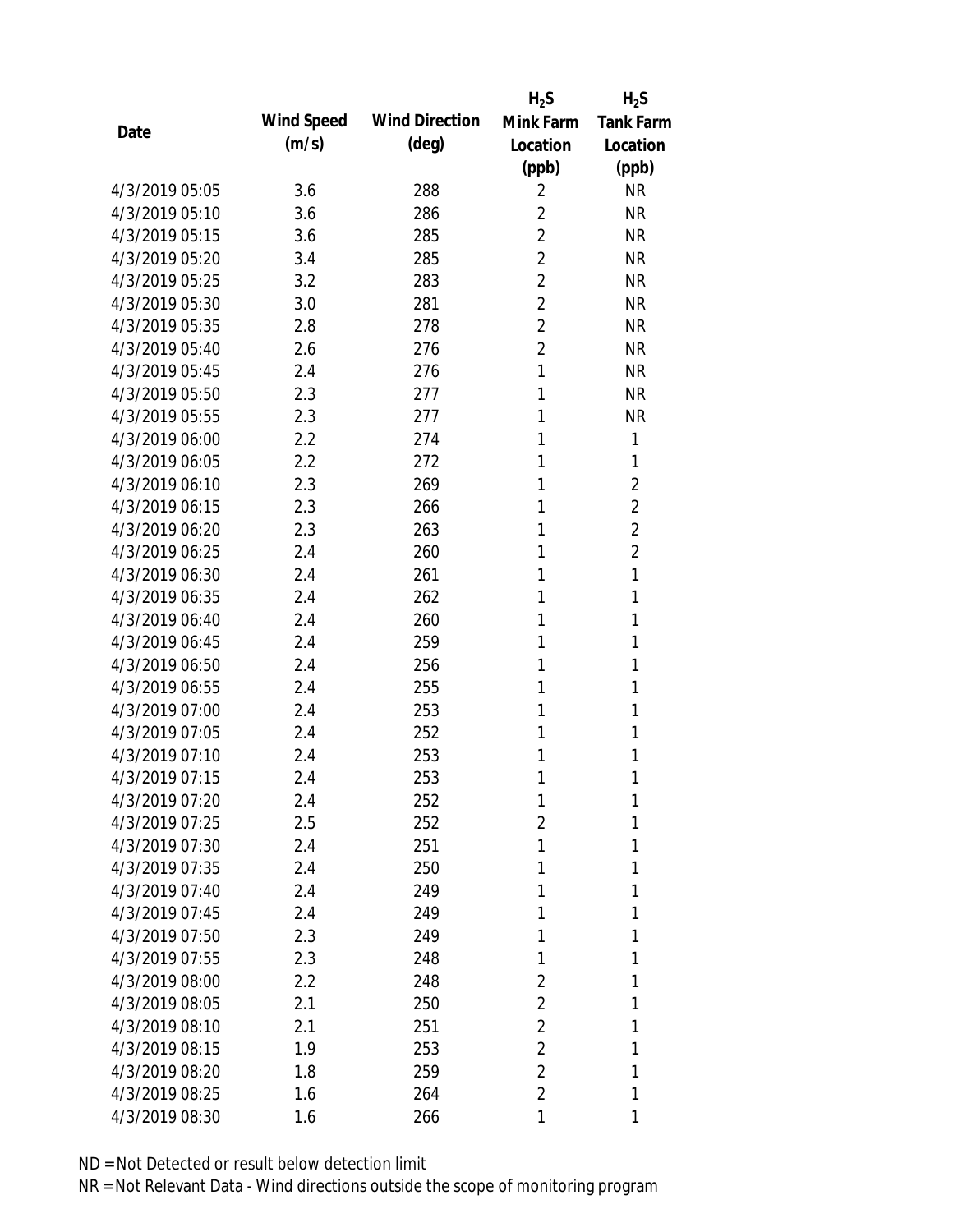|                |            |                       | $H_2S$         | $H_2S$           |
|----------------|------------|-----------------------|----------------|------------------|
| Date           | Wind Speed | <b>Wind Direction</b> | Mink Farm      | <b>Tank Farm</b> |
|                | (m/s)      | (deg)                 | Location       | Location         |
|                |            |                       | (ppb)          | (ppb)            |
| 4/3/2019 08:35 | 1.5        | 270                   | 1              | 1                |
| 4/3/2019 08:40 | 1.5        | 284                   | 1              | <b>NR</b>        |
| 4/3/2019 08:45 | 1.7        | 297                   | $\mathbf{1}$   | <b>NR</b>        |
| 4/3/2019 08:50 | 1.8        | 306                   | <b>NR</b>      | <b>NR</b>        |
| 4/3/2019 08:55 | 2.1        | 316                   | 1              | <b>NR</b>        |
| 4/3/2019 09:00 | 2.3        | 325                   | 1              | <b>NR</b>        |
| 4/3/2019 09:05 | 2.5        | 329                   | 1              | <b>NR</b>        |
| 4/3/2019 09:10 | 2.4        | 329                   | 1              | <b>NR</b>        |
| 4/3/2019 09:15 | 2.3        | 324                   | 1              | <b>NR</b>        |
| 4/3/2019 09:20 | 2.3        | 318                   | 1              | <b>NR</b>        |
| 4/3/2019 09:25 | 2.0        | 313                   | 1              | <b>NR</b>        |
| 4/3/2019 09:30 | 1.8        | 306                   | 1              | <b>NR</b>        |
| 4/3/2019 09:35 | 1.7        | 299                   | 1              | <b>NR</b>        |
| 4/3/2019 09:40 | 1.9        | 295                   | 1              | <b>NR</b>        |
| 4/3/2019 09:45 | 2.2        | 297                   | 1              | <b>NR</b>        |
| 4/3/2019 09:50 | 2.2        | 298                   | 1              | <b>NR</b>        |
| 4/3/2019 09:55 | 2.4        | 301                   | 1              | <b>NR</b>        |
| 4/3/2019 10:00 | 2.3        | 304                   | 1              | <b>NR</b>        |
| 4/3/2019 10:05 | 2.4        | 301                   | $\mathbf{1}$   | <b>NR</b>        |
| 4/3/2019 10:10 | 2.3        | 290                   | 1              | <b>NR</b>        |
| 4/3/2019 10:15 | 2.2        | 272                   | <b>NR</b>      | <b>NR</b>        |
| 4/3/2019 10:20 | 2.2        | 257                   | <b>NR</b>      | <b>NR</b>        |
| 4/3/2019 10:25 | 2.3        | 242                   | <b>NR</b>      | <b>NR</b>        |
| 4/3/2019 10:30 | 2.3        | 232                   | $\overline{2}$ | 1                |
| 4/3/2019 10:35 | 2.2        | 228                   | <b>NR</b>      | 1                |
| 4/3/2019 10:40 | 2.1        | 231                   | 1              | 1                |
| 4/3/2019 10:45 | 2.1        | 243                   | 1              | 1                |
| 4/3/2019 10:50 | 1.9        | 248                   | 1              | 1                |
| 4/3/2019 10:55 | 1.8        | 252                   | 1              | 1                |
| 4/3/2019 11:00 | 1.9        | 263                   | 1              | 1                |
| 4/3/2019 11:05 | 2.0        | 269                   | 1              | 1                |
| 4/3/2019 11:10 | 2.2        | 272                   | 1              | 1                |
| 4/3/2019 11:15 | 2.5        | 276                   | 2              | <b>NR</b>        |
| 4/3/2019 11:20 | 2.7        | 277                   | 1              | <b>NR</b>        |
| 4/3/2019 11:25 | 2.6        | 274                   | 1              | 1                |
| 4/3/2019 11:30 | 2.7        | 271                   | 1              | 1                |
| 4/3/2019 11:35 | 2.4        | 271                   | 1              | 1                |
| 4/3/2019 11:40 | $2.2\,$    | 265                   | 1              | 1                |
| 4/3/2019 11:45 | 2.1        | 259                   | 1              | 1                |
| 4/3/2019 11:50 | 2.2        | 262                   | 1              | 1                |
| 4/3/2019 11:55 | 2.4        | 264                   | 1              | 1                |
| 4/3/2019 12:00 | 2.5        | 255                   | 1              | 1                |
|                |            |                       |                |                  |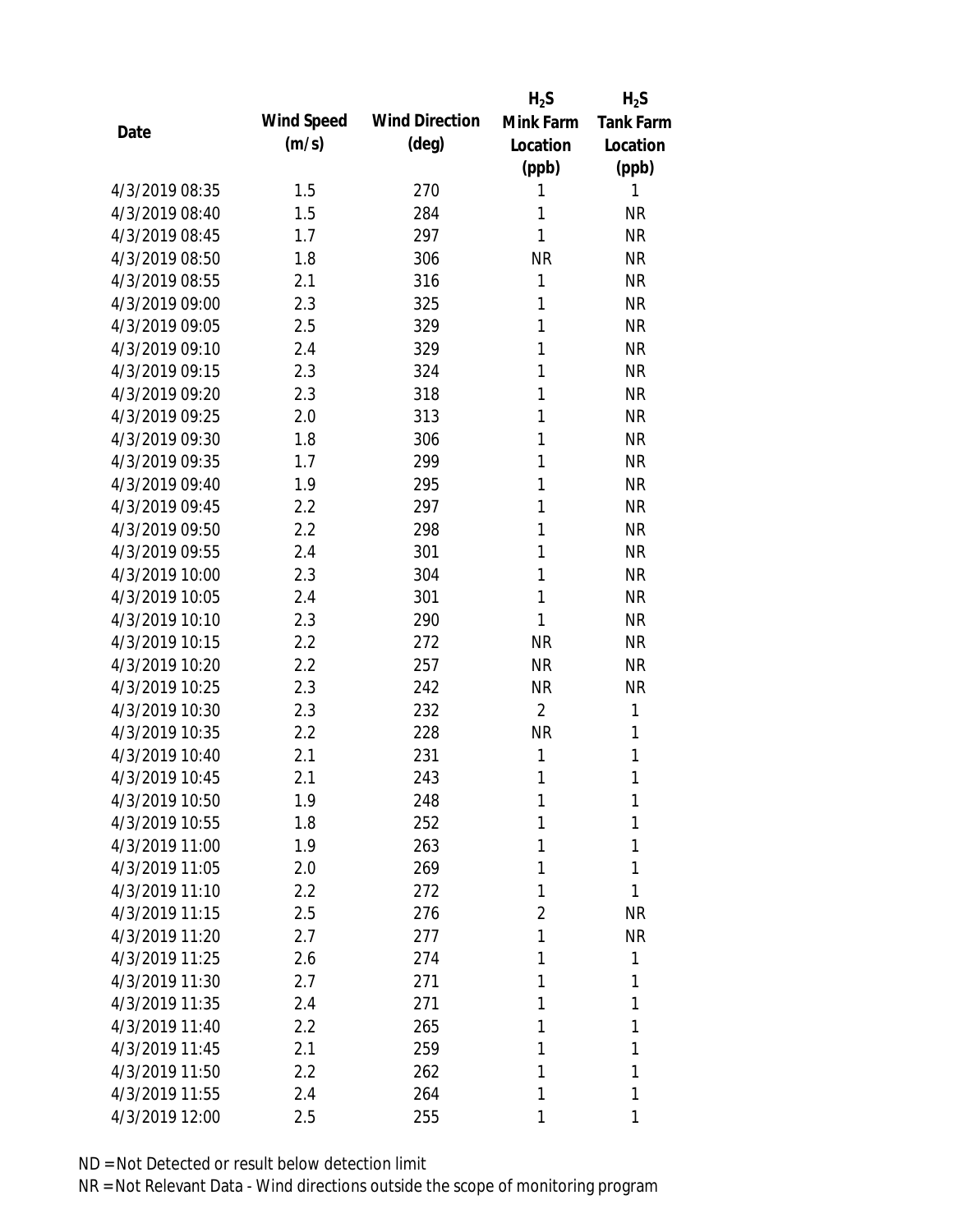|                |            |                       | $H_2S$         | $H_2S$           |
|----------------|------------|-----------------------|----------------|------------------|
| Date           | Wind Speed | <b>Wind Direction</b> | Mink Farm      | <b>Tank Farm</b> |
|                | (m/s)      | (deg)                 | Location       | Location         |
|                |            |                       | (ppb)          | (ppb)            |
| 4/3/2019 12:05 | 2.8        | 254                   | 1              | 1                |
| 4/3/2019 12:10 | 3.0        | 260                   | 1              | 1                |
| 4/3/2019 12:15 | 3.2        | 258                   | 1              | 1                |
| 4/3/2019 12:20 | 3.1        | 251                   | 1              | 1                |
| 4/3/2019 12:25 | 3.2        | 251                   | 1              | 1                |
| 4/3/2019 12:30 | 3.5        | 252                   | 1              | 1                |
| 4/3/2019 12:35 | 3.7        | 245                   | 1              | 1                |
| 4/3/2019 12:40 | 3.8        | 235                   | 1              | 1                |
| 4/3/2019 12:45 | 3.8        | 224                   | <b>NR</b>      | 1                |
| 4/3/2019 12:50 | 3.9        | 218                   | <b>NR</b>      | 1                |
| 4/3/2019 12:55 | 4.0        | 213                   | <b>NR</b>      | 1                |
| 4/3/2019 13:00 | 3.8        | 210                   | <b>NR</b>      | 1                |
| 4/3/2019 13:05 | 3.6        | 208                   | <b>NR</b>      | 1                |
| 4/3/2019 13:10 | 3.8        | 210                   | <b>NR</b>      | 1                |
| 4/3/2019 13:15 | 4.0        | 216                   | <b>NR</b>      | 1                |
| 4/3/2019 13:20 | 4.1        | 222                   | <b>NR</b>      | 1                |
| 4/3/2019 13:25 | 4.3        | 229                   | <b>NR</b>      | 1                |
| 4/3/2019 13:30 | 4.4        | 239                   | 1              | 1                |
| 4/3/2019 13:35 | 4.6        | 243                   | 1              | 1                |
| 4/3/2019 13:40 | 4.6        | 241                   | 1              | 1                |
| 4/3/2019 13:45 | 4.6        | 241                   | $\overline{2}$ | 1                |
| 4/3/2019 13:50 | 4.8        | 243                   | $\overline{2}$ | 1                |
| 4/3/2019 13:55 | 4.8        | 239                   | 2              | 1                |
| 4/3/2019 14:00 | 5.0        | 235                   | $\overline{2}$ | 1                |
| 4/3/2019 14:05 | 4.9        | 237                   | $\overline{2}$ | 1                |
| 4/3/2019 14:10 | 4.9        | 241                   | 1              | 1                |
| 4/3/2019 14:15 | 5.0        | 246                   | 1              | 1                |
| 4/3/2019 14:20 | 4.9        | 248                   | 1              | 1                |
| 4/3/2019 14:25 | 5.0        | 252                   | 1              | 1                |
| 4/3/2019 14:30 | 4.9        | 252                   | 1              | 1                |
| 4/3/2019 14:35 | 5.1        | 248                   | 1              | 1                |
| 4/3/2019 14:40 | 5.0        | 247                   | 1              | 1                |
| 4/3/2019 14:45 | 5.0        | 241                   | 1              | 1                |
| 4/3/2019 14:50 | 5.1        | 236                   | 1              | 1                |
| 4/3/2019 14:55 | 5.0        | 236                   | 1              | 1                |
| 4/3/2019 15:00 | 5.1        | 241                   | 1              | 1                |
| 4/3/2019 15:05 | 5.1        | 249                   | 1              | 1                |
| 4/3/2019 15:10 | 4.9        | 256                   | 1              | 1                |
| 4/3/2019 15:15 | 4.8        | 264                   | 1              | 1                |
| 4/3/2019 15:20 | 5.0        | 266                   | 1              | 1                |
| 4/3/2019 15:25 | 5.0        | 264                   | 1              | 1                |
| 4/3/2019 15:30 | 4.8        | 262                   | 1              | 1                |
|                |            |                       |                |                  |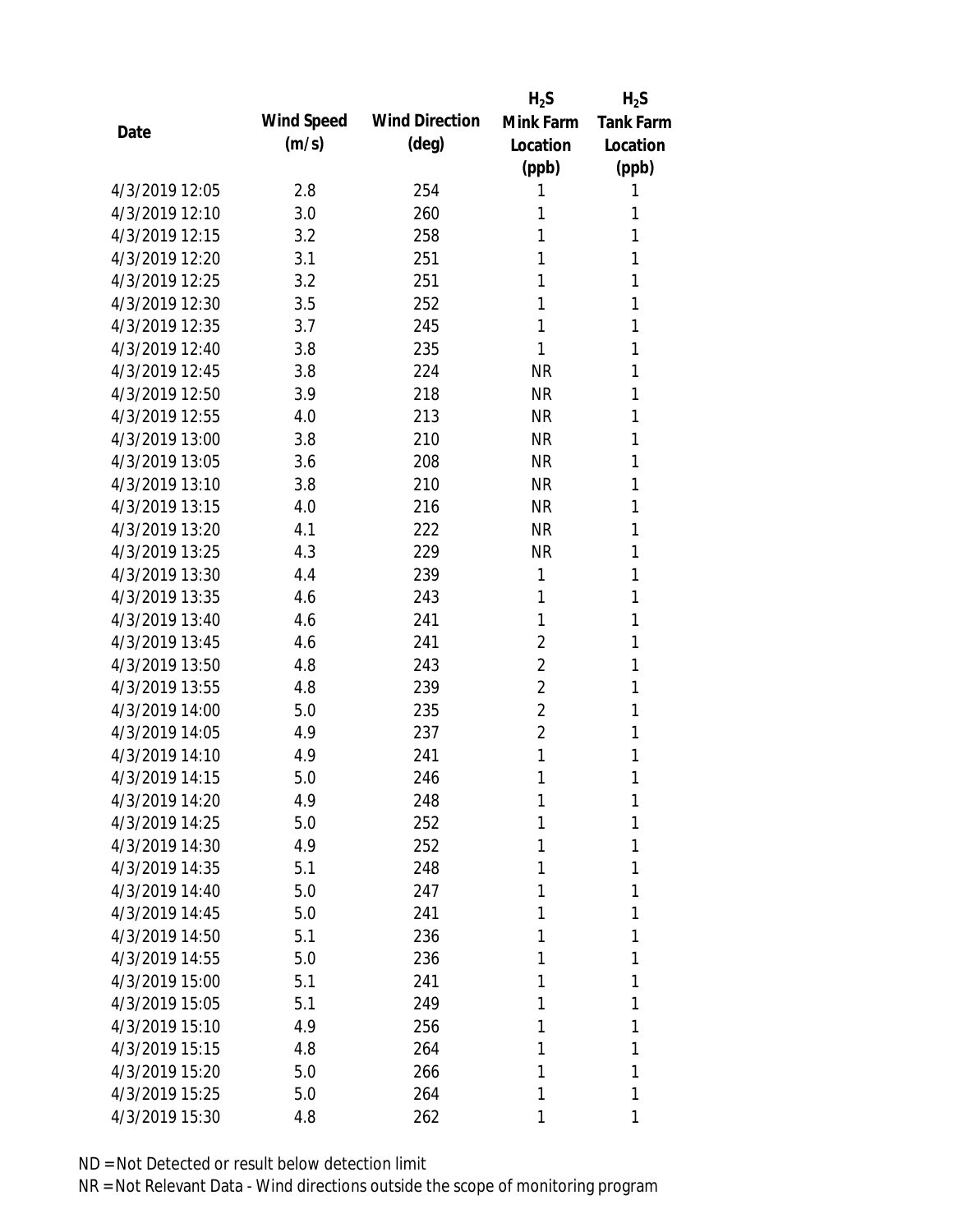|                |            |                       | $H_2S$         | $H_2S$           |
|----------------|------------|-----------------------|----------------|------------------|
| Date           | Wind Speed | <b>Wind Direction</b> | Mink Farm      | <b>Tank Farm</b> |
|                | (m/s)      | (deg)                 | Location       | Location         |
|                |            |                       | (ppb)          | (ppb)            |
| 4/3/2019 15:35 | 4.9        | 258                   | 1              | 1                |
| 4/3/2019 15:40 | 5.2        | 254                   | 1              | 1                |
| 4/3/2019 15:45 | 5.4        | 253                   | 1              | 1                |
| 4/3/2019 15:50 | 5.3        | 252                   | 1              | 1                |
| 4/3/2019 15:55 | 5.2        | 251                   | 1              | 1                |
| 4/3/2019 16:00 | 5.0        | 251                   | 1              | 1                |
| 4/3/2019 16:05 | 5.0        | 252                   | 1              | 1                |
| 4/3/2019 16:10 | 5.0        | 254                   | 1              | 1                |
| 4/3/2019 16:15 | 4.7        | 257                   | 1              | 1                |
| 4/3/2019 16:20 | 4.6        | 262                   | 1              | 1                |
| 4/3/2019 16:25 | 4.7        | 265                   | 1              | 1                |
| 4/3/2019 16:30 | 4.9        | 263                   | 1              | 1                |
| 4/3/2019 16:35 | 5.1        | 262                   | 1              | 1                |
| 4/3/2019 16:40 | 5.1        | 262                   | 1              | 1                |
| 4/3/2019 16:45 | 5.1        | 264                   | 1              | 1                |
| 4/3/2019 16:50 | 5.1        | 267                   | 1              | 1                |
| 4/3/2019 16:55 | 4.8        | 270                   | 1              | 1                |
| 4/3/2019 17:00 | 4.5        | 274                   | 1              | 1                |
| 4/3/2019 17:05 | 4.1        | 278                   | 1              | <b>NR</b>        |
| 4/3/2019 17:10 | 4.1        | 278                   | $\overline{2}$ | <b>NR</b>        |
| 4/3/2019 17:15 | 3.9        | 275                   | $\overline{2}$ | 1                |
| 4/3/2019 17:20 | 3.7        | 272                   | $\overline{2}$ | 1                |
| 4/3/2019 17:25 | 3.9        | 272                   | 2              | 1                |
| 4/3/2019 17:30 | 4.0        | 272                   | $\overline{2}$ | 1                |
| 4/3/2019 17:35 | 4.1        | 268                   | $\overline{2}$ | 1                |
| 4/3/2019 17:40 | 3.9        | 263                   | 1              | 1                |
| 4/3/2019 17:45 | 4.1        | 256                   | 1              | 1                |
| 4/3/2019 17:50 | 4.2        | 252                   | 1              | 1                |
| 4/3/2019 17:55 | 4.0        | 250                   | 1              | 1                |
| 4/3/2019 18:00 | 4.1        | 247                   | 1              | $\overline{2}$   |
| 4/3/2019 18:05 | 4.3        | 251                   | 1              | $\overline{2}$   |
| 4/3/2019 18:10 | 4.5        | 253                   | 1              | $\overline{2}$   |
| 4/3/2019 18:15 | 4.5        | 259                   | 1              | $\overline{2}$   |
| 4/3/2019 18:20 | 4.3        | 259                   | 1              | 1                |
| 4/3/2019 18:25 | 4.7        | 257                   | 1              | 1                |
| 4/3/2019 18:30 | 4.9        | 255                   | 1              | 1                |
| 4/3/2019 18:35 | 5.1        | 254                   | 1              | 1                |
| 4/3/2019 18:40 | 5.2        | 253                   | 1              | 1                |
| 4/3/2019 18:45 | 5.5        | 252                   | 1              | 1                |
| 4/3/2019 18:50 | 5.8        | 252                   | 1              | 1                |
| 4/3/2019 18:55 | 5.7        | 254                   | 1              | 1                |
| 4/3/2019 19:00 | 5.8        | 254                   | 1              | 1                |
|                |            |                       |                |                  |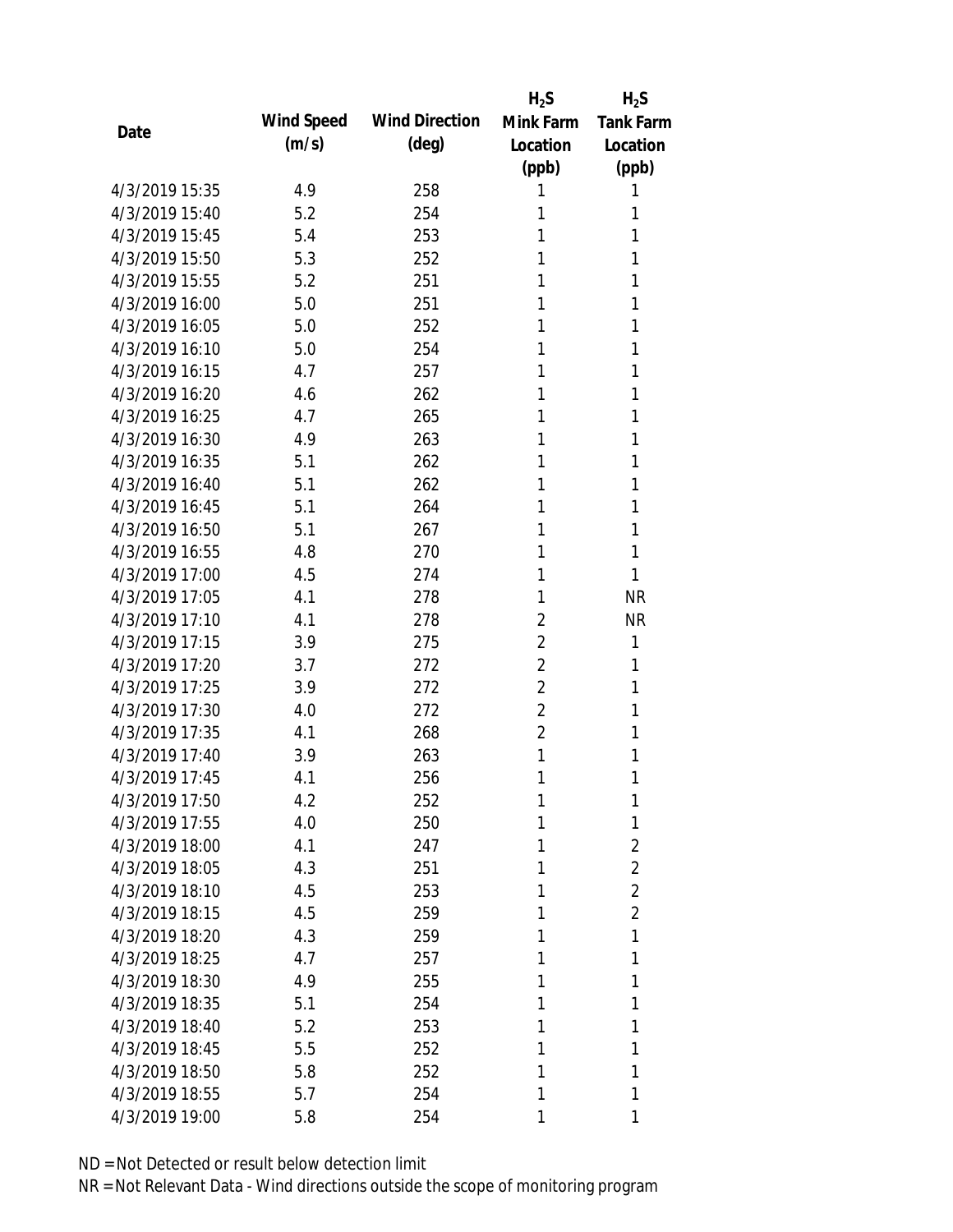|                |            |                       | $H_2S$         | $H_2S$           |
|----------------|------------|-----------------------|----------------|------------------|
| Date           | Wind Speed | <b>Wind Direction</b> | Mink Farm      | <b>Tank Farm</b> |
|                | (m/s)      | (deg)                 | Location       | Location         |
|                |            |                       | (ppb)          | (ppb)            |
| 4/3/2019 19:05 | 5.6        | 257                   | 2              | 1                |
| 4/3/2019 19:10 | 5.4        | 257                   | 1              | 1                |
| 4/3/2019 19:15 | 5.3        | 257                   | 1              | 1                |
| 4/3/2019 19:20 | 5.3        | 261                   | $\overline{2}$ | 1                |
| 4/3/2019 19:25 | 5.5        | 262                   | $\overline{2}$ | 1                |
| 4/3/2019 19:30 | 5.1        | 262                   | 1              | 1                |
| 4/3/2019 19:35 | 5.1        | 261                   | 1              | 1                |
| 4/3/2019 19:40 | 5.2        | 260                   | $\overline{2}$ | 1                |
| 4/3/2019 19:45 | 4.9        | 260                   | 2              | 1                |
| 4/3/2019 19:50 | 4.6        | 259                   | 1              | 1                |
| 4/3/2019 19:55 | 4.3        | 259                   | 1              | 1                |
| 4/3/2019 20:00 | 4.2        | 264                   | 1              | 1                |
| 4/3/2019 20:05 | 4.1        | 264                   | $\overline{2}$ | 1                |
| 4/3/2019 20:10 | 3.9        | 265                   | 2              | 1                |
| 4/3/2019 20:15 | 3.7        | 268                   | 1              | 1                |
| 4/3/2019 20:20 | 3.8        | 268                   | 1              | 1                |
| 4/3/2019 20:25 | 3.6        | 269                   | 1              | 1                |
| 4/3/2019 20:30 | 3.3        | 267                   | $\overline{2}$ | 1                |
| 4/3/2019 20:35 | 3.2        | 268                   | $\overline{2}$ | 1                |
| 4/3/2019 20:40 | 2.9        | 270                   | 2              | 1                |
| 4/3/2019 20:45 | 2.8        | 269                   | $\overline{2}$ | 1                |
| 4/3/2019 20:50 | 2.5        | 270                   | $\overline{2}$ | 1                |
| 4/3/2019 20:55 | 2.4        | 271                   | $\overline{2}$ | 1                |
| 4/3/2019 21:00 | 2.3        | 270                   | $\mathbf{1}$   | 1                |
| 4/3/2019 21:05 | 2.1        | 259                   | 1              | 1                |
| 4/3/2019 21:10 | 1.9        | 250                   | <b>NR</b>      | <b>NR</b>        |
| 4/3/2019 21:15 | 1.5        | 236                   | <b>NR</b>      | <b>NR</b>        |
| 4/3/2019 21:20 | 1.3        | 228                   | <b>NR</b>      | <b>NR</b>        |
| 4/3/2019 21:25 | 1.2        | 230                   | <b>NR</b>      | <b>NR</b>        |
| 4/3/2019 21:30 | 1.1        | 236                   | <b>NR</b>      | <b>NR</b>        |
| 4/3/2019 21:35 | 0.8        | 258                   | <b>NR</b>      | <b>NR</b>        |
| 4/3/2019 21:40 | 0.7        | 277                   | <b>NR</b>      | <b>NR</b>        |
| 4/3/2019 21:45 | 0.6        | 288                   | 1              | <b>NR</b>        |
| 4/3/2019 21:50 | 0.5        | 306                   | 1              | <b>NR</b>        |
| 4/3/2019 21:55 | 0.6        | 50                    | <b>NR</b>      | <b>NR</b>        |
| 4/3/2019 22:00 | 0.6        | 84                    | <b>NR</b>      | <b>NR</b>        |
| 4/3/2019 22:05 | 0.8        | 87                    | <b>NR</b>      | <b>NR</b>        |
| 4/3/2019 22:10 | 1.1        | 90                    | <b>NR</b>      | <b>NR</b>        |
| 4/3/2019 22:15 | 1.3        | 92                    | <b>NR</b>      | <b>NR</b>        |
| 4/3/2019 22:20 | 1.5        | 93                    | <b>NR</b>      | <b>NR</b>        |
| 4/3/2019 22:25 | 1.5        | 94                    | <b>NR</b>      | <b>NR</b>        |
| 4/3/2019 22:30 | $1.6\,$    | 95                    | <b>NR</b>      | <b>NR</b>        |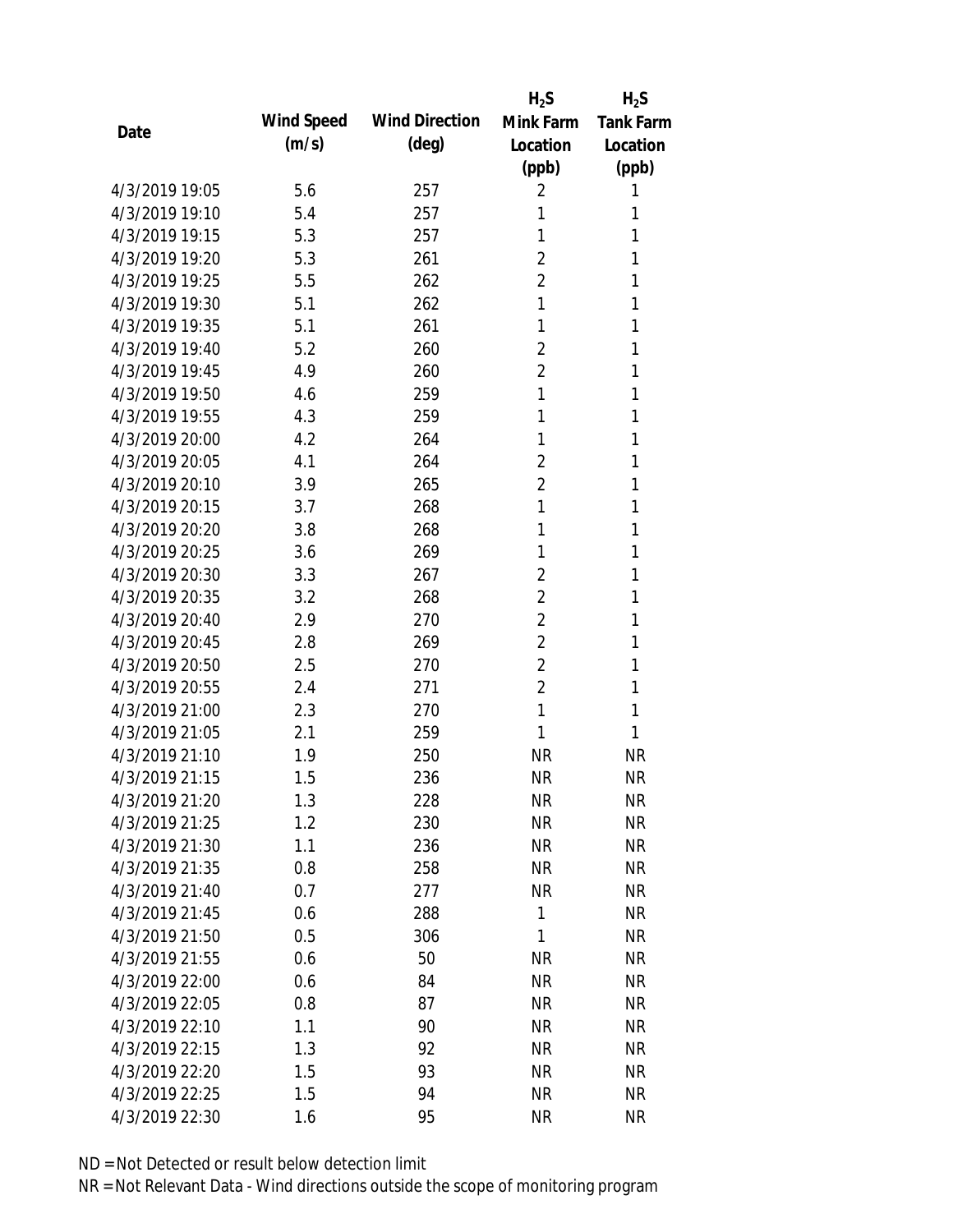|                |            |                       | $H_2S$    | $H_2S$           |
|----------------|------------|-----------------------|-----------|------------------|
|                | Wind Speed | <b>Wind Direction</b> | Mink Farm | <b>Tank Farm</b> |
| Date           | (m/s)      | $(\text{deg})$        | Location  | Location         |
|                |            |                       | (ppb)     | (ppb)            |
| 4/3/2019 22:35 | 1.7        | 94                    | <b>NR</b> | <b>NR</b>        |
| 4/3/2019 22:40 | 1.7        | 92                    | <b>NR</b> | <b>NR</b>        |
| 4/3/2019 22:45 | 1.7        | 90                    | <b>NR</b> | <b>NR</b>        |
| 4/3/2019 22:50 | 1.6        | 86                    | <b>NR</b> | <b>NR</b>        |
| 4/3/2019 22:55 | 1.6        | 86                    | <b>NR</b> | <b>NR</b>        |
| 4/3/2019 23:00 | 1.5        | 89                    | <b>NR</b> | <b>NR</b>        |
| 4/3/2019 23:05 | 1.4        | 92                    | <b>NR</b> | <b>NR</b>        |
| 4/3/2019 23:10 | 1.5        | 96                    | <b>NR</b> | <b>NR</b>        |
| 4/3/2019 23:15 | 1.6        | 102                   | <b>NR</b> | <b>NR</b>        |
| 4/3/2019 23:20 | 1.6        | 107                   | <b>NR</b> | <b>NR</b>        |
| 4/3/2019 23:25 | 1.6        | 112                   | <b>NR</b> | <b>NR</b>        |
| 4/3/2019 23:30 | 1.7        | 119                   | <b>NR</b> | <b>NR</b>        |
| 4/3/2019 23:35 | 1.8        | 123                   | <b>NR</b> | <b>NR</b>        |
| 4/3/2019 23:40 | 1.8        | 126                   | <b>NR</b> | <b>NR</b>        |
| 4/3/2019 23:45 | 1.8        | 127                   | <b>NR</b> | <b>NR</b>        |
| 4/3/2019 23:50 | 1.8        | 132                   | <b>NR</b> | <b>NR</b>        |
| 4/3/2019 23:55 | 1.8        | 134                   | <b>NR</b> | <b>NR</b>        |
| 4/3/2019 24:00 | 1.8        | 135                   | <b>NR</b> | <b>NR</b>        |
| 4/4/2019 00:05 | 1.8        | 137                   | <b>NR</b> | <b>NR</b>        |
| 4/4/2019 00:10 | 1.8        | 137                   | <b>NR</b> | <b>NR</b>        |
| 4/4/2019 00:15 | 1.6        | 142                   | <b>NR</b> | <b>NR</b>        |
| 4/4/2019 00:20 | 1.5        | 148                   | <b>NR</b> | <b>NR</b>        |
| 4/4/2019 00:25 | 1.2        | 150                   | <b>NR</b> | <b>NR</b>        |
| 4/4/2019 00:30 | 0.8        | 152                   | <b>NR</b> | <b>NR</b>        |
| 4/4/2019 00:35 | 0.5        | 157                   | <b>NR</b> | <b>NR</b>        |
| 4/4/2019 00:40 | 0.4        | 160                   | <b>NR</b> | <b>NR</b>        |
| 4/4/2019 00:45 | 0.5        | 137                   | <b>NR</b> | <b>NR</b>        |
| 4/4/2019 00:50 | 0.4        | 118                   | <b>NR</b> | <b>NR</b>        |
| 4/4/2019 00:55 | 0.6        | 78                    | <b>NR</b> | <b>NR</b>        |
| 4/4/2019 01:00 | 1.0        | 57                    | <b>NR</b> | <b>NR</b>        |
| 4/4/2019 01:05 | 1.4        | 51                    | <b>NR</b> | <b>NR</b>        |
| 4/4/2019 01:10 | 1.5        | 38                    | 1         | <b>NR</b>        |
| 4/4/2019 01:15 | 1.7        | 30                    | 1         | <b>NR</b>        |
| 4/4/2019 01:20 | 2.1        | 32                    | 1         | <b>NR</b>        |
| 4/4/2019 01:25 | 2.2        | 38                    | 1         | <b>NR</b>        |
| 4/4/2019 01:30 | 2.2        | 40                    | 1         | <b>NR</b>        |
| 4/4/2019 01:35 | 2.2        | 41                    | <b>NR</b> | <b>NR</b>        |
| 4/4/2019 01:40 | 2.2        | 41                    | <b>NR</b> | <b>NR</b>        |
| 4/4/2019 01:45 | 2.1        | 43                    | <b>NR</b> | <b>NR</b>        |
| 4/4/2019 01:50 | 2.0        | 45                    | <b>NR</b> | <b>NR</b>        |
| 4/4/2019 01:55 | 1.9        | 46                    | <b>NR</b> | <b>NR</b>        |
| 4/4/2019 02:00 | 1.8        | 48                    | <b>NR</b> | <b>NR</b>        |
|                |            |                       |           |                  |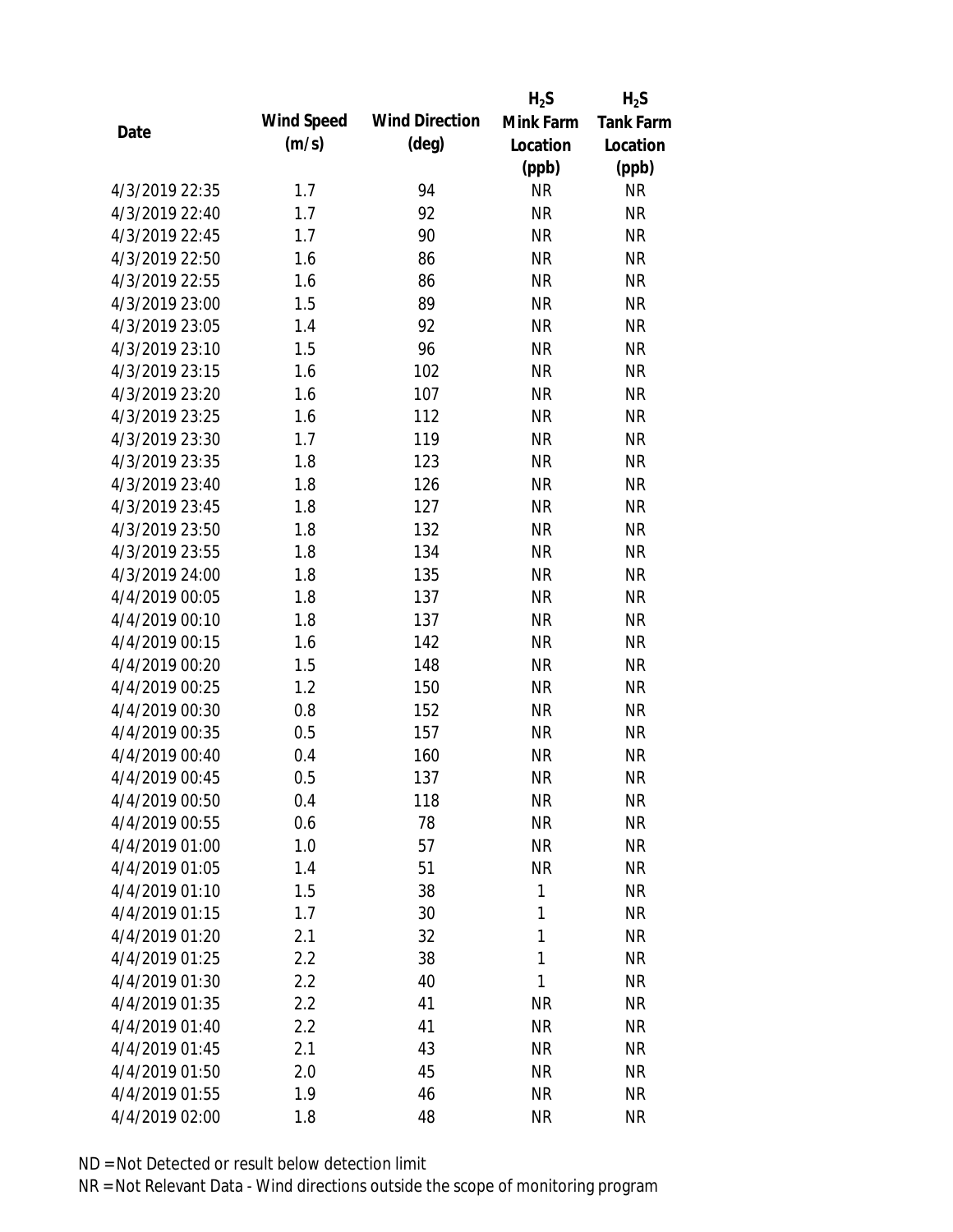|                |            |                       | $H_2S$    | $H_2S$           |
|----------------|------------|-----------------------|-----------|------------------|
|                | Wind Speed | <b>Wind Direction</b> | Mink Farm | <b>Tank Farm</b> |
| Date           | (m/s)      | $(\text{deg})$        | Location  | Location         |
|                |            |                       | (ppb)     | (ppb)            |
| 4/4/2019 02:05 | 1.7        | 51                    | <b>NR</b> | <b>NR</b>        |
| 4/4/2019 02:10 | 1.7        | 55                    | <b>NR</b> | <b>NR</b>        |
| 4/4/2019 02:15 | 1.7        | 57                    | <b>NR</b> | <b>NR</b>        |
| 4/4/2019 02:20 | 1.7        | 58                    | <b>NR</b> | <b>NR</b>        |
| 4/4/2019 02:25 | 1.8        | 57                    | <b>NR</b> | <b>NR</b>        |
| 4/4/2019 02:30 | 1.8        | 56                    | <b>NR</b> | <b>NR</b>        |
| 4/4/2019 02:35 | 1.8        | 52                    | <b>NR</b> | <b>NR</b>        |
| 4/4/2019 02:40 | 1.8        | 50                    | <b>NR</b> | <b>NR</b>        |
| 4/4/2019 02:45 | 1.8        | 50                    | <b>NR</b> | <b>NR</b>        |
| 4/4/2019 02:50 | 1.7        | 52                    | <b>NR</b> | <b>NR</b>        |
| 4/4/2019 02:55 | 1.7        | 55                    | <b>NR</b> | <b>NR</b>        |
| 4/4/2019 03:00 | 1.7        | 59                    | <b>NR</b> | <b>NR</b>        |
| 4/4/2019 03:05 | 1.7        | 60                    | <b>NR</b> | <b>NR</b>        |
| 4/4/2019 03:10 | 1.8        | 60                    | <b>NR</b> | <b>NR</b>        |
| 4/4/2019 03:15 | 1.8        | 58                    | <b>NR</b> | <b>NR</b>        |
| 4/4/2019 03:20 | 1.9        | 52                    | <b>NR</b> | <b>NR</b>        |
| 4/4/2019 03:25 | 2.0        | 47                    | <b>NR</b> | <b>NR</b>        |
| 4/4/2019 03:30 | 2.1        | 45                    | <b>NR</b> | <b>NR</b>        |
| 4/4/2019 03:35 | 2.1        | 44                    | <b>NR</b> | <b>NR</b>        |
| 4/4/2019 03:40 | 2.1        | 45                    | <b>NR</b> | <b>NR</b>        |
| 4/4/2019 03:45 | 2.2        | 46                    | <b>NR</b> | <b>NR</b>        |
| 4/4/2019 03:50 | 2.3        | 48                    | <b>NR</b> | <b>NR</b>        |
| 4/4/2019 03:55 | 2.4        | 49                    | <b>NR</b> | <b>NR</b>        |
| 4/4/2019 04:00 | 2.4        | 48                    | <b>NR</b> | <b>NR</b>        |
| 4/4/2019 04:05 | 2.6        | 46                    | <b>NR</b> | <b>NR</b>        |
| 4/4/2019 04:10 | 2.6        | 43                    | <b>NR</b> | <b>NR</b>        |
| 4/4/2019 04:15 | 2.7        | 41                    | <b>NR</b> | <b>NR</b>        |
| 4/4/2019 04:20 | 2.6        | 41                    | <b>NR</b> | <b>NR</b>        |
| 4/4/2019 04:25 | 2.6        | 42                    | <b>NR</b> | <b>NR</b>        |
| 4/4/2019 04:30 | 2.7        | 43                    | <b>NR</b> | <b>NR</b>        |
| 4/4/2019 04:35 | 2.8        | 44                    | <b>NR</b> | <b>NR</b>        |
| 4/4/2019 04:40 | 2.8        | 46                    | <b>NR</b> | <b>NR</b>        |
| 4/4/2019 04:45 | 2.9        | 48                    | <b>NR</b> | <b>NR</b>        |
| 4/4/2019 04:50 | 3.0        | 48                    | <b>NR</b> | <b>NR</b>        |
| 4/4/2019 04:55 | 3.0        | 49                    | <b>NR</b> | <b>NR</b>        |
| 4/4/2019 05:00 | 2.9        | 50                    | <b>NR</b> | <b>NR</b>        |
| 4/4/2019 05:05 | 2.8        | 55                    | <b>NR</b> | <b>NR</b>        |
| 4/4/2019 05:10 | 2.7        | 58                    | <b>NR</b> | <b>NR</b>        |
| 4/4/2019 05:15 | 2.6        | 62                    | <b>NR</b> | <b>NR</b>        |
| 4/4/2019 05:20 | 2.6        | 66                    | <b>NR</b> | <b>NR</b>        |
| 4/4/2019 05:25 | 2.5        | 71                    | <b>NR</b> | <b>NR</b>        |
| 4/4/2019 05:30 | 2.6        | 76                    | <b>NR</b> | <b>NR</b>        |
|                |            |                       |           |                  |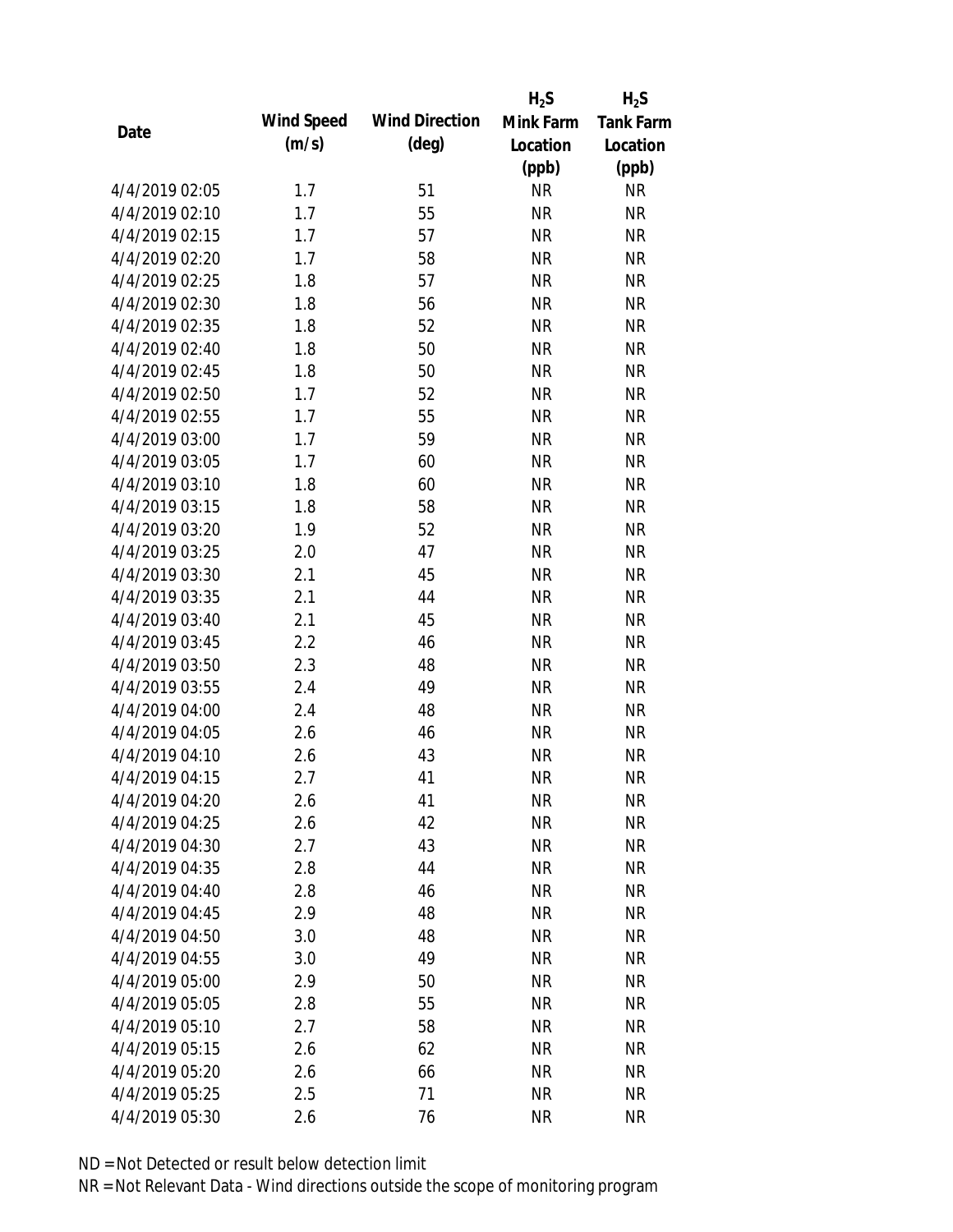|                |            |                       | $H_2S$    | $H_2S$           |
|----------------|------------|-----------------------|-----------|------------------|
| Date           | Wind Speed | <b>Wind Direction</b> | Mink Farm | <b>Tank Farm</b> |
|                | (m/s)      | $(\text{deg})$        | Location  | Location         |
|                |            |                       | (ppb)     | (ppb)            |
| 4/4/2019 05:35 | 2.7        | 77                    | <b>NR</b> | <b>NR</b>        |
| 4/4/2019 05:40 | 2.8        | 80                    | <b>NR</b> | <b>NR</b>        |
| 4/4/2019 05:45 | 2.9        | 82                    | <b>NR</b> | <b>NR</b>        |
| 4/4/2019 05:50 | 3.0        | 84                    | <b>NR</b> | <b>NR</b>        |
| 4/4/2019 05:55 | 3.1        | 84                    | <b>NR</b> | <b>NR</b>        |
| 4/4/2019 06:00 | 3.0        | 83                    | <b>NR</b> | <b>NR</b>        |
| 4/4/2019 06:05 | 3.1        | 85                    | <b>NR</b> | <b>NR</b>        |
| 4/4/2019 06:10 | 3.0        | 84                    | <b>NR</b> | <b>NR</b>        |
| 4/4/2019 06:15 | 2.9        | 85                    | <b>NR</b> | <b>NR</b>        |
| 4/4/2019 06:20 | 3.0        | 85                    | <b>NR</b> | <b>NR</b>        |
| 4/4/2019 06:25 | 3.0        | 86                    | <b>NR</b> | <b>NR</b>        |
| 4/4/2019 06:30 | 3.1        | 87                    | <b>NR</b> | <b>NR</b>        |
| 4/4/2019 06:35 | 3.1        | 87                    | <b>NR</b> | <b>NR</b>        |
| 4/4/2019 06:40 | 3.2        | 89                    | <b>NR</b> | <b>NR</b>        |
| 4/4/2019 06:45 | 3.3        | 89                    | <b>NR</b> | <b>NR</b>        |
| 4/4/2019 06:50 | 3.4        | 90                    | <b>NR</b> | <b>NR</b>        |
| 4/4/2019 06:55 | 3.4        | 92                    | <b>NR</b> | <b>NR</b>        |
| 4/4/2019 07:00 | 3.3        | 94                    | <b>NR</b> | <b>NR</b>        |
| 4/4/2019 07:05 | 3.4        | 95                    | <b>NR</b> | <b>NR</b>        |
| 4/4/2019 07:10 | 3.3        | 95                    | <b>NR</b> | <b>NR</b>        |
| 4/4/2019 07:15 | 3.3        | 94                    | <b>NR</b> | <b>NR</b>        |
| 4/4/2019 07:20 | 3.3        | 93                    | <b>NR</b> | <b>NR</b>        |
| 4/4/2019 07:25 | 3.3        | 90                    | <b>NR</b> | <b>NR</b>        |
| 4/4/2019 07:30 | 3.3        | 87                    | <b>NR</b> | <b>NR</b>        |
| 4/4/2019 07:35 | 3.2        | 84                    | <b>NR</b> | <b>NR</b>        |
| 4/4/2019 07:40 | 3.2        | 83                    | <b>NR</b> | <b>NR</b>        |
| 4/4/2019 07:45 | 3.2        | 82                    | <b>NR</b> | <b>NR</b>        |
| 4/4/2019 07:50 | 3.2        | 81                    | <b>NR</b> | <b>NR</b>        |
| 4/4/2019 07:55 | 3.3        | 81                    | <b>NR</b> | <b>NR</b>        |
| 4/4/2019 08:00 | 3.3        | 82                    | <b>NR</b> | <b>NR</b>        |
| 4/4/2019 08:05 | 3.4        | 81                    | <b>NR</b> | <b>NR</b>        |
| 4/4/2019 08:10 | 3.5        | 79                    | <b>NR</b> | <b>NR</b>        |
| 4/4/2019 08:15 | 3.4        | 78                    | <b>NR</b> | <b>NR</b>        |
| 4/4/2019 08:20 | 3.4        | 78                    | <b>NR</b> | <b>NR</b>        |
| 4/4/2019 08:25 | 3.3        | 78                    | <b>NR</b> | <b>NR</b>        |
| 4/4/2019 08:30 | 3.3        | 78                    | <b>NR</b> | <b>NR</b>        |
| 4/4/2019 08:35 | 3.2        | 79                    | <b>NR</b> | <b>NR</b>        |
| 4/4/2019 08:40 | 3.1        | 80                    | <b>NR</b> | <b>NR</b>        |
| 4/4/2019 08:45 | 3.2        | 81                    | <b>NR</b> | <b>NR</b>        |
| 4/4/2019 08:50 | 3.3        | 79                    | <b>NR</b> | <b>NR</b>        |
| 4/4/2019 08:55 | 3.4        | 77                    | <b>NR</b> | <b>NR</b>        |
| 4/4/2019 09:00 | 3.4        | 75                    | <b>NR</b> | <b>NR</b>        |
|                |            |                       |           |                  |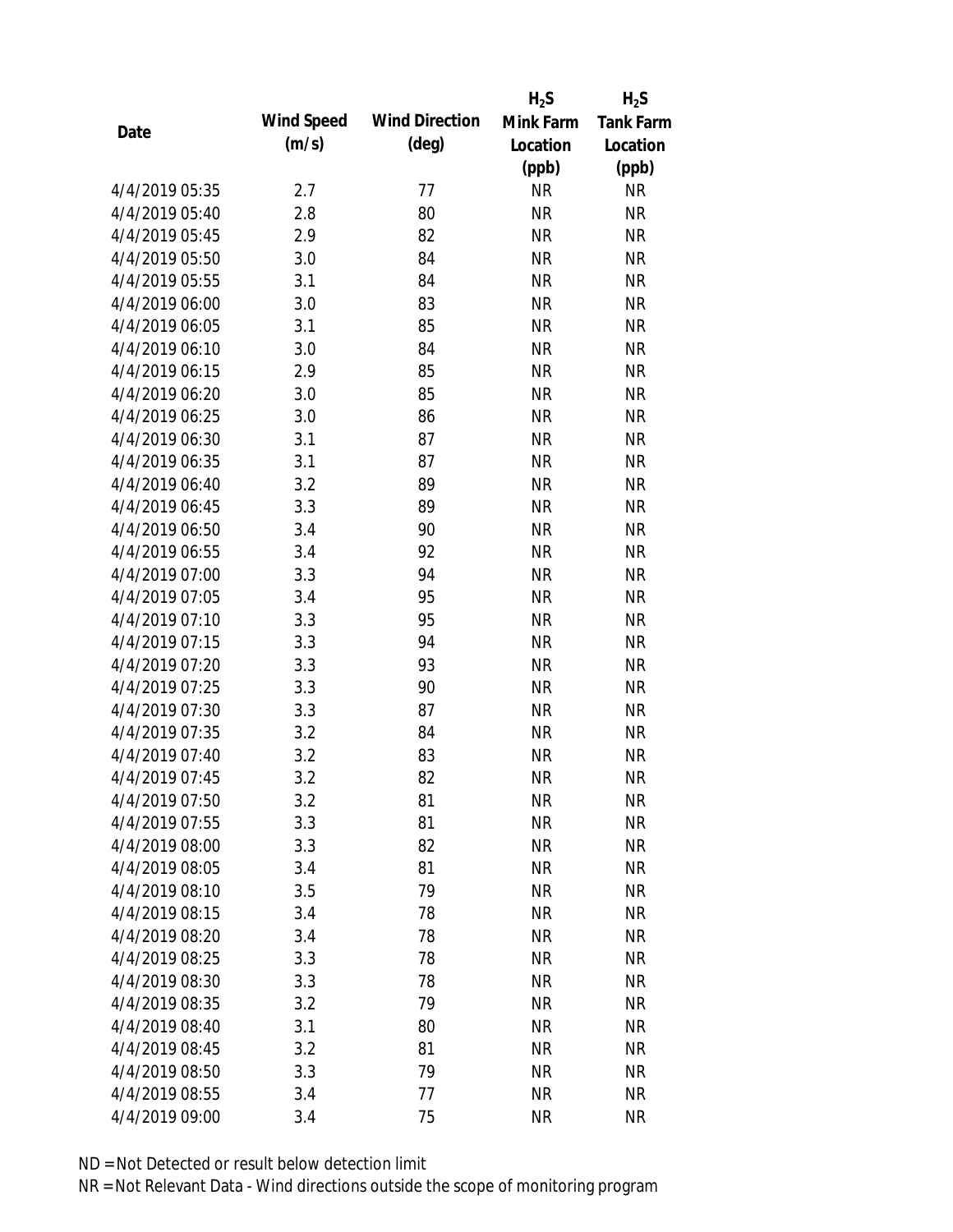|                |            |                       | $H_2S$    | $H_2S$           |
|----------------|------------|-----------------------|-----------|------------------|
|                | Wind Speed | <b>Wind Direction</b> | Mink Farm | <b>Tank Farm</b> |
| Date           | (m/s)      | $(\text{deg})$        | Location  | Location         |
|                |            |                       | (ppb)     | (ppb)            |
| 4/4/2019 09:05 | 3.6        | 73                    | <b>NR</b> | <b>NR</b>        |
| 4/4/2019 09:10 | 3.7        | 71                    | <b>NR</b> | <b>NR</b>        |
| 4/4/2019 09:15 | 3.8        | 71                    | <b>NR</b> | <b>NR</b>        |
| 4/4/2019 09:20 | 3.9        | 73                    | <b>NR</b> | <b>NR</b>        |
| 4/4/2019 09:25 | 4.0        | 75                    | <b>NR</b> | <b>NR</b>        |
| 4/4/2019 09:30 | 4.2        | 77                    | <b>NR</b> | <b>NR</b>        |
| 4/4/2019 09:35 | 4.3        | 80                    | <b>NR</b> | <b>NR</b>        |
| 4/4/2019 09:40 | 4.4        | 82                    | <b>NR</b> | <b>NR</b>        |
| 4/4/2019 09:45 | 4.4        | 82                    | <b>NR</b> | <b>NR</b>        |
| 4/4/2019 09:50 | 4.5        | 82                    | <b>NR</b> | <b>NR</b>        |
| 4/4/2019 09:55 | 4.4        | 83                    | <b>NR</b> | <b>NR</b>        |
| 4/4/2019 10:00 | 4.2        | 82                    | <b>NR</b> | <b>NR</b>        |
| 4/4/2019 10:05 | 4.2        | 81                    | <b>NR</b> | <b>NR</b>        |
| 4/4/2019 10:10 | 4.1        | 81                    | <b>NR</b> | <b>NR</b>        |
| 4/4/2019 10:15 | 4.1        | 81                    | <b>NR</b> | <b>NR</b>        |
| 4/4/2019 10:20 | 4.0        | 81                    | <b>NR</b> | <b>NR</b>        |
| 4/4/2019 10:25 | 4.1        | 80                    | <b>NR</b> | <b>NR</b>        |
| 4/4/2019 10:30 | 4.3        | 81                    | <b>NR</b> | <b>NR</b>        |
| 4/4/2019 10:35 | 4.5        | 83                    | <b>NR</b> | <b>NR</b>        |
| 4/4/2019 10:40 | 4.7        | 85                    | <b>NR</b> | <b>NR</b>        |
| 4/4/2019 10:45 | 4.9        | 86                    | <b>NR</b> | <b>NR</b>        |
| 4/4/2019 10:50 | 5.1        | 87                    | <b>NR</b> | <b>NR</b>        |
| 4/4/2019 10:55 | 5.2        | 89                    | <b>NR</b> | <b>NR</b>        |
| 4/4/2019 11:00 | 5.3        | 91                    | <b>NR</b> | <b>NR</b>        |
| 4/4/2019 11:05 | 5.3        | 91                    | <b>NR</b> | <b>NR</b>        |
| 4/4/2019 11:10 | 5.2        | 90                    | <b>NR</b> | <b>NR</b>        |
| 4/4/2019 11:15 | 5.1        | 90                    | <b>NR</b> | <b>NR</b>        |
| 4/4/2019 11:20 | 5.1        | 90                    | <b>NR</b> | <b>NR</b>        |
| 4/4/2019 11:25 | 5.0        | 89                    | <b>NR</b> | <b>NR</b>        |
| 4/4/2019 11:30 | 4.9        | 88                    | <b>NR</b> | <b>NR</b>        |
| 4/4/2019 11:35 | 4.9        | 87                    | <b>NR</b> | <b>NR</b>        |
| 4/4/2019 11:40 | 5.0        | 87                    | <b>NR</b> | <b>NR</b>        |
| 4/4/2019 11:45 | 4.9        | 86                    | <b>NR</b> | <b>NR</b>        |
| 4/4/2019 11:50 | 5.0        | 85                    | <b>NR</b> | <b>NR</b>        |
| 4/4/2019 11:55 | 5.0        | 84                    | <b>NR</b> | <b>NR</b>        |
| 4/4/2019 12:00 | 4.9        | 83                    | <b>NR</b> | <b>NR</b>        |
| 4/4/2019 12:05 | 4.9        | 82                    | <b>NR</b> | <b>NR</b>        |
| 4/4/2019 12:10 | 4.7        | 80                    | <b>NR</b> | <b>NR</b>        |
| 4/4/2019 12:15 | 4.7        | 79                    | <b>NR</b> | <b>NR</b>        |
| 4/4/2019 12:20 | 4.5        | 79                    | <b>NR</b> | <b>NR</b>        |
| 4/4/2019 12:25 | 4.5        | 79                    | <b>NR</b> | <b>NR</b>        |
| 4/4/2019 12:30 | 4.7        | 79                    | <b>NR</b> | <b>NR</b>        |
|                |            |                       |           |                  |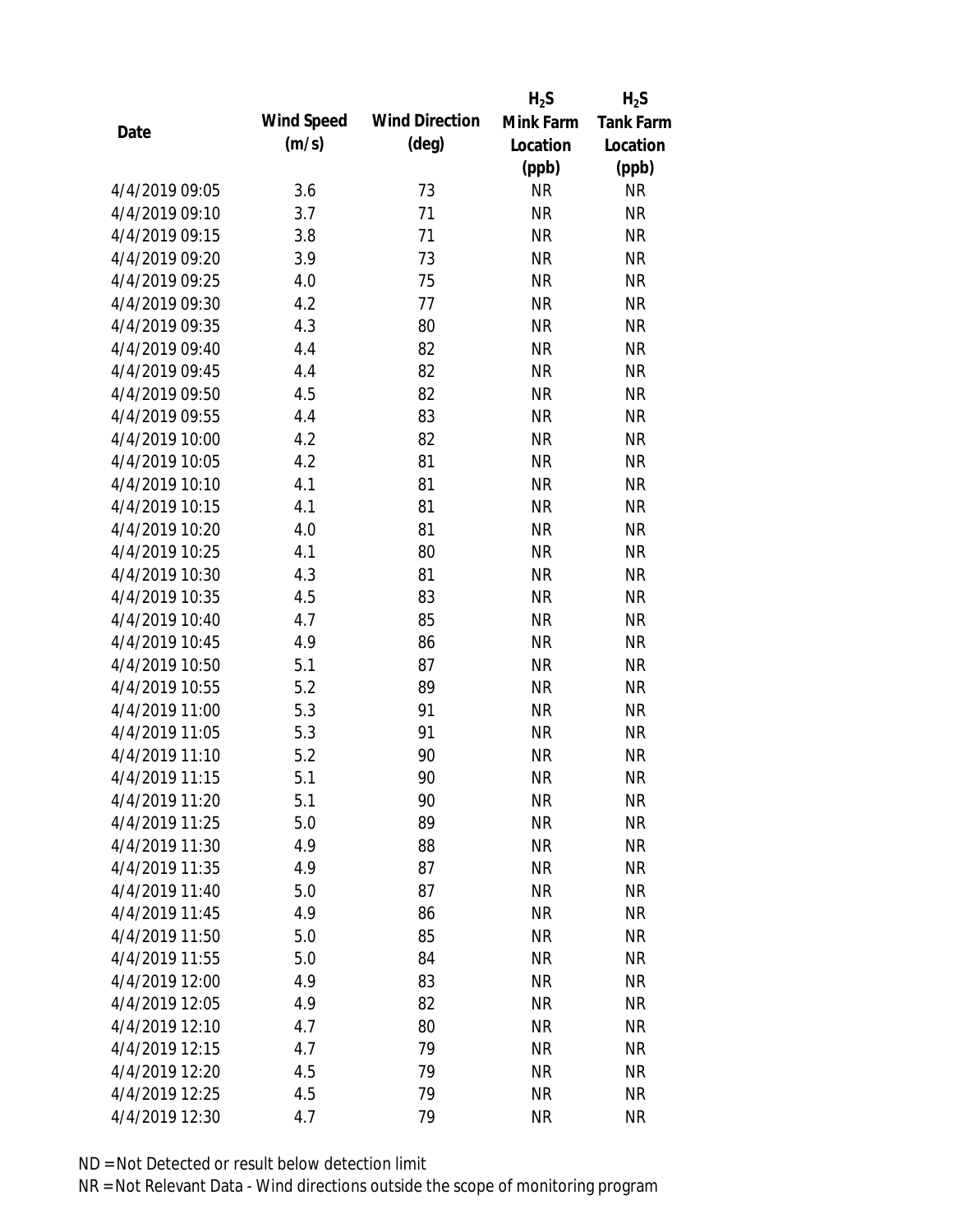|                |            |                       | $H_2S$    | $H_2S$           |
|----------------|------------|-----------------------|-----------|------------------|
|                | Wind Speed | <b>Wind Direction</b> | Mink Farm | <b>Tank Farm</b> |
| Date           | (m/s)      | $(\text{deg})$        | Location  | Location         |
|                |            |                       | (ppb)     | (ppb)            |
| 4/4/2019 12:35 | 4.8        | 77                    | <b>NR</b> | <b>NR</b>        |
| 4/4/2019 12:40 | 4.7        | 77                    | <b>NR</b> | <b>NR</b>        |
| 4/4/2019 12:45 | 4.8        | 79                    | <b>NR</b> | <b>NR</b>        |
| 4/4/2019 12:50 | 5.0        | 80                    | <b>NR</b> | <b>NR</b>        |
| 4/4/2019 12:55 | 5.0        | 83                    | <b>NR</b> | <b>NR</b>        |
| 4/4/2019 13:00 | 4.8        | 84                    | <b>NR</b> | <b>NR</b>        |
| 4/4/2019 13:05 | 4.5        | 87                    | <b>NR</b> | <b>NR</b>        |
| 4/4/2019 13:10 | 4.6        | 90                    | <b>NR</b> | <b>NR</b>        |
| 4/4/2019 13:15 | 4.4        | 90                    | <b>NR</b> | <b>NR</b>        |
| 4/4/2019 13:20 | 4.2        | 88                    | <b>NR</b> | <b>NR</b>        |
| 4/4/2019 13:25 | 4.0        | 86                    | <b>NR</b> | <b>NR</b>        |
| 4/4/2019 13:30 | 3.9        | 84                    | <b>NR</b> | <b>NR</b>        |
| 4/4/2019 13:35 | 3.9        | 81                    | <b>NR</b> | <b>NR</b>        |
| 4/4/2019 13:40 | 3.9        | 80                    | <b>NR</b> | <b>NR</b>        |
| 4/4/2019 13:45 | 3.8        | 78                    | <b>NR</b> | <b>NR</b>        |
| 4/4/2019 13:50 | 3.8        | 78                    | <b>NR</b> | <b>NR</b>        |
| 4/4/2019 13:55 | 3.8        | 77                    | <b>NR</b> | <b>NR</b>        |
| 4/4/2019 14:00 | 3.9        | 77                    | <b>NR</b> | <b>NR</b>        |
| 4/4/2019 14:05 | 3.9        | 75                    | <b>NR</b> | <b>NR</b>        |
| 4/4/2019 14:10 | 3.9        | 72                    | <b>NR</b> | <b>NR</b>        |
| 4/4/2019 14:15 | 3.8        | 70                    | <b>NR</b> | <b>NR</b>        |
| 4/4/2019 14:20 | 3.9        | 70                    | <b>NR</b> | <b>NR</b>        |
| 4/4/2019 14:25 | 3.9        | 70                    | <b>NR</b> | <b>NR</b>        |
| 4/4/2019 14:30 | 3.9        | 71                    | <b>NR</b> | <b>NR</b>        |
| 4/4/2019 14:35 | 3.8        | 74                    | <b>NR</b> | <b>NR</b>        |
| 4/4/2019 14:40 | 3.9        | 77                    | <b>NR</b> | <b>NR</b>        |
| 4/4/2019 14:45 | 4.0        | 82                    | <b>NR</b> | <b>NR</b>        |
| 4/4/2019 14:50 | 4.1        | 84                    | <b>NR</b> | <b>NR</b>        |
| 4/4/2019 14:55 | 4.0        | 85                    | <b>NR</b> | <b>NR</b>        |
| 4/4/2019 15:00 | 4.0        | 86                    | <b>NR</b> | <b>NR</b>        |
| 4/4/2019 15:05 | 4.2        | 88                    | <b>NR</b> | <b>NR</b>        |
| 4/4/2019 15:10 | 4.0        | 87                    | <b>NR</b> | <b>NR</b>        |
| 4/4/2019 15:15 | 3.8        | 86                    | <b>NR</b> | <b>NR</b>        |
| 4/4/2019 15:20 | 3.6        | 83                    | <b>NR</b> | <b>NR</b>        |
| 4/4/2019 15:25 | 3.5        | 82                    | <b>NR</b> | <b>NR</b>        |
| 4/4/2019 15:30 | 3.4        | 80                    | <b>NR</b> | <b>NR</b>        |
| 4/4/2019 15:35 | 3.2        | 78                    | <b>NR</b> | <b>NR</b>        |
| 4/4/2019 15:40 | 3.2        | 77                    | <b>NR</b> | <b>NR</b>        |
| 4/4/2019 15:45 | 3.3        | 77                    | <b>NR</b> | <b>NR</b>        |
| 4/4/2019 15:50 | 3.5        | 79                    | <b>NR</b> | <b>NR</b>        |
| 4/4/2019 15:55 | 3.6        | 81                    | <b>NR</b> | <b>NR</b>        |
| 4/4/2019 16:00 | 3.7        | 82                    | <b>NR</b> | <b>NR</b>        |
|                |            |                       |           |                  |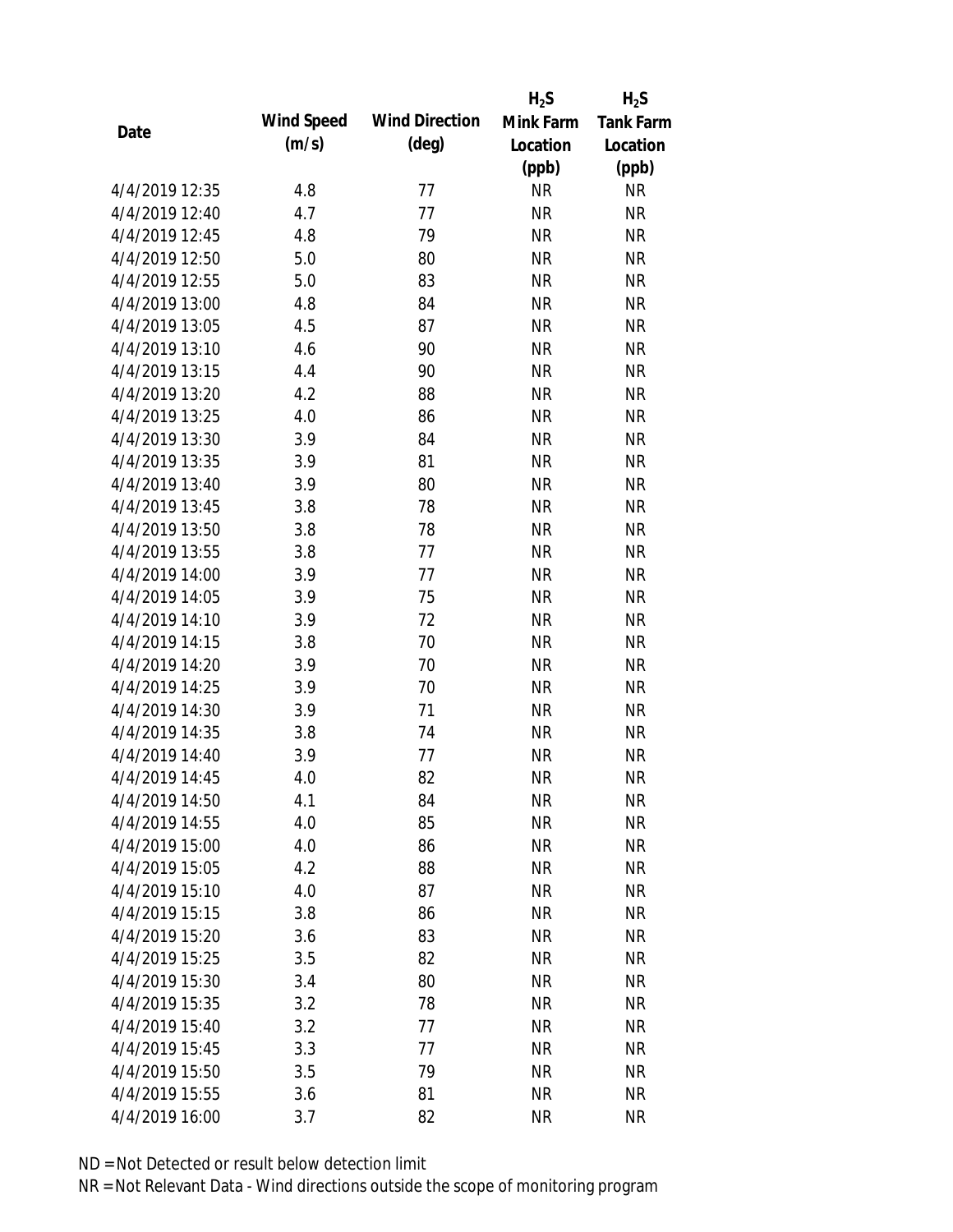|                |            |                       | $H_2S$    | $H_2S$           |
|----------------|------------|-----------------------|-----------|------------------|
| Date           | Wind Speed | <b>Wind Direction</b> | Mink Farm | <b>Tank Farm</b> |
|                | (m/s)      | $(\text{deg})$        | Location  | Location         |
|                |            |                       | (ppb)     | (ppb)            |
| 4/4/2019 16:05 | 3.7        | 84                    | <b>NR</b> | <b>NR</b>        |
| 4/4/2019 16:10 | 3.7        | 85                    | <b>NR</b> | <b>NR</b>        |
| 4/4/2019 16:15 | 3.6        | 84                    | <b>NR</b> | <b>NR</b>        |
| 4/4/2019 16:20 | 3.5        | 83                    | <b>NR</b> | <b>NR</b>        |
| 4/4/2019 16:25 | 3.4        | 81                    | <b>NR</b> | <b>NR</b>        |
| 4/4/2019 16:30 | 3.3        | 78                    | <b>NR</b> | <b>NR</b>        |
| 4/4/2019 16:35 | 3.1        | 73                    | <b>NR</b> | <b>NR</b>        |
| 4/4/2019 16:40 | 3.1        | 69                    | <b>NR</b> | <b>NR</b>        |
| 4/4/2019 16:45 | 3.0        | 69                    | <b>NR</b> | <b>NR</b>        |
| 4/4/2019 16:50 | 3.0        | 67                    | <b>NR</b> | <b>NR</b>        |
| 4/4/2019 16:55 | 3.0        | 64                    | <b>NR</b> | <b>NR</b>        |
| 4/4/2019 17:00 | 3.0        | 65                    | <b>NR</b> | <b>NR</b>        |
| 4/4/2019 17:05 | 3.2        | 68                    | <b>NR</b> | <b>NR</b>        |
| 4/4/2019 17:10 | 3.2        | 72                    | <b>NR</b> | <b>NR</b>        |
| 4/4/2019 17:15 | 3.3        | 74                    | <b>NR</b> | <b>NR</b>        |
| 4/4/2019 17:20 | 3.4        | 76                    | <b>NR</b> | <b>NR</b>        |
| 4/4/2019 17:25 | 3.4        | 80                    | <b>NR</b> | <b>NR</b>        |
| 4/4/2019 17:30 | 3.3        | 80                    | <b>NR</b> | <b>NR</b>        |
| 4/4/2019 17:35 | 3.3        | 80                    | <b>NR</b> | <b>NR</b>        |
| 4/4/2019 17:40 | 3.2        | 78                    | <b>NR</b> | <b>NR</b>        |
| 4/4/2019 17:45 | 3.3        | 77                    | <b>NR</b> | <b>NR</b>        |
| 4/4/2019 17:50 | 3.2        | 75                    | <b>NR</b> | <b>NR</b>        |
| 4/4/2019 17:55 | 3.1        | 72                    | <b>NR</b> | <b>NR</b>        |
| 4/4/2019 18:00 | 3.2        | 71                    | <b>NR</b> | <b>NR</b>        |
| 4/4/2019 18:05 | 3.3        | 71                    | <b>NR</b> | <b>NR</b>        |
| 4/4/2019 18:10 | 3.4        | 72                    | <b>NR</b> | <b>NR</b>        |
| 4/4/2019 18:15 | 3.2        | 71                    | <b>NR</b> | <b>NR</b>        |
| 4/4/2019 18:20 | 3.2        | 72                    | <b>NR</b> | <b>NR</b>        |
| 4/4/2019 18:25 | 3.2        | 73                    | <b>NR</b> | <b>NR</b>        |
| 4/4/2019 18:30 | 3.1        | 73                    | <b>NR</b> | <b>NR</b>        |
| 4/4/2019 18:35 | 3.1        | 71                    | <b>NR</b> | <b>NR</b>        |
| 4/4/2019 18:40 | 3.0        | 69                    | <b>NR</b> | <b>NR</b>        |
| 4/4/2019 18:45 | 3.1        | 69                    | <b>NR</b> | <b>NR</b>        |
| 4/4/2019 18:50 | 3.2        | 70                    | <b>NR</b> | <b>NR</b>        |
| 4/4/2019 18:55 | 3.3        | 70                    | <b>NR</b> | <b>NR</b>        |
| 4/4/2019 19:00 | 3.3        | 71                    | <b>NR</b> | <b>NR</b>        |
| 4/4/2019 19:05 | 3.3        | 72                    | <b>NR</b> | <b>NR</b>        |
| 4/4/2019 19:10 | 3.3        | 74                    | NR        | <b>NR</b>        |
| 4/4/2019 19:15 | 3.2        | 75                    | <b>NR</b> | <b>NR</b>        |
| 4/4/2019 19:20 | 3.2        | 75                    | <b>NR</b> | <b>NR</b>        |
| 4/4/2019 19:25 | 3.2        | 74                    | <b>NR</b> | <b>NR</b>        |
| 4/4/2019 19:30 |            | 75                    | <b>NR</b> | <b>NR</b>        |
|                | 3.2        |                       |           |                  |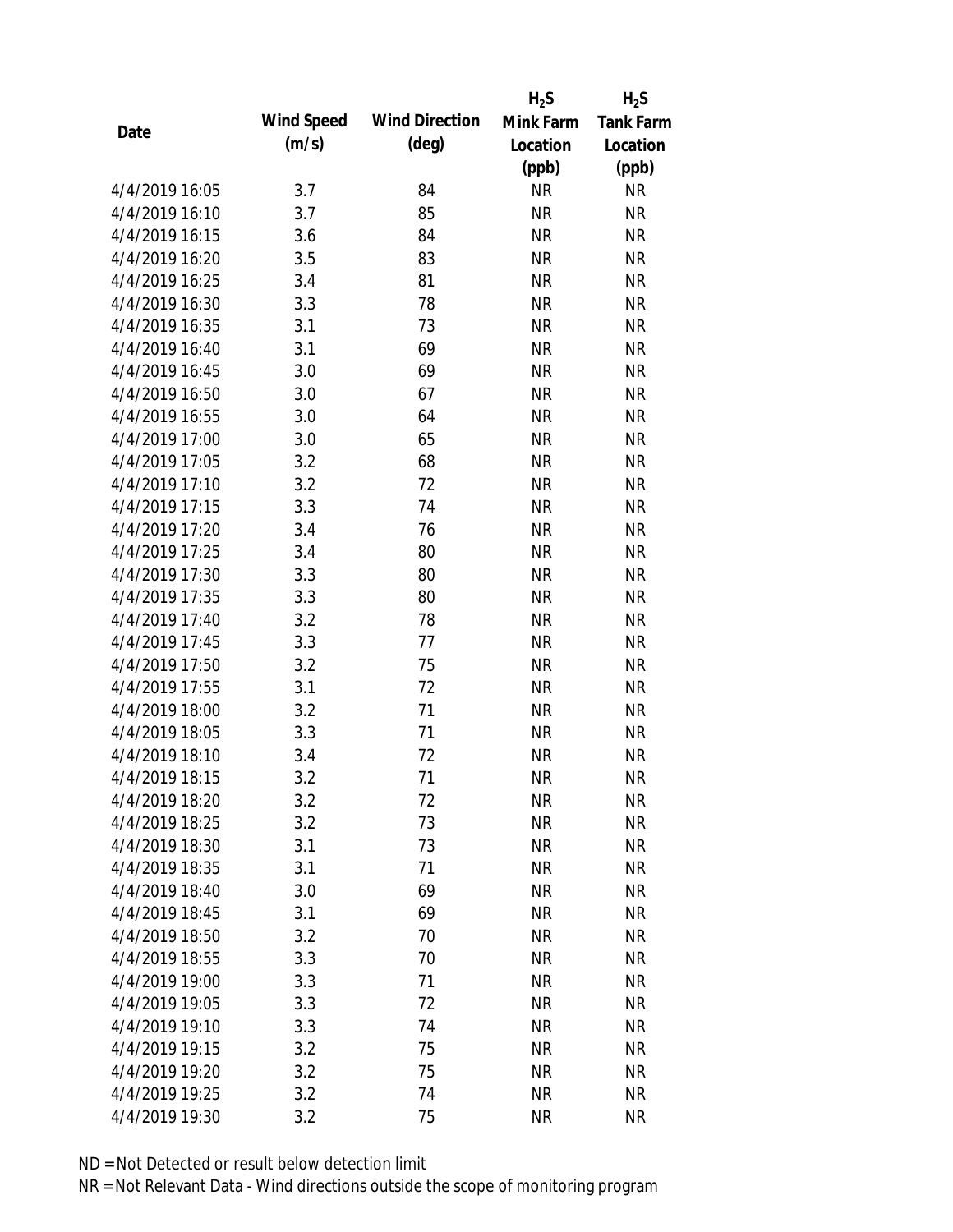|                |            |                       | $H_2S$    | $H_2S$           |
|----------------|------------|-----------------------|-----------|------------------|
|                | Wind Speed | <b>Wind Direction</b> | Mink Farm | <b>Tank Farm</b> |
| Date           | (m/s)      | $(\text{deg})$        | Location  | Location         |
|                |            |                       | (ppb)     | (ppb)            |
| 4/4/2019 19:35 | 3.1        | 76                    | <b>NR</b> | <b>NR</b>        |
| 4/4/2019 19:40 | 3.1        | 77                    | <b>NR</b> | <b>NR</b>        |
| 4/4/2019 19:45 | 3.1        | 78                    | <b>NR</b> | <b>NR</b>        |
| 4/4/2019 19:50 | 3.2        | 80                    | <b>NR</b> | <b>NR</b>        |
| 4/4/2019 19:55 | 3.3        | 82                    | <b>NR</b> | <b>NR</b>        |
| 4/4/2019 20:00 | 3.3        | 84                    | <b>NR</b> | <b>NR</b>        |
| 4/4/2019 20:05 | 3.3        | 84                    | <b>NR</b> | <b>NR</b>        |
| 4/4/2019 20:10 | 3.4        | 84                    | <b>NR</b> | <b>NR</b>        |
| 4/4/2019 20:15 | 3.3        | 83                    | <b>NR</b> | <b>NR</b>        |
| 4/4/2019 20:20 | 3.3        | 82                    | <b>NR</b> | <b>NR</b>        |
| 4/4/2019 20:25 | 3.2        | 83                    | <b>NR</b> | <b>NR</b>        |
| 4/4/2019 20:30 | 3.3        | 83                    | <b>NR</b> | <b>NR</b>        |
| 4/4/2019 20:35 | 3.5        | 85                    | <b>NR</b> | <b>NR</b>        |
| 4/4/2019 20:40 | 3.7        | 86                    | <b>NR</b> | <b>NR</b>        |
| 4/4/2019 20:45 | 3.9        | 88                    | <b>NR</b> | <b>NR</b>        |
| 4/4/2019 20:50 | 4.1        | 89                    | <b>NR</b> | <b>NR</b>        |
| 4/4/2019 20:55 | 4.2        | 90                    | <b>NR</b> | <b>NR</b>        |
| 4/4/2019 21:00 | 4.4        | 91                    | <b>NR</b> | <b>NR</b>        |
| 4/4/2019 21:05 | 4.2        | 92                    | <b>NR</b> | <b>NR</b>        |
| 4/4/2019 21:10 | 4.1        | 93                    | <b>NR</b> | <b>NR</b>        |
| 4/4/2019 21:15 | 4.0        | 94                    | <b>NR</b> | <b>NR</b>        |
| 4/4/2019 21:20 | 3.9        | 94                    | <b>NR</b> | <b>NR</b>        |
| 4/4/2019 21:25 | 3.9        | 94                    | <b>NR</b> | <b>NR</b>        |
| 4/4/2019 21:30 | 3.8        | 95                    | <b>NR</b> | <b>NR</b>        |
| 4/4/2019 21:35 | 3.9        | 95                    | <b>NR</b> | <b>NR</b>        |
| 4/4/2019 21:40 | 3.9        | 94                    | <b>NR</b> | <b>NR</b>        |
| 4/4/2019 21:45 | 3.9        | 93                    | <b>NR</b> | <b>NR</b>        |
| 4/4/2019 21:50 | 3.9        | 92                    | <b>NR</b> | <b>NR</b>        |
| 4/4/2019 21:55 | 3.9        | 92                    | <b>NR</b> | <b>NR</b>        |
| 4/4/2019 22:00 | 3.8        | 91                    | <b>NR</b> | <b>NR</b>        |
| 4/4/2019 22:05 | 3.6        | 91                    | <b>NR</b> | <b>NR</b>        |
| 4/4/2019 22:10 | 3.7        | 92                    | <b>NR</b> | <b>NR</b>        |
| 4/4/2019 22:15 | 3.7        | 95                    | <b>NR</b> | <b>NR</b>        |
| 4/4/2019 22:20 | 3.6        | 96                    | <b>NR</b> | <b>NR</b>        |
| 4/4/2019 22:25 | 3.5        | 95                    | <b>NR</b> | <b>NR</b>        |
| 4/4/2019 22:30 | 3.6        | 95                    | <b>NR</b> | <b>NR</b>        |
| 4/4/2019 22:35 | 3.6        | 95                    | <b>NR</b> | <b>NR</b>        |
| 4/4/2019 22:40 | 3.6        | 95                    | <b>NR</b> | <b>NR</b>        |
| 4/4/2019 22:45 | 3.5        | 95                    | <b>NR</b> | <b>NR</b>        |
| 4/4/2019 22:50 | 3.4        | 95                    | <b>NR</b> | <b>NR</b>        |
| 4/4/2019 22:55 | 3.4        | 96                    | <b>NR</b> | <b>NR</b>        |
| 4/4/2019 23:00 | 3.3        | 97                    | <b>NR</b> | <b>NR</b>        |
|                |            |                       |           |                  |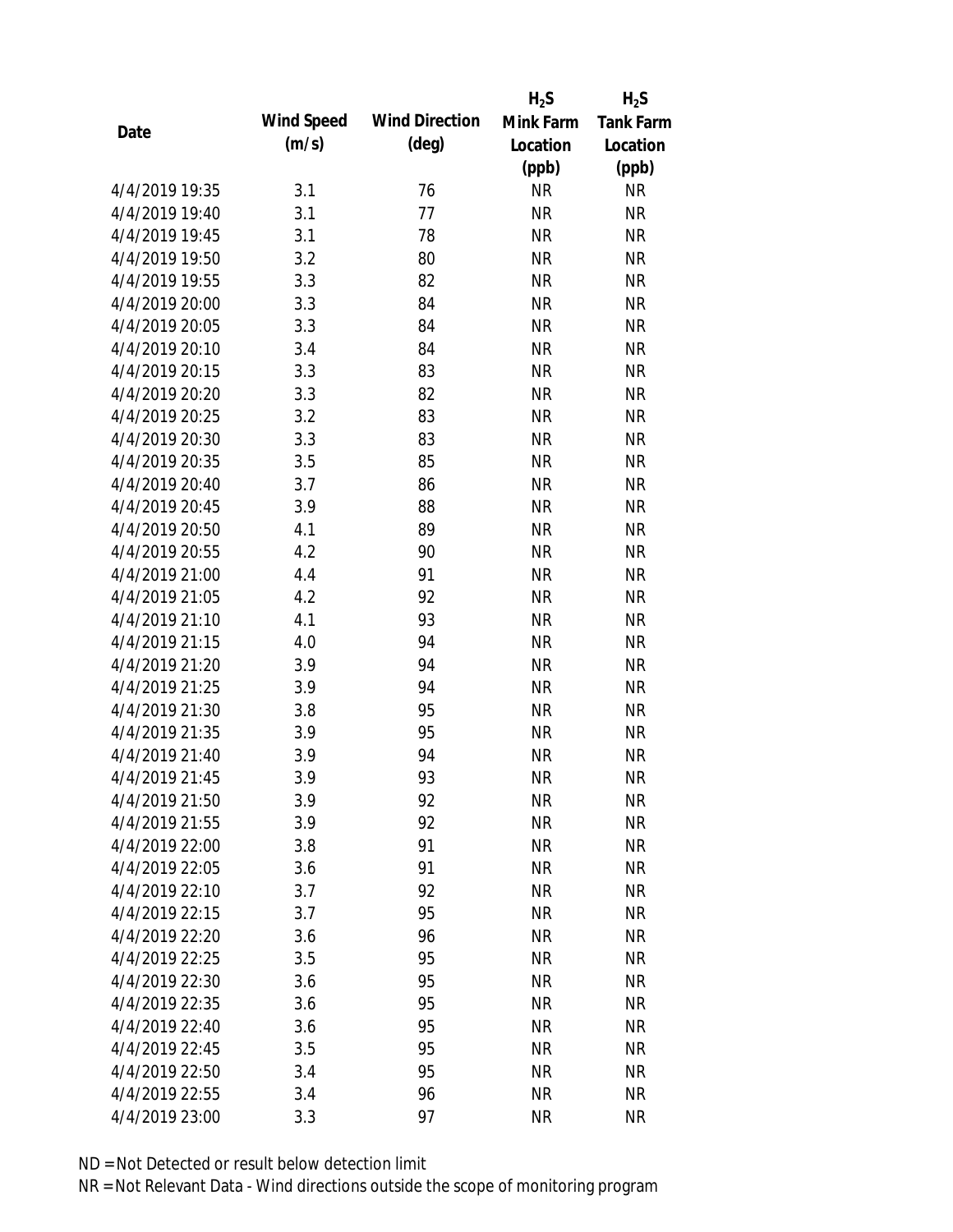|                |            |                       | $H_2S$    | $H_2S$           |
|----------------|------------|-----------------------|-----------|------------------|
|                | Wind Speed | <b>Wind Direction</b> | Mink Farm | <b>Tank Farm</b> |
| Date           | (m/s)      | $(\text{deg})$        | Location  | Location         |
|                |            |                       | (ppb)     | (ppb)            |
| 4/4/2019 23:05 | 3.2        | 98                    | <b>NR</b> | <b>NR</b>        |
| 4/4/2019 23:10 | 3.1        | 98                    | <b>NR</b> | <b>NR</b>        |
| 4/4/2019 23:15 | 3.0        | 96                    | <b>NR</b> | <b>NR</b>        |
| 4/4/2019 23:20 | 2.9        | 95                    | <b>NR</b> | <b>NR</b>        |
| 4/4/2019 23:25 | 2.9        | 93                    | <b>NR</b> | <b>NR</b>        |
| 4/4/2019 23:30 | 2.8        | 93                    | <b>NR</b> | <b>NR</b>        |
| 4/4/2019 23:35 | 2.9        | 91                    | <b>NR</b> | <b>NR</b>        |
| 4/4/2019 23:40 | 2.9        | 91                    | <b>NR</b> | <b>NR</b>        |
| 4/4/2019 23:45 | 2.9        | 93                    | <b>NR</b> | <b>NR</b>        |
| 4/4/2019 23:50 | 3.2        | 96                    | <b>NR</b> | <b>NR</b>        |
| 4/4/2019 23:55 | 3.3        | 99                    | <b>NR</b> | <b>NR</b>        |
| 4/4/2019 24:00 | 3.5        | 102                   | <b>NR</b> | <b>NR</b>        |
| 4/5/2019 00:05 | 3.7        | 104                   | <b>NR</b> | <b>NR</b>        |
| 4/5/2019 00:10 | 3.8        | 105                   | <b>NR</b> | <b>NR</b>        |
| 4/5/2019 00:15 | 3.8        | 106                   | <b>NR</b> | <b>NR</b>        |
| 4/5/2019 00:20 | 3.6        | 107                   | <b>NR</b> | <b>NR</b>        |
| 4/5/2019 00:25 | 3.5        | 107                   | <b>NR</b> | <b>NR</b>        |
| 4/5/2019 00:30 | 3.5        | 107                   | <b>NR</b> | <b>NR</b>        |
| 4/5/2019 00:35 | 3.2        | 106                   | <b>NR</b> | <b>NR</b>        |
| 4/5/2019 00:40 | 3.2        | 105                   | <b>NR</b> | <b>NR</b>        |
| 4/5/2019 00:45 | 3.2        | 103                   | <b>NR</b> | <b>NR</b>        |
| 4/5/2019 00:50 | 3.1        | 101                   | <b>NR</b> | <b>NR</b>        |
| 4/5/2019 00:55 | 3.2        | 99                    | <b>NR</b> | <b>NR</b>        |
| 4/5/2019 01:00 | 3.1        | 96                    | <b>NR</b> | <b>NR</b>        |
| 4/5/2019 01:05 | 3.1        | 95                    | <b>NR</b> | <b>NR</b>        |
| 4/5/2019 01:10 | 3.1        | 94                    | <b>NR</b> | <b>NR</b>        |
| 4/5/2019 01:15 | 3.2        | 93                    | <b>NR</b> | <b>NR</b>        |
| 4/5/2019 01:20 | 3.3        | 93                    | <b>NR</b> | <b>NR</b>        |
| 4/5/2019 01:25 | 3.2        | 92                    | <b>NR</b> | <b>NR</b>        |
| 4/5/2019 01:30 | 3.3        | 93                    | <b>NR</b> | <b>NR</b>        |
| 4/5/2019 01:35 | 3.3        | 94                    | <b>NR</b> | <b>NR</b>        |
| 4/5/2019 01:40 | 3.3        | 95                    | <b>NR</b> | <b>NR</b>        |
| 4/5/2019 01:45 | 3.2        | 96                    | <b>NR</b> | <b>NR</b>        |
| 4/5/2019 01:50 | 3.2        | 97                    | <b>NR</b> | <b>NR</b>        |
| 4/5/2019 01:55 | 3.2        | 98                    | <b>NR</b> | <b>NR</b>        |
| 4/5/2019 02:00 | 3.1        | 98                    | <b>NR</b> | <b>NR</b>        |
| 4/5/2019 02:05 | 3.0        | 98                    | <b>NR</b> | <b>NR</b>        |
| 4/5/2019 02:10 | 3.1        | 98                    | <b>NR</b> | <b>NR</b>        |
| 4/5/2019 02:15 | 3.0        | 98                    | <b>NR</b> | <b>NR</b>        |
| 4/5/2019 02:20 | 3.0        | 99                    | <b>NR</b> | <b>NR</b>        |
| 4/5/2019 02:25 | 2.9        | 99                    | <b>NR</b> | <b>NR</b>        |
| 4/5/2019 02:30 | 2.9        | 100                   | <b>NR</b> | <b>NR</b>        |
|                |            |                       |           |                  |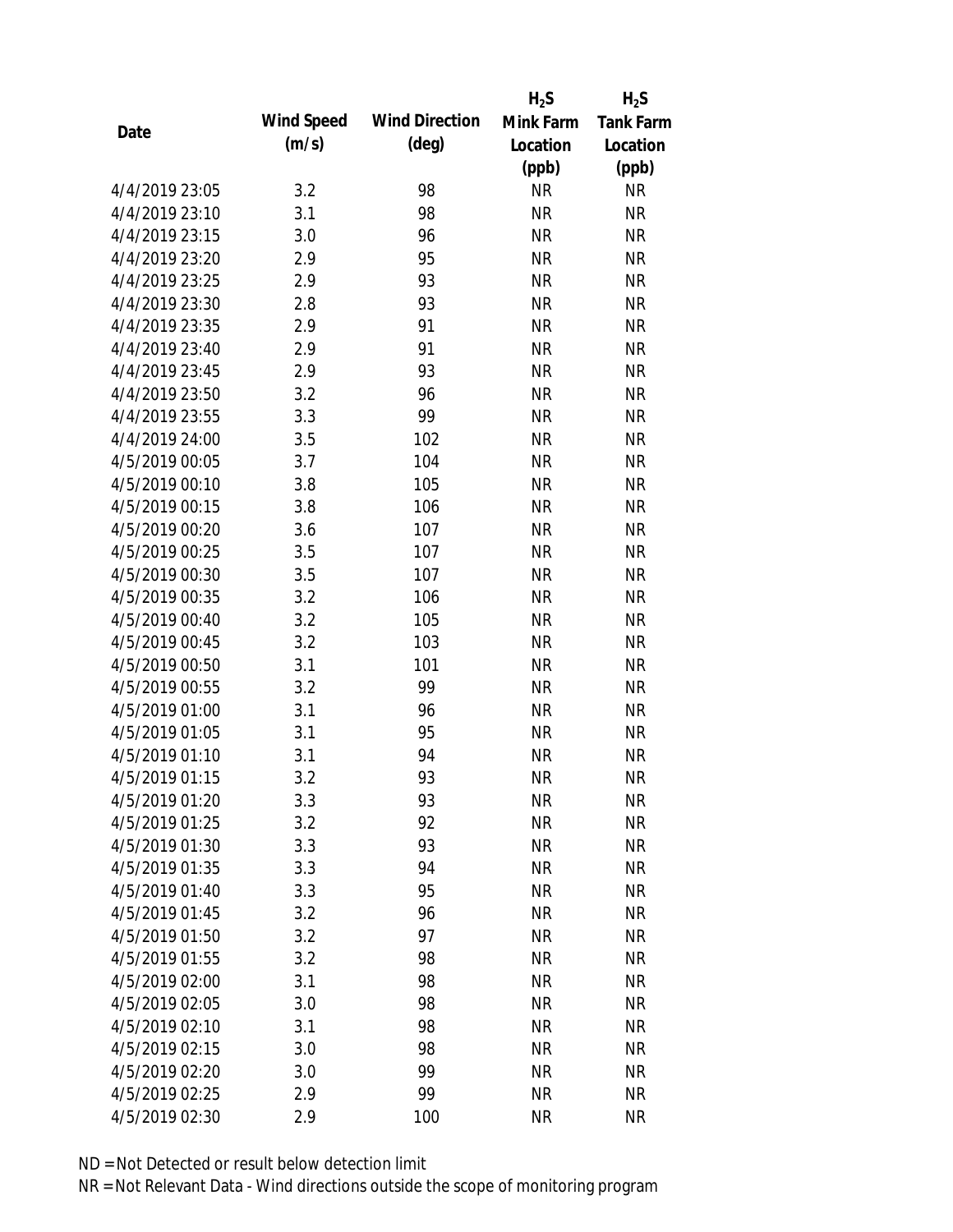|                |            |                       | $H_2S$    | $H_2S$           |
|----------------|------------|-----------------------|-----------|------------------|
| Date           | Wind Speed | <b>Wind Direction</b> | Mink Farm | <b>Tank Farm</b> |
|                | (m/s)      | $(\text{deg})$        | Location  | Location         |
|                |            |                       | (ppb)     | (ppb)            |
| 4/5/2019 02:35 | 3.0        | 102                   | <b>NR</b> | <b>NR</b>        |
| 4/5/2019 02:40 | 3.2        | 104                   | <b>NR</b> | <b>NR</b>        |
| 4/5/2019 02:45 | 3.2        | 107                   | <b>NR</b> | <b>NR</b>        |
| 4/5/2019 02:50 | 3.3        | 108                   | <b>NR</b> | <b>NR</b>        |
| 4/5/2019 02:55 | 3.4        | 109                   | <b>NR</b> | <b>NR</b>        |
| 4/5/2019 03:00 | 3.4        | 109                   | <b>NR</b> | <b>NR</b>        |
| 4/5/2019 03:05 | 3.4        | 109                   | <b>NR</b> | <b>NR</b>        |
| 4/5/2019 03:10 | 3.3        | 109                   | <b>NR</b> | <b>NR</b>        |
| 4/5/2019 03:15 | 3.3        | 108                   | <b>NR</b> | <b>NR</b>        |
| 4/5/2019 03:20 | 3.1        | 107                   | <b>NR</b> | <b>NR</b>        |
| 4/5/2019 03:25 | 3.0        | 108                   | <b>NR</b> | <b>NR</b>        |
| 4/5/2019 03:30 | 3.0        | 110                   | <b>NR</b> | <b>NR</b>        |
| 4/5/2019 03:35 | 2.9        | 110                   | <b>NR</b> | <b>NR</b>        |
| 4/5/2019 03:40 | 2.7        | 110                   | <b>NR</b> | <b>NR</b>        |
| 4/5/2019 03:45 | 2.6        | 110                   | <b>NR</b> | <b>NR</b>        |
| 4/5/2019 03:50 | 2.5        | 109                   | <b>NR</b> | <b>NR</b>        |
| 4/5/2019 03:55 | 2.5        | 108                   | <b>NR</b> | <b>NR</b>        |
| 4/5/2019 04:00 | 2.5        | 107                   | <b>NR</b> | <b>NR</b>        |
| 4/5/2019 04:05 | 2.4        | 106                   | <b>NR</b> | <b>NR</b>        |
| 4/5/2019 04:10 | 2.4        | 106                   | <b>NR</b> | <b>NR</b>        |
| 4/5/2019 04:15 | 2.4        | 105                   | <b>NR</b> | <b>NR</b>        |
| 4/5/2019 04:20 | 2.4        | 106                   | <b>NR</b> | <b>NR</b>        |
| 4/5/2019 04:25 | 2.3        | 108                   | <b>NR</b> | <b>NR</b>        |
| 4/5/2019 04:30 | 2.3        | 108                   | <b>NR</b> | <b>NR</b>        |
| 4/5/2019 04:35 | 2.2        | 108                   | <b>NR</b> | <b>NR</b>        |
| 4/5/2019 04:40 | 2.1        | 107                   | <b>NR</b> | <b>NR</b>        |
| 4/5/2019 04:45 | 2.0        | 105                   | <b>NR</b> | <b>NR</b>        |
| 4/5/2019 04:50 | 1.8        | 103                   | <b>NR</b> | <b>NR</b>        |
| 4/5/2019 04:55 | 1.8        | 101                   | <b>NR</b> | <b>NR</b>        |
| 4/5/2019 05:00 | 1.7        | 101                   | <b>NR</b> | <b>NR</b>        |
| 4/5/2019 05:05 | 1.6        | 98                    | <b>NR</b> | <b>NR</b>        |
| 4/5/2019 05:10 | 1.5        | 91                    | <b>NR</b> | <b>NR</b>        |
| 4/5/2019 05:15 | 1.5        | 83                    | <b>NR</b> | <b>NR</b>        |
| 4/5/2019 05:20 | 1.4        | 76                    | <b>NR</b> | <b>NR</b>        |
| 4/5/2019 05:25 | 1.3        | 69                    | <b>NR</b> | <b>NR</b>        |
| 4/5/2019 05:30 | 1.2        | 60                    | <b>NR</b> | <b>NR</b>        |
| 4/5/2019 05:35 | 1.2        | 56                    | <b>NR</b> | <b>NR</b>        |
| 4/5/2019 05:40 | 1.2        | 55                    | <b>NR</b> | <b>NR</b>        |
| 4/5/2019 05:45 | 1.2        | 61                    | <b>NR</b> | <b>NR</b>        |
| 4/5/2019 05:50 | 1.2        | 67                    | <b>NR</b> | <b>NR</b>        |
| 4/5/2019 05:55 | 1.3        | 73                    | <b>NR</b> | <b>NR</b>        |
| 4/5/2019 06:00 | 1.3        | 79                    | <b>NR</b> | <b>NR</b>        |
|                |            |                       |           |                  |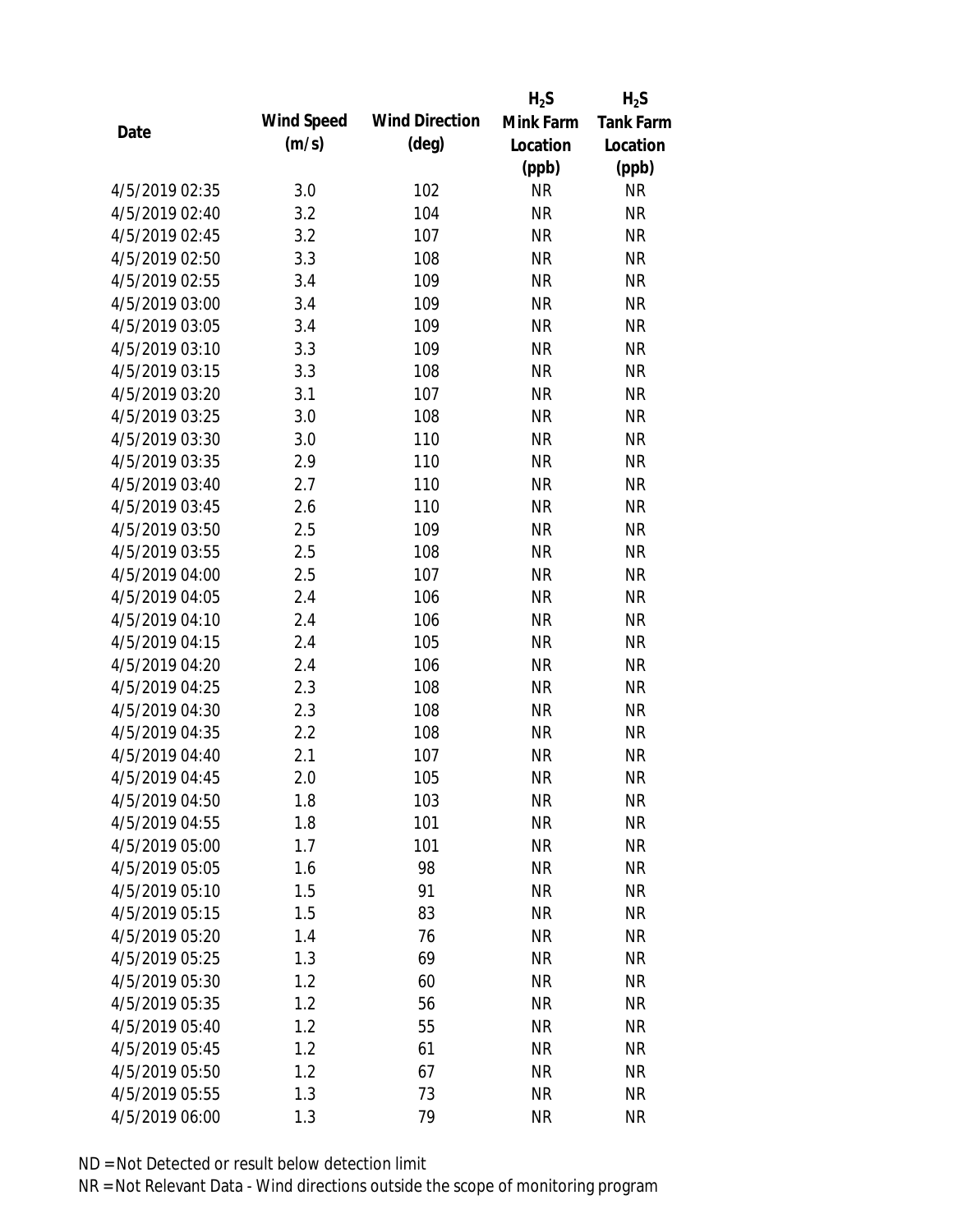|                |            |                       | $H_2S$    | $H_2S$           |
|----------------|------------|-----------------------|-----------|------------------|
|                | Wind Speed | <b>Wind Direction</b> | Mink Farm | <b>Tank Farm</b> |
| Date           | (m/s)      | $(\text{deg})$        | Location  | Location         |
|                |            |                       | (ppb)     | (ppb)            |
| 4/5/2019 06:05 | 1.4        | 83                    | <b>NR</b> | <b>NR</b>        |
| 4/5/2019 06:10 | 1.4        | 83                    | <b>NR</b> | <b>NR</b>        |
| 4/5/2019 06:15 | 1.4        | 75                    | <b>NR</b> | <b>NR</b>        |
| 4/5/2019 06:20 | 1.3        | 65                    | <b>NR</b> | <b>NR</b>        |
| 4/5/2019 06:25 | 1.4        | 55                    | <b>NR</b> | <b>NR</b>        |
| 4/5/2019 06:30 | 1.3        | 48                    | <b>NR</b> | <b>NR</b>        |
| 4/5/2019 06:35 | 1.3        | 42                    | <b>NR</b> | <b>NR</b>        |
| 4/5/2019 06:40 | 1.2        | 41                    | <b>NR</b> | <b>NR</b>        |
| 4/5/2019 06:45 | 1.2        | 44                    | <b>NR</b> | <b>NR</b>        |
| 4/5/2019 06:50 | 1.2        | 43                    | <b>NR</b> | <b>NR</b>        |
| 4/5/2019 06:55 | 1.2        | 43                    | <b>NR</b> | <b>NR</b>        |
| 4/5/2019 07:00 | 1.2        | 43                    | <b>NR</b> | <b>NR</b>        |
| 4/5/2019 07:05 | 1.2        | 44                    | <b>NR</b> | <b>NR</b>        |
| 4/5/2019 07:10 | 1.4        | 43                    | <b>NR</b> | <b>NR</b>        |
| 4/5/2019 07:15 | 1.5        | 43                    | <b>NR</b> | <b>NR</b>        |
| 4/5/2019 07:20 | 1.5        | 46                    | <b>NR</b> | <b>NR</b>        |
| 4/5/2019 07:25 | 1.5        | 49                    | <b>NR</b> | <b>NR</b>        |
| 4/5/2019 07:30 | 1.6        | 50                    | <b>NR</b> | <b>NR</b>        |
| 4/5/2019 07:35 | 1.6        | 52                    | <b>NR</b> | <b>NR</b>        |
| 4/5/2019 07:40 | 1.5        | 55                    | <b>NR</b> | <b>NR</b>        |
| 4/5/2019 07:45 | 1.5        | 58                    | <b>NR</b> | <b>NR</b>        |
| 4/5/2019 07:50 | 1.4        | 59                    | <b>NR</b> | <b>NR</b>        |
| 4/5/2019 07:55 | 1.4        | 62                    | <b>NR</b> | <b>NR</b>        |
| 4/5/2019 08:00 | 1.4        | 68                    | <b>NR</b> | <b>NR</b>        |
| 4/5/2019 08:05 | 1.4        | 75                    | <b>NR</b> | <b>NR</b>        |
| 4/5/2019 08:10 | 1.4        | 82                    | <b>NR</b> | <b>NR</b>        |
| 4/5/2019 08:15 | 1.4        | 91                    | <b>NR</b> | <b>NR</b>        |
| 4/5/2019 08:20 | 1.4        | 97                    | <b>NR</b> | <b>NR</b>        |
| 4/5/2019 08:25 | 1.4        | 100                   | <b>NR</b> | <b>NR</b>        |
| 4/5/2019 08:30 | 1.4        | 102                   | <b>NR</b> | <b>NR</b>        |
| 4/5/2019 08:35 | 1.4        | 103                   | <b>NR</b> | <b>NR</b>        |
| 4/5/2019 08:40 | 1.4        | 104                   | <b>NR</b> | <b>NR</b>        |
| 4/5/2019 08:45 | 1.3        | 102                   | <b>NR</b> | <b>NR</b>        |
| 4/5/2019 08:50 | 1.2        | 101                   | <b>NR</b> | <b>NR</b>        |
| 4/5/2019 08:55 | 1.3        | 101                   | <b>NR</b> | <b>NR</b>        |
| 4/5/2019 09:00 | 1.2        | 99                    | <b>NR</b> | <b>NR</b>        |
| 4/5/2019 09:05 | 1.2        | 97                    | <b>NR</b> | <b>NR</b>        |
| 4/5/2019 09:10 | 1.2        | 95                    | <b>NR</b> | <b>NR</b>        |
| 4/5/2019 09:15 | 1.2        | 94                    | <b>NR</b> | <b>NR</b>        |
| 4/5/2019 09:20 | 1.1        | 94                    | <b>NR</b> | <b>NR</b>        |
| 4/5/2019 09:25 | 1.1        | 94                    | <b>NR</b> | <b>NR</b>        |
| 4/5/2019 09:30 | 1.1        | 93                    | <b>NR</b> | <b>NR</b>        |
|                |            |                       |           |                  |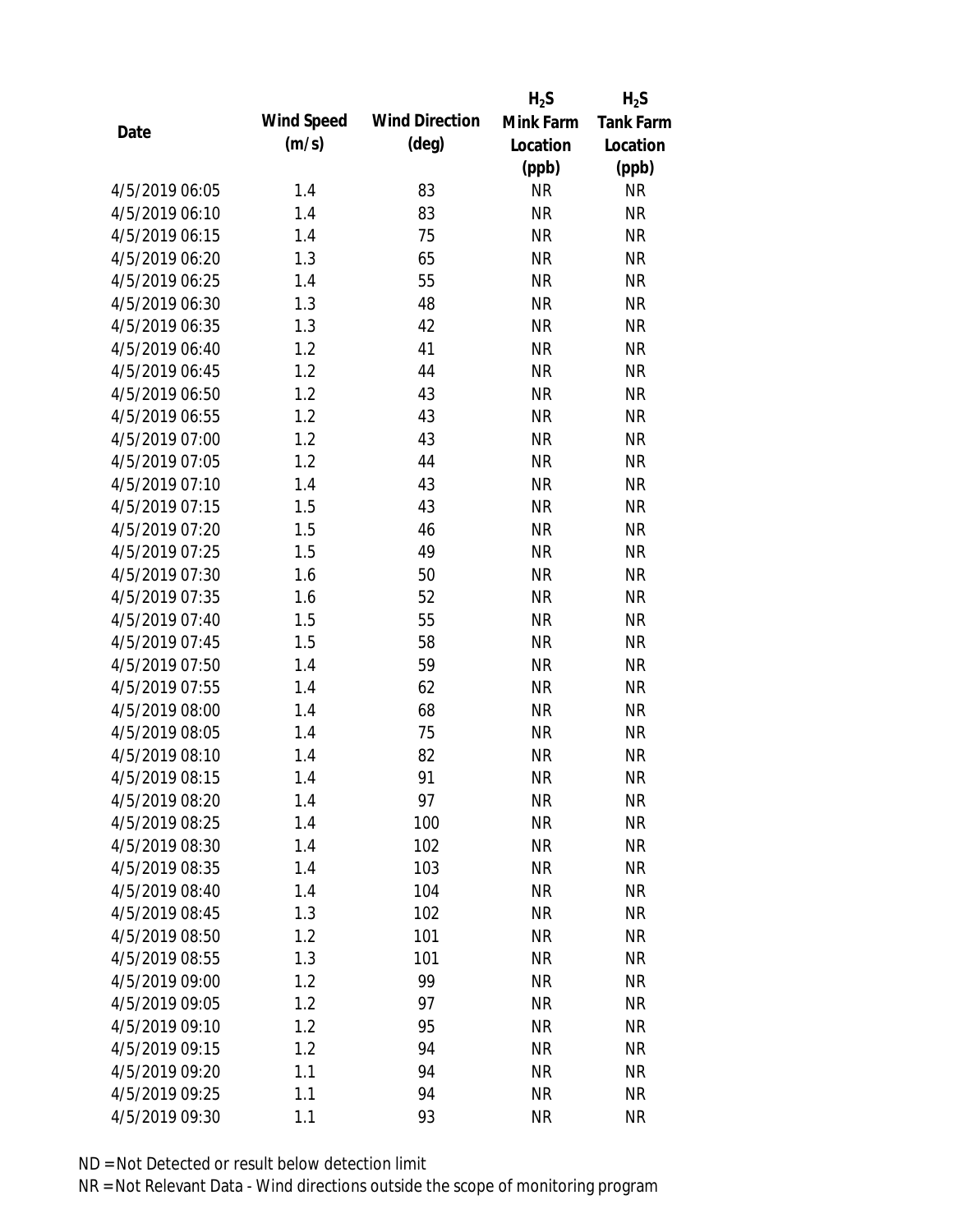|                |            |                       | $H_2S$       | $H_2S$           |
|----------------|------------|-----------------------|--------------|------------------|
| Date           | Wind Speed | <b>Wind Direction</b> | Mink Farm    | <b>Tank Farm</b> |
|                | (m/s)      | $(\text{deg})$        | Location     | Location         |
|                |            |                       | (ppb)        | (ppb)            |
| 4/5/2019 09:35 | 1.0        | 89                    | <b>NR</b>    | <b>NR</b>        |
| 4/5/2019 09:40 | 1.0        | 95                    | <b>NR</b>    | <b>NR</b>        |
| 4/5/2019 09:45 | 1.0        | 101                   | <b>NR</b>    | <b>NR</b>        |
| 4/5/2019 09:50 | 1.1        | 102                   | <b>NR</b>    | <b>NR</b>        |
| 4/5/2019 09:55 | 1.1        | 105                   | <b>NR</b>    | <b>NR</b>        |
| 4/5/2019 10:00 | 1.1        | 108                   | <b>NR</b>    | <b>NR</b>        |
| 4/5/2019 10:05 | 1.1        | 110                   | <b>NR</b>    | <b>NR</b>        |
| 4/5/2019 10:10 | 1.1        | 104                   | <b>NR</b>    | <b>NR</b>        |
| 4/5/2019 10:15 | 1.0        | 97                    | <b>NR</b>    | <b>NR</b>        |
| 4/5/2019 10:20 | 1.0        | 94                    | <b>NR</b>    | <b>NR</b>        |
| 4/5/2019 10:25 | 1.0        | 86                    | <b>NR</b>    | <b>NR</b>        |
| 4/5/2019 10:30 | 1.0        | 82                    | <b>NR</b>    | <b>NR</b>        |
| 4/5/2019 10:35 | 1.1        | 82                    | <b>NR</b>    | <b>NR</b>        |
| 4/5/2019 10:40 | 1.1        | 77                    | <b>NR</b>    | <b>NR</b>        |
| 4/5/2019 10:45 | 1.2        | 69                    | <b>NR</b>    | <b>NR</b>        |
| 4/5/2019 10:50 | 1.2        | 63                    | <b>NR</b>    | <b>NR</b>        |
| 4/5/2019 10:55 | 1.3        | 55                    | <b>NR</b>    | <b>NR</b>        |
| 4/5/2019 11:00 | 1.5        | 44                    | <b>NR</b>    | <b>NR</b>        |
| 4/5/2019 11:05 | 1.6        | 33                    | 1            | <b>NR</b>        |
| 4/5/2019 11:10 | 1.8        | 26                    | 1            | <b>NR</b>        |
| 4/5/2019 11:15 | 1.9        | 25                    | $\mathbf{1}$ | <b>NR</b>        |
| 4/5/2019 11:20 | 2.0        | 19                    | $\mathbf{1}$ | <b>NR</b>        |
| 4/5/2019 11:25 | 1.9        | 19                    | 1            | <b>NR</b>        |
| 4/5/2019 11:30 | 1.9        | 23                    | $\mathbf{1}$ | <b>NR</b>        |
| 4/5/2019 11:35 | 1.8        | 26                    | 1            | <b>NR</b>        |
| 4/5/2019 11:40 | 1.8        | 34                    | 1            | <b>NR</b>        |
| 4/5/2019 11:45 | 1.8        | 37                    | 1            | <b>NR</b>        |
| 4/5/2019 11:50 | 1.8        | 40                    | 1            | <b>NR</b>        |
| 4/5/2019 11:55 | 1.8        | 48                    | <b>NR</b>    | <b>NR</b>        |
| 4/5/2019 12:00 | 1.8        | 54                    | <b>NR</b>    | <b>NR</b>        |
| 4/5/2019 12:05 | 1.7        | 62                    | <b>NR</b>    | <b>NR</b>        |
| 4/5/2019 12:10 | 1.7        | 74                    | <b>NR</b>    | <b>NR</b>        |
| 4/5/2019 12:15 | 1.7        | 89                    | <b>NR</b>    | <b>NR</b>        |
| 4/5/2019 12:20 | 1.7        | 102                   | <b>NR</b>    | <b>NR</b>        |
| 4/5/2019 12:25 | 1.7        | 107                   | <b>NR</b>    | <b>NR</b>        |
| 4/5/2019 12:30 | 1.6        | 110                   | <b>NR</b>    | <b>NR</b>        |
| 4/5/2019 12:35 | 1.6        | 118                   | <b>NR</b>    | <b>NR</b>        |
| 4/5/2019 12:40 | 1.5        | 118                   | <b>NR</b>    | <b>NR</b>        |
| 4/5/2019 12:45 | 1.4        | 116                   | <b>NR</b>    | <b>NR</b>        |
| 4/5/2019 12:50 | 1.3        | 108                   | <b>NR</b>    | <b>NR</b>        |
| 4/5/2019 12:55 | 1.3        | 113                   | <b>NR</b>    | <b>NR</b>        |
| 4/5/2019 13:00 | 1.4        | 121                   | <b>NR</b>    | <b>NR</b>        |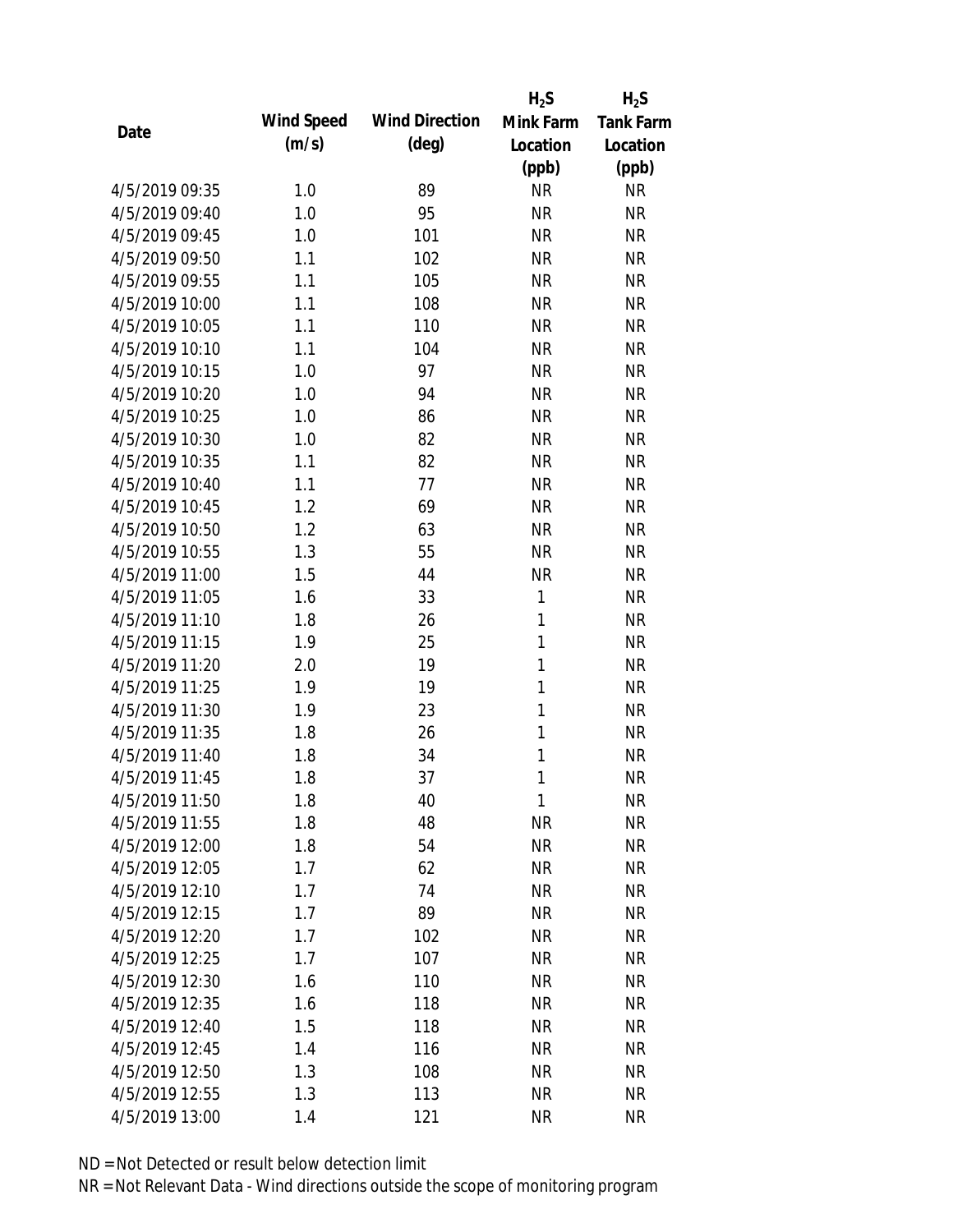|                |            |                       | $H_2S$       | $H_2S$           |
|----------------|------------|-----------------------|--------------|------------------|
|                | Wind Speed | <b>Wind Direction</b> | Mink Farm    | <b>Tank Farm</b> |
| Date           | (m/s)      | $(\text{deg})$        | Location     | Location         |
|                |            |                       | (ppb)        | (ppb)            |
| 4/5/2019 13:05 | 1.3        | 126                   | <b>NR</b>    | <b>NR</b>        |
| 4/5/2019 13:10 | 1.3        | 132                   | <b>NR</b>    | <b>NR</b>        |
| 4/5/2019 13:15 | 1.1        | 140                   | <b>NR</b>    | <b>NR</b>        |
| 4/5/2019 13:20 | 1.1        | 152                   | <b>NR</b>    | <b>NR</b>        |
| 4/5/2019 13:25 | 1.1        | 157                   | <b>NR</b>    | <b>NR</b>        |
| 4/5/2019 13:30 | 1.0        | 163                   | <b>NR</b>    | <b>NR</b>        |
| 4/5/2019 13:35 | 1.0        | 162                   | <b>NR</b>    | <b>NR</b>        |
| 4/5/2019 13:40 | 0.9        | 165                   | <b>NR</b>    | <b>NR</b>        |
| 4/5/2019 13:45 | 0.9        | 168                   | <b>NR</b>    | <b>NR</b>        |
| 4/5/2019 13:50 | 0.7        | 174                   | <b>NR</b>    | 1                |
| 4/5/2019 13:55 | 0.6        | 184                   | <b>NR</b>    | 1                |
| 4/5/2019 14:00 | 0.5        | 195                   | <b>NR</b>    | $\mathbf{1}$     |
| 4/5/2019 14:05 | 0.5        | 203                   | <b>NR</b>    | 1                |
| 4/5/2019 14:10 | 0.7        | 200                   | <b>NR</b>    | $\mathbf{1}$     |
| 4/5/2019 14:15 | 0.9        | 197                   | <b>NR</b>    | $\mathbf{1}$     |
| 4/5/2019 14:20 | 1.2        | 193                   | <b>NR</b>    | 1                |
| 4/5/2019 14:25 | 1.4        | 190                   | <b>NR</b>    | 1                |
| 4/5/2019 14:30 | 1.6        | 191                   | <b>NR</b>    | 1                |
| 4/5/2019 14:35 | 1.7        | 193                   | <b>NR</b>    | $\mathbf{1}$     |
| 4/5/2019 14:40 | 1.8        | 195                   | <b>NR</b>    | $\mathbf{1}$     |
| 4/5/2019 14:45 | 1.8        | 195                   | <b>NR</b>    | 1                |
| 4/5/2019 14:50 | 1.8        | 199                   | <b>NR</b>    | 1                |
| 4/5/2019 14:55 | 1.9        | 207                   | <b>NR</b>    | 1                |
| 4/5/2019 15:00 | 2.0        | 212                   | <b>NR</b>    | 1                |
| 4/5/2019 15:05 | 1.9        | 215                   | <b>NR</b>    | 1                |
| 4/5/2019 15:10 | 1.9        | 220                   | <b>NR</b>    | 1                |
| 4/5/2019 15:15 | 1.9        | 230                   | 1            | 1                |
| 4/5/2019 15:20 | 2.0        | 235                   | 1            | 1                |
| 4/5/2019 15:25 | 2.0        | 234                   | 1            | 1                |
| 4/5/2019 15:30 | 2.0        | 230                   | 1            | 1                |
| 4/5/2019 15:35 | 2.1        | 229                   | <b>NR</b>    | 1                |
| 4/5/2019 15:40 | 2.2        | 229                   | <b>NR</b>    | 1                |
| 4/5/2019 15:45 | 2.2        | 223                   | <b>NR</b>    | 1                |
| 4/5/2019 15:50 | 2.2        | 221                   | <b>NR</b>    | 1                |
| 4/5/2019 15:55 | 2.1        | 220                   | <b>NR</b>    | 1                |
| 4/5/2019 16:00 | 2.2        | 223                   | <b>NR</b>    | 1                |
| 4/5/2019 16:05 | 2.1        | 223                   | <b>NR</b>    | 1                |
| 4/5/2019 16:10 | 2.0        | 225                   | NR           | 1                |
| 4/5/2019 16:15 | 1.9        | 231                   | $\mathbf{1}$ | 1                |
| 4/5/2019 16:20 | 1.8        | 228                   | <b>NR</b>    | 1                |
| 4/5/2019 16:25 | 1.6        | 230                   | 1            | 1                |
| 4/5/2019 16:30 | 1.3        | 229                   | <b>NR</b>    | 1                |
|                |            |                       |              |                  |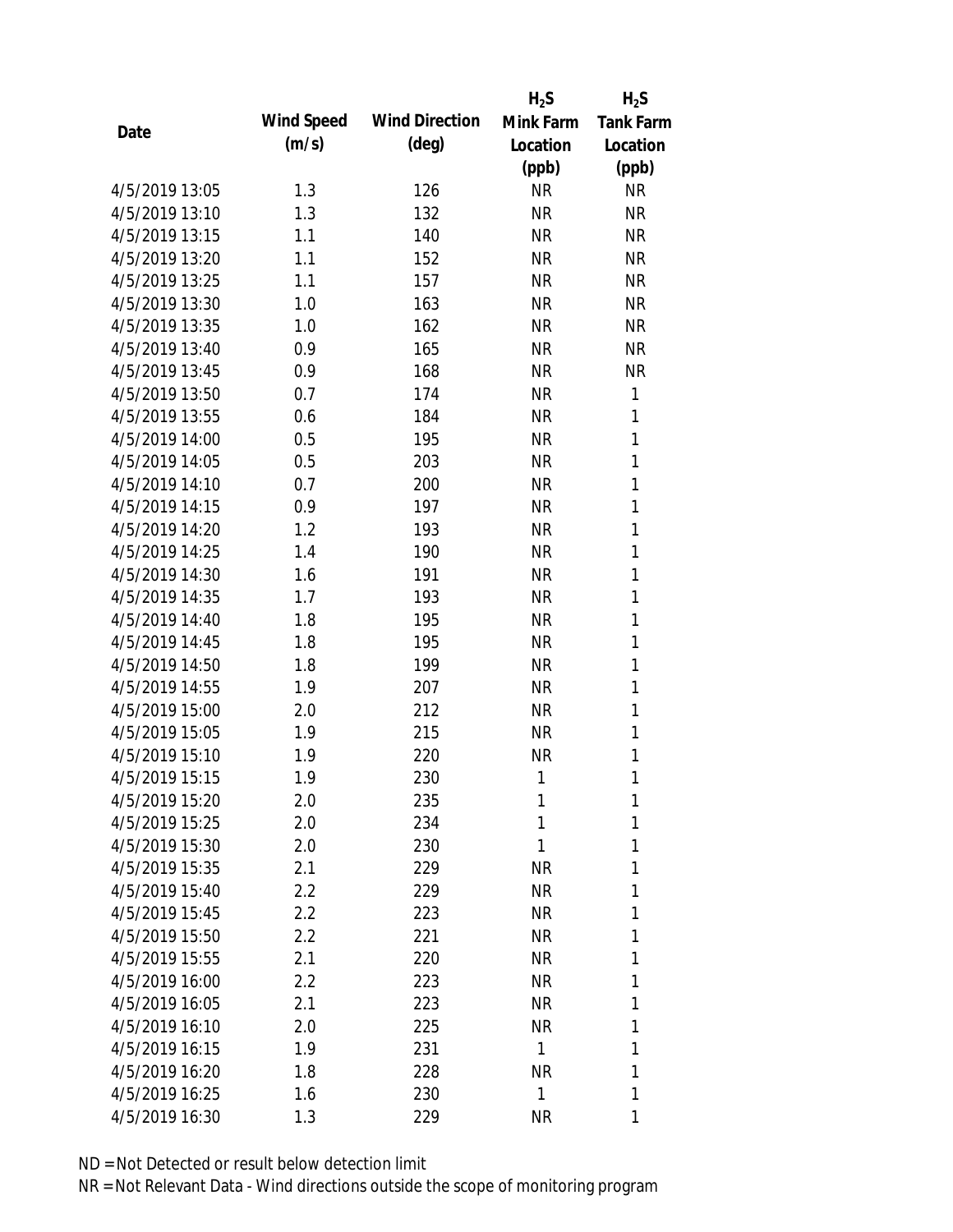|                |            |                       | $H_2S$         | $H_2S$           |
|----------------|------------|-----------------------|----------------|------------------|
| Date           | Wind Speed | <b>Wind Direction</b> | Mink Farm      | <b>Tank Farm</b> |
|                | (m/s)      | $(\text{deg})$        | Location       | Location         |
|                |            |                       | (ppb)          | (ppb)            |
| 4/5/2019 16:35 | 1.1        | 229                   | <b>NR</b>      | 1                |
| 4/5/2019 16:40 | 1.1        | 228                   | <b>NR</b>      | 1                |
| 4/5/2019 16:45 | 1.0        | 226                   | <b>NR</b>      | 1                |
| 4/5/2019 16:50 | 1.0        | 232                   | $\overline{2}$ | 1                |
| 4/5/2019 16:55 | 0.9        | 232                   | 1              | 1                |
| 4/5/2019 17:00 | 1.1        | 232                   | 1              | 1                |
| 4/5/2019 17:05 | 1.2        | 232                   | 1              | 1                |
| 4/5/2019 17:10 | 1.2        | 237                   | 1              | 1                |
| 4/5/2019 17:15 | 1.3        | 239                   | 1              | 1                |
| 4/5/2019 17:20 | 1.1        | 240                   | 1              | 1                |
| 4/5/2019 17:25 | 1.1        | 238                   | 1              | 1                |
| 4/5/2019 17:30 | 1.1        | 235                   | 1              | 1                |
| 4/5/2019 17:35 | 1.1        | 230                   | 1              | 1                |
| 4/5/2019 17:40 | 1.2        | 214                   | <b>NR</b>      | 1                |
| 4/5/2019 17:45 | 1.5        | 203                   | <b>NR</b>      | 1                |
| 4/5/2019 17:50 | 1.8        | 195                   | <b>NR</b>      | 1                |
| 4/5/2019 17:55 | 2.2        | 190                   | <b>NR</b>      | 1                |
| 4/5/2019 18:00 | 2.3        | 182                   | <b>NR</b>      | 1                |
| 4/5/2019 18:05 | 2.4        | 178                   | <b>NR</b>      | 1                |
| 4/5/2019 18:10 | 2.5        | 177                   | <b>NR</b>      | 1                |
| 4/5/2019 18:15 | 2.5        | 178                   | <b>NR</b>      | 1                |
| 4/5/2019 18:20 | 2.5        | 178                   | <b>NR</b>      | 1                |
| 4/5/2019 18:25 | 2.6        | 181                   | <b>NR</b>      | 1                |
| 4/5/2019 18:30 | 2.6        | 182                   | <b>NR</b>      | 1                |
| 4/5/2019 18:35 | 2.5        | 182                   | <b>NR</b>      | 1                |
| 4/5/2019 18:40 | 2.4        | 182                   | <b>NR</b>      | 1                |
| 4/5/2019 18:45 | 2.3        | 182                   | <b>NR</b>      | 1                |
| 4/5/2019 18:50 | 2.3        | 183                   | <b>NR</b>      | 1                |
| 4/5/2019 18:55 | 2.2        | 183                   | <b>NR</b>      | 1                |
| 4/5/2019 19:00 | 2.1        | 185                   | <b>NR</b>      | 1                |
| 4/5/2019 19:05 | 2.1        | 186                   | <b>NR</b>      | 1                |
| 4/5/2019 19:10 | 2.0        | 185                   | <b>NR</b>      | 1                |
| 4/5/2019 19:15 | 1.9        | 182                   | <b>NR</b>      | 1                |
| 4/5/2019 19:20 | 1.8        | 181                   | <b>NR</b>      | 1                |
| 4/5/2019 19:25 | 1.6        | 179                   | <b>NR</b>      | 1                |
| 4/5/2019 19:30 | 1.2        | 179                   | <b>NR</b>      | 1                |
| 4/5/2019 19:35 | 0.9        | 179                   | <b>NR</b>      | 1                |
| 4/5/2019 19:40 | 0.7        | 180                   | NR             | 1                |
| 4/5/2019 19:45 | 0.7        | 222                   | <b>NR</b>      | 1                |
| 4/5/2019 19:50 | 0.5        | 254                   | 1              | 1                |
| 4/5/2019 19:55 | 0.7        | 249                   | 1              | 1                |
| 4/5/2019 20:00 | 0.9        | 248                   | 1              | 1                |
|                |            |                       |                |                  |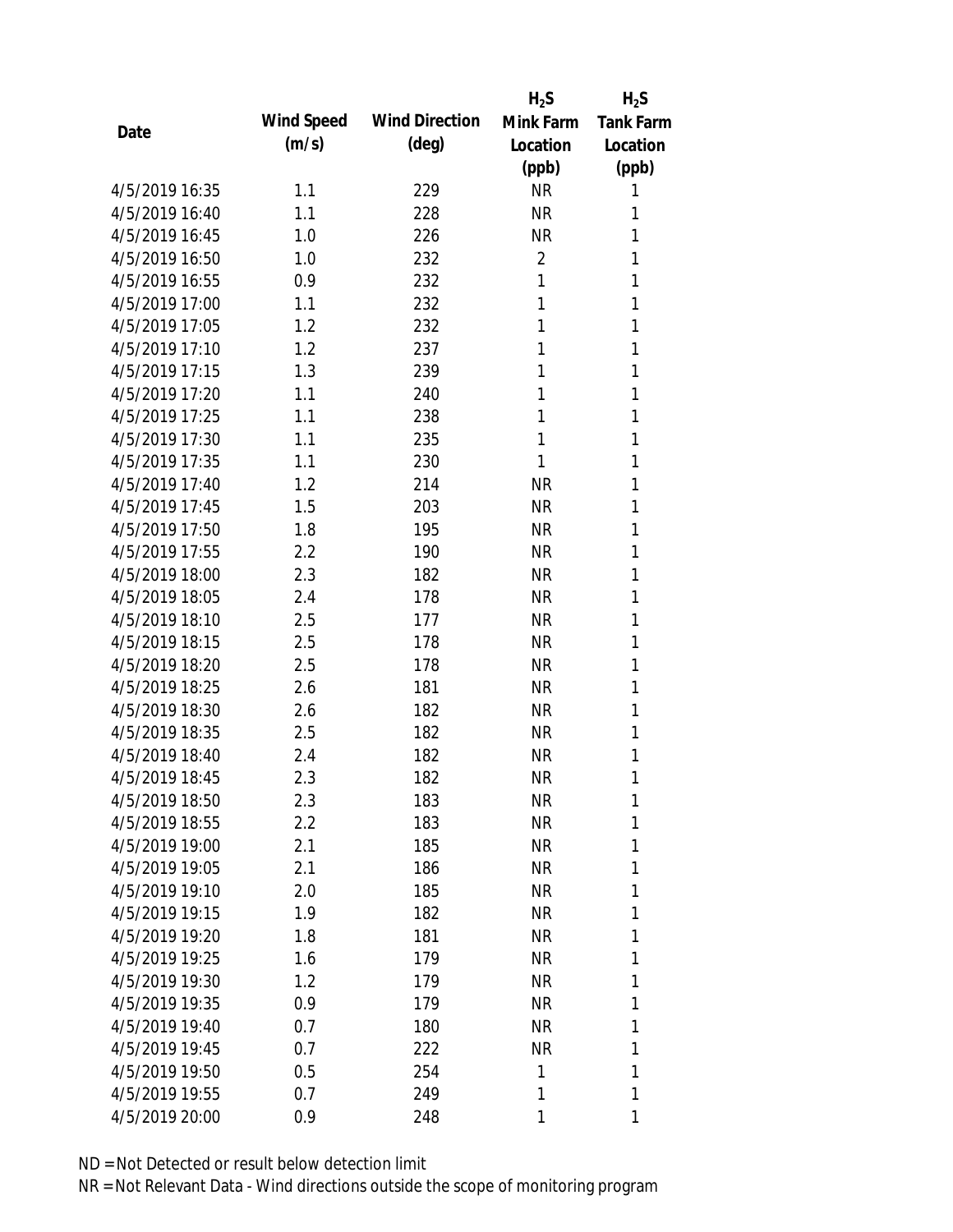|                |            |                       | $H_2S$         | $H_2S$           |
|----------------|------------|-----------------------|----------------|------------------|
| Date           | Wind Speed | <b>Wind Direction</b> | Mink Farm      | <b>Tank Farm</b> |
|                | (m/s)      | (deg)                 | Location       | Location         |
|                |            |                       | (ppb)          | (ppb)            |
| 4/5/2019 20:05 | 1.0        | 244                   | 1              | 1                |
| 4/5/2019 20:10 | 1.2        | 242                   | 1              | 1                |
| 4/5/2019 20:15 | 1.1        | 234                   | 1              | 1                |
| 4/5/2019 20:20 | 1.3        | 234                   | 1              | 1                |
| 4/5/2019 20:25 | 1.4        | 240                   | 1              | 1                |
| 4/5/2019 20:30 | 1.6        | 245                   | 1              | 1                |
| 4/5/2019 20:35 | 1.8        | 251                   | $\overline{2}$ | 1                |
| 4/5/2019 20:40 | 2.1        | 258                   | $\overline{2}$ | 1                |
| 4/5/2019 20:45 | 2.4        | 264                   | 2              | 1                |
| 4/5/2019 20:50 | 2.6        | 270                   | $\overline{2}$ | 1                |
| 4/5/2019 20:55 | 2.8        | 275                   | $\overline{2}$ | 1                |
| 4/5/2019 21:00 | 2.7        | 275                   | $\overline{2}$ | 1                |
| 4/5/2019 21:05 | 2.7        | 275                   | 1              | 1                |
| 4/5/2019 21:10 | 2.5        | 273                   | 1              | 2                |
| 4/5/2019 21:15 | 2.5        | 270                   | 1              | 1                |
| 4/5/2019 21:20 | 2.3        | 261                   | $\overline{2}$ | 1                |
| 4/5/2019 21:25 | 2.1        | 252                   | 2              | 1                |
| 4/5/2019 21:30 | 1.9        | 244                   | $\mathbf{1}$   | 1                |
| 4/5/2019 21:35 | 1.7        | 233                   | 1              | 1                |
| 4/5/2019 21:40 | 1.4        | 224                   | <b>NR</b>      | 1                |
| 4/5/2019 21:45 | 1.2        | 219                   | <b>NR</b>      | 1                |
| 4/5/2019 21:50 | 1.1        | 223                   | <b>NR</b>      | 1                |
| 4/5/2019 21:55 | 0.9        | 223                   | <b>NR</b>      | 1                |
| 4/5/2019 22:00 | 0.9        | 229                   | <b>NR</b>      | $\overline{2}$   |
| 4/5/2019 22:05 | 1.0        | 239                   | 1              | $\overline{2}$   |
| 4/5/2019 22:10 | 1.2        | 242                   | 1              | $\overline{2}$   |
| 4/5/2019 22:15 | 1.3        | 240                   | 1              | 1                |
| 4/5/2019 22:20 | 1.4        | 234                   | 1              | 1                |
| 4/5/2019 22:25 | 1.6        | 231                   | 1              | 1                |
| 4/5/2019 22:30 | 1.7        | 231                   | 1              | 1                |
| 4/5/2019 22:35 | 1.8        | 230                   | 1              | 1                |
| 4/5/2019 22:40 | 1.8        | 231                   | 1              | 1                |
| 4/5/2019 22:45 | 1.8        | 232                   | 1              | 1                |
| 4/5/2019 22:50 | 1.8        | 237                   | 1              | 1                |
| 4/5/2019 22:55 | 1.8        | 238                   | 1              | 1                |
| 4/5/2019 23:00 | 1.8        | 238                   | 1              | 1                |
| 4/5/2019 23:05 | 1.9        | 242                   | 1              | 1                |
| 4/5/2019 23:10 | 1.9        | 248                   | 1              | 1                |
| 4/5/2019 23:15 | 2.0        | 250                   | 1              | 1                |
| 4/5/2019 23:20 | 1.9        | 255                   | 1              | 1                |
| 4/5/2019 23:25 | 1.9        | 263                   | 1              | 1                |
| 4/5/2019 23:30 | 1.9        | 270                   | 1              | 1                |
|                |            |                       |                |                  |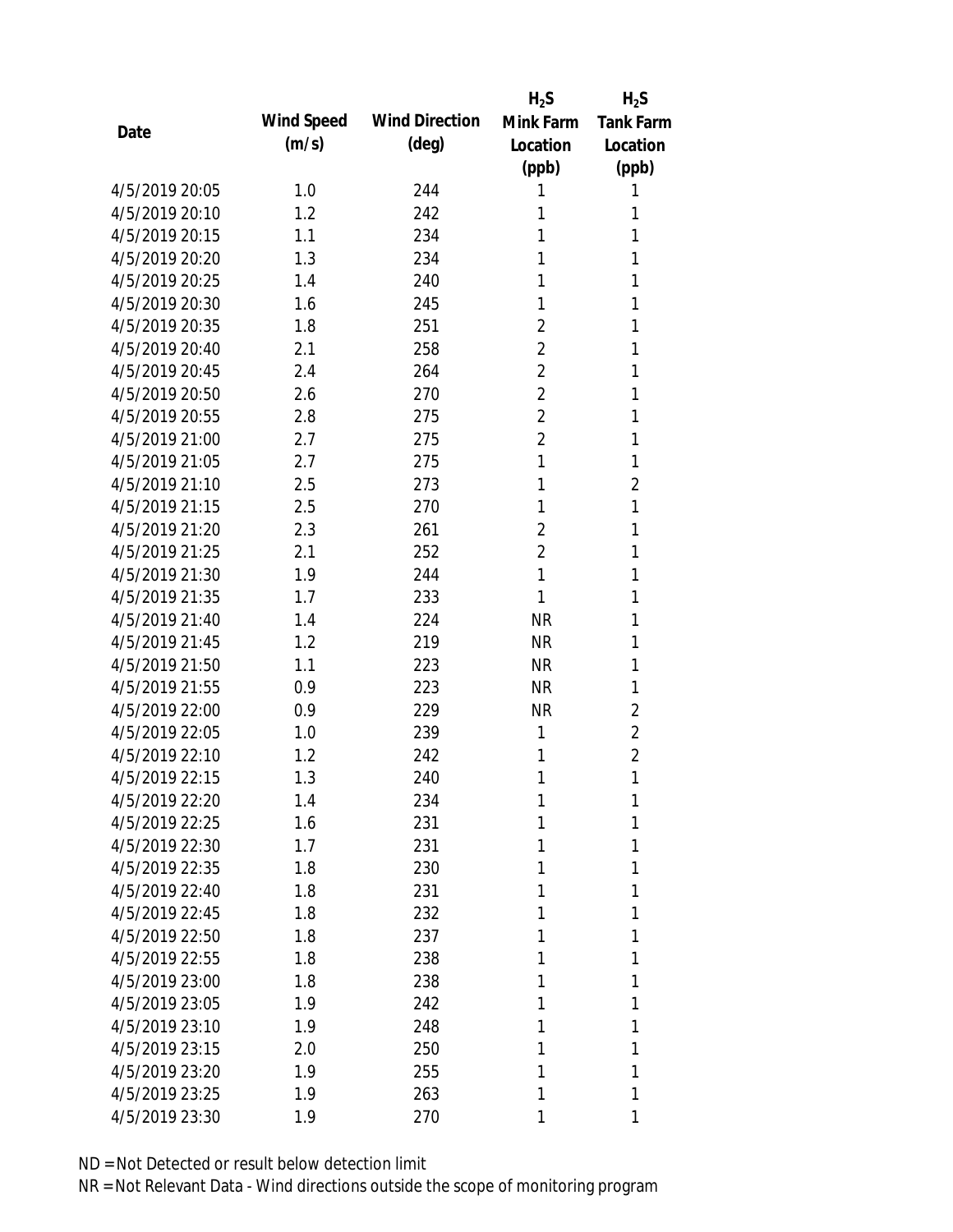|                |            |                       | $H_2S$         | $H_2S$           |
|----------------|------------|-----------------------|----------------|------------------|
| Date           | Wind Speed | <b>Wind Direction</b> | Mink Farm      | <b>Tank Farm</b> |
|                | (m/s)      | $(\text{deg})$        | Location       | Location         |
|                |            |                       | (ppb)          | (ppb)            |
| 4/5/2019 23:35 | 1.7        | 273                   | 1              | 1                |
| 4/5/2019 23:40 | 1.7        | 272                   | 1              | $\overline{2}$   |
| 4/5/2019 23:45 | 1.4        | 277                   | 1              | <b>NR</b>        |
| 4/5/2019 23:50 | 1.1        | 280                   | 1              | <b>NR</b>        |
| 4/5/2019 23:55 | 0.8        | 282                   | 1              | <b>NR</b>        |
| 4/5/2019 24:00 | 0.5        | 291                   | 2              | <b>NR</b>        |
| 4/6/2019 00:05 | 0.4        | 292                   | 1              | <b>NR</b>        |
| 4/6/2019 00:10 | 0.2        | 299                   | 1              | <b>NR</b>        |
| 4/6/2019 00:15 | 0.4        | 233                   | 1              | 1                |
| 4/6/2019 00:20 | 0.5        | 232                   | $\mathbf{1}$   | $\mathbf{1}$     |
| 4/6/2019 00:25 | 0.6        | 234                   | 1              | 1                |
| 4/6/2019 00:30 | 0.6        | 223                   | <b>NR</b>      | 1                |
| 4/6/2019 00:35 | 0.5        | 215                   | <b>NR</b>      | 1                |
| 4/6/2019 00:40 | 0.6        | 239                   | 1              | 1                |
| 4/6/2019 00:45 | 0.4        | 268                   | $\overline{2}$ | 1                |
| 4/6/2019 00:50 | 0.3        | 287                   | $\mathbf{1}$   | <b>NR</b>        |
| 4/6/2019 00:55 | 0.4        | 250                   | <b>NR</b>      | <b>NR</b>        |
| 4/6/2019 01:00 | 0.5        | 166                   | <b>NR</b>      | <b>NR</b>        |
| 4/6/2019 01:05 | 0.7        | 169                   | <b>NR</b>      | <b>NR</b>        |
| 4/6/2019 01:10 | 0.7        | 162                   | <b>NR</b>      | <b>NR</b>        |
| 4/6/2019 01:15 | 0.9        | 171                   | <b>NR</b>      | $\overline{2}$   |
| 4/6/2019 01:20 | 1.1        | 180                   | <b>NR</b>      | $\overline{2}$   |
| 4/6/2019 01:25 | 1.2        | 190                   | <b>NR</b>      | $\overline{2}$   |
| 4/6/2019 01:30 | 1.2        | 205                   | <b>NR</b>      | $\overline{2}$   |
| 4/6/2019 01:35 | 1.2        | 214                   | <b>NR</b>      | $\overline{2}$   |
| 4/6/2019 01:40 | 1.3        | 224                   | <b>NR</b>      | $\overline{2}$   |
| 4/6/2019 01:45 | 1.2        | 228                   | <b>NR</b>      | 1                |
| 4/6/2019 01:50 | 1.2        | 232                   | 1              | 1                |
| 4/6/2019 01:55 | 1.1        | 223                   | <b>NR</b>      | 1                |
| 4/6/2019 02:00 | 1.1        | 217                   | <b>NR</b>      | 1                |
| 4/6/2019 02:05 | 1.0        | 210                   | <b>NR</b>      | 1                |
| 4/6/2019 02:10 | 1.0        | 194                   | <b>NR</b>      | 1                |
| 4/6/2019 02:15 | 1.0        | 185                   | <b>NR</b>      | 1                |
| 4/6/2019 02:20 | 1.1        | 175                   | <b>NR</b>      | 1                |
| 4/6/2019 02:25 | 1.1        | 172                   | <b>NR</b>      | 1                |
| 4/6/2019 02:30 | 1.2        | 173                   | <b>NR</b>      | 1                |
| 4/6/2019 02:35 | 1.2        | 169                   | <b>NR</b>      | <b>NR</b>        |
| 4/6/2019 02:40 | 1.2        | 171                   | <b>NR</b>      | 1                |
| 4/6/2019 02:45 | 1.2        | 174                   | <b>NR</b>      | 1                |
| 4/6/2019 02:50 | 1.1        | 177                   | <b>NR</b>      | 1                |
| 4/6/2019 02:55 | 1.1        | 185                   | <b>NR</b>      | 1                |
| 4/6/2019 03:00 | 1.0        | 194                   | <b>NR</b>      | 1                |
|                |            |                       |                |                  |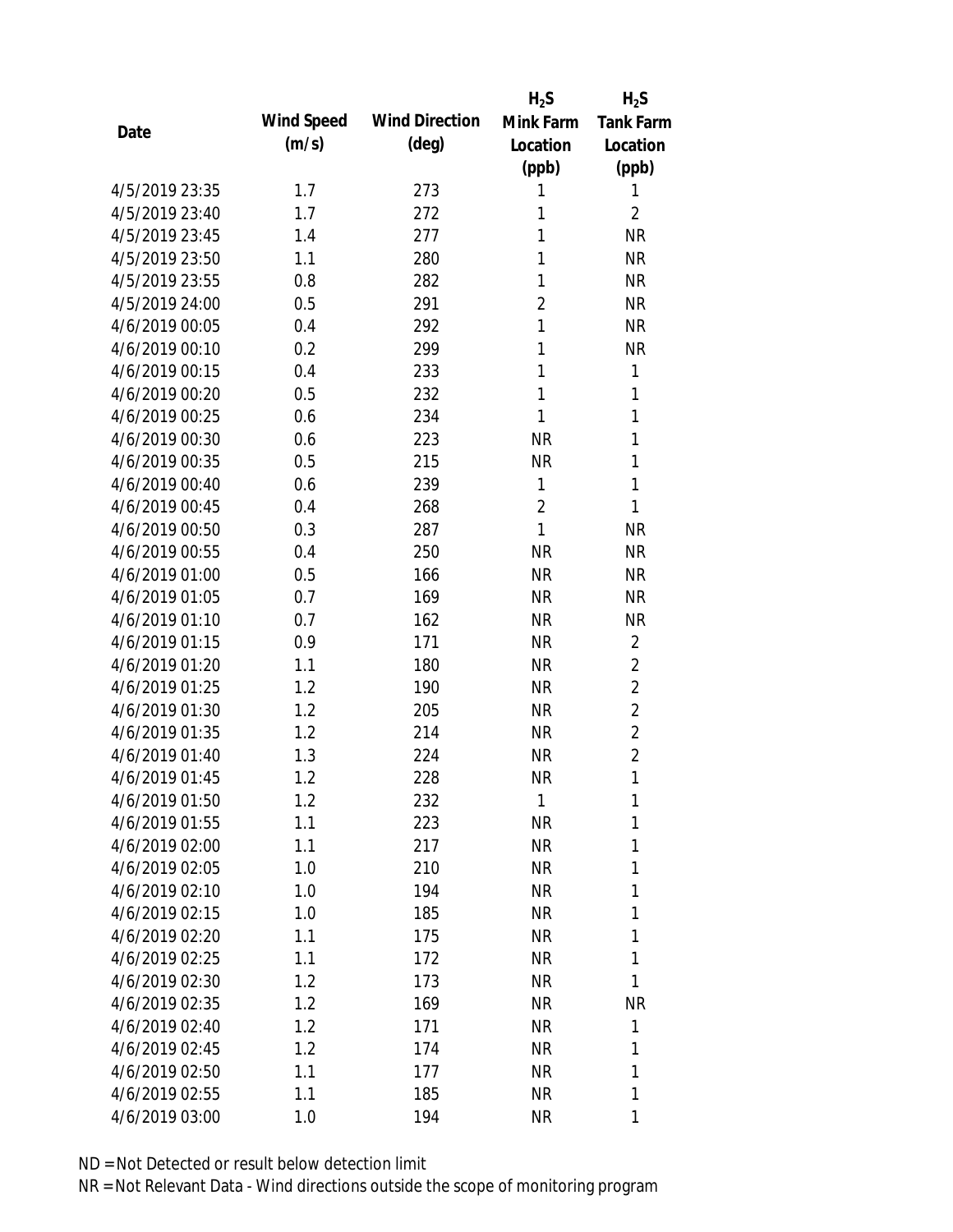|                |            |                       | $H_2S$       | $H_2S$           |
|----------------|------------|-----------------------|--------------|------------------|
| Date           | Wind Speed | <b>Wind Direction</b> | Mink Farm    | <b>Tank Farm</b> |
|                | (m/s)      | $(\text{deg})$        | Location     | Location         |
|                |            |                       | (ppb)        | (ppb)            |
| 4/6/2019 03:05 | 1.0        | 221                   | <b>NR</b>    | <b>NR</b>        |
| 4/6/2019 03:10 | 1.1        | 263                   | <b>NR</b>    | <b>NR</b>        |
| 4/6/2019 03:15 | 1.0        | 297                   | <b>NR</b>    | <b>NR</b>        |
| 4/6/2019 03:20 | 1.0        | 307                   | <b>NR</b>    | <b>NR</b>        |
| 4/6/2019 03:25 | 0.8        | 321                   | 1            | <b>NR</b>        |
| 4/6/2019 03:30 | 0.7        | 333                   | $\mathbf{1}$ | <b>NR</b>        |
| 4/6/2019 03:35 | 0.4        | 334                   | $\mathbf{1}$ | <b>NR</b>        |
| 4/6/2019 03:40 | 0.2        | 343                   | $\mathbf{1}$ | <b>NR</b>        |
| 4/6/2019 03:45 | 0.1        | 180                   | <b>NR</b>    | 1                |
| 4/6/2019 03:50 | 0.1        | 190                   | <b>NR</b>    | $\mathbf{1}$     |
| 4/6/2019 03:55 | 0.2        | 176                   | <b>NR</b>    | $\mathbf{1}$     |
| 4/6/2019 04:00 | 0.2        | 175                   | <b>NR</b>    | $\mathbf{1}$     |
| 4/6/2019 04:05 | 0.2        | 175                   | <b>NR</b>    | $\mathbf{1}$     |
| 4/6/2019 04:10 | 0.2        | 175                   | <b>NR</b>    | 1                |
| 4/6/2019 04:15 | 0.1        | 162                   | <b>NR</b>    | <b>NR</b>        |
| 4/6/2019 04:20 | 0.1        | 135                   | <b>NR</b>    | <b>NR</b>        |
| 4/6/2019 04:25 | 0.0        | 104                   | <b>NR</b>    | <b>NR</b>        |
| 4/6/2019 04:30 | 0.1        | 70                    | <b>NR</b>    | <b>NR</b>        |
| 4/6/2019 04:35 | 0.3        | 83                    | <b>NR</b>    | <b>NR</b>        |
| 4/6/2019 04:40 | 0.5        | 91                    | <b>NR</b>    | <b>NR</b>        |
| 4/6/2019 04:45 | 0.7        | 89                    | <b>NR</b>    | <b>NR</b>        |
| 4/6/2019 04:50 | 0.8        | 81                    | <b>NR</b>    | <b>NR</b>        |
| 4/6/2019 04:55 | 1.0        | 73                    | <b>NR</b>    | <b>NR</b>        |
| 4/6/2019 05:00 | 1.0        | 69                    | <b>NR</b>    | <b>NR</b>        |
| 4/6/2019 05:05 | 0.9        | 62                    | <b>NR</b>    | <b>NR</b>        |
| 4/6/2019 05:10 | 0.7        | 51                    | <b>NR</b>    | <b>NR</b>        |
| 4/6/2019 05:15 | 0.8        | 43                    | <b>NR</b>    | <b>NR</b>        |
| 4/6/2019 05:20 | 0.8        | 42                    | <b>NR</b>    | <b>NR</b>        |
| 4/6/2019 05:25 | 0.7        | 43                    | <b>NR</b>    | <b>NR</b>        |
| 4/6/2019 05:30 | 0.6        | 49                    | <b>NR</b>    | <b>NR</b>        |
| 4/6/2019 05:35 | 0.8        | 59                    | <b>NR</b>    | <b>NR</b>        |
| 4/6/2019 05:40 | 0.9        | 67                    | <b>NR</b>    | <b>NR</b>        |
| 4/6/2019 05:45 | 0.9        | 76                    | <b>NR</b>    | <b>NR</b>        |
| 4/6/2019 05:50 | 0.8        | 89                    | <b>NR</b>    | <b>NR</b>        |
| 4/6/2019 05:55 | 0.9        | 90                    | <b>NR</b>    | <b>NR</b>        |
| 4/6/2019 06:00 | 1.0        | 88                    | <b>NR</b>    | <b>NR</b>        |
| 4/6/2019 06:05 | 0.8        | 88                    | <b>NR</b>    | <b>NR</b>        |
| 4/6/2019 06:10 | 0.7        | 82                    | NR           | <b>NR</b>        |
| 4/6/2019 06:15 | 0.9        | 82                    | <b>NR</b>    | <b>NR</b>        |
| 4/6/2019 06:20 | 1.1        | 81                    | <b>NR</b>    | <b>NR</b>        |
| 4/6/2019 06:25 | 1.1        | 73                    | <b>NR</b>    | <b>NR</b>        |
| 4/6/2019 06:30 | 1.2        | 70                    | <b>NR</b>    | <b>NR</b>        |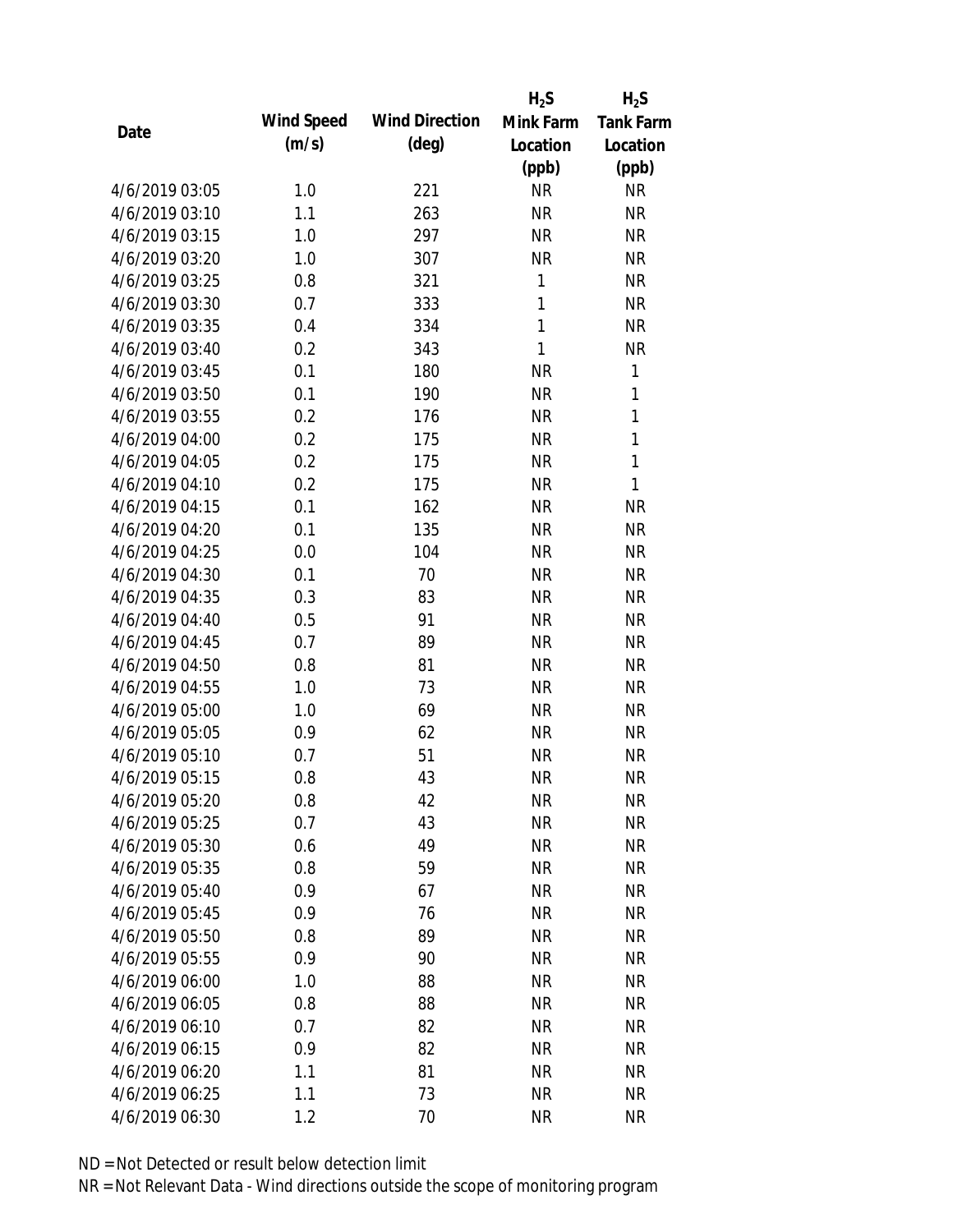|                |            |                       | $H_2S$    | $H_2S$           |
|----------------|------------|-----------------------|-----------|------------------|
| Date           | Wind Speed | <b>Wind Direction</b> | Mink Farm | <b>Tank Farm</b> |
|                | (m/s)      | $(\text{deg})$        | Location  | Location         |
|                |            |                       | (ppb)     | (ppb)            |
| 4/6/2019 06:35 | 1.4        | 70                    | <b>NR</b> | <b>NR</b>        |
| 4/6/2019 06:40 | 1.6        | 71                    | <b>NR</b> | <b>NR</b>        |
| 4/6/2019 06:45 | 1.7        | 72                    | <b>NR</b> | <b>NR</b>        |
| 4/6/2019 06:50 | 1.6        | 75                    | <b>NR</b> | <b>NR</b>        |
| 4/6/2019 06:55 | 1.6        | 84                    | <b>NR</b> | <b>NR</b>        |
| 4/6/2019 07:00 | 1.6        | 94                    | <b>NR</b> | <b>NR</b>        |
| 4/6/2019 07:05 | 1.5        | 102                   | <b>NR</b> | <b>NR</b>        |
| 4/6/2019 07:10 | 1.2        | 107                   | <b>NR</b> | <b>NR</b>        |
| 4/6/2019 07:15 | 0.9        | 112                   | <b>NR</b> | <b>NR</b>        |
| 4/6/2019 07:20 | 0.8        | 114                   | <b>NR</b> | <b>NR</b>        |
| 4/6/2019 07:25 | 0.6        | 112                   | <b>NR</b> | <b>NR</b>        |
| 4/6/2019 07:30 | 0.6        | 98                    | <b>NR</b> | <b>NR</b>        |
| 4/6/2019 07:35 | 0.7        | 87                    | <b>NR</b> | <b>NR</b>        |
| 4/6/2019 07:40 | 1.0        | 86                    | <b>NR</b> | <b>NR</b>        |
| 4/6/2019 07:45 | 1.3        | 89                    | <b>NR</b> | <b>NR</b>        |
| 4/6/2019 07:50 | 1.3        | 90                    | <b>NR</b> | <b>NR</b>        |
| 4/6/2019 07:55 | 1.3        | 93                    | <b>NR</b> | <b>NR</b>        |
| 4/6/2019 08:00 | 1.2        | 98                    | <b>NR</b> | <b>NR</b>        |
| 4/6/2019 08:05 | 1.1        | 101                   | <b>NR</b> | <b>NR</b>        |
| 4/6/2019 08:10 | 0.9        | 102                   | <b>NR</b> | <b>NR</b>        |
| 4/6/2019 08:15 | 0.8        | 104                   | <b>NR</b> | <b>NR</b>        |
| 4/6/2019 08:20 | 1.0        | 108                   | <b>NR</b> | <b>NR</b>        |
| 4/6/2019 08:25 | 1.3        | 106                   | <b>NR</b> | <b>NR</b>        |
| 4/6/2019 08:30 | 1.5        | 107                   | <b>NR</b> | <b>NR</b>        |
| 4/6/2019 08:35 | 1.7        | 109                   | <b>NR</b> | <b>NR</b>        |
| 4/6/2019 08:40 | 1.8        | 110                   | <b>NR</b> | <b>NR</b>        |
| 4/6/2019 08:45 | 1.7        | 102                   | <b>NR</b> | <b>NR</b>        |
| 4/6/2019 08:50 | 1.6        | 89                    | <b>NR</b> | <b>NR</b>        |
| 4/6/2019 08:55 | 1.5        | 78                    | <b>NR</b> | <b>NR</b>        |
| 4/6/2019 09:00 | 1.3        | 71                    | <b>NR</b> | <b>NR</b>        |
| 4/6/2019 09:05 | 1.0        | 58                    | <b>NR</b> | <b>NR</b>        |
| 4/6/2019 09:10 | 0.8        | 50                    | <b>NR</b> | <b>NR</b>        |
| 4/6/2019 09:15 | 0.8        | 71                    | <b>NR</b> | <b>NR</b>        |
| 4/6/2019 09:20 | 0.8        | 95                    | <b>NR</b> | <b>NR</b>        |
| 4/6/2019 09:25 | 0.7        | 119                   | <b>NR</b> | <b>NR</b>        |
| 4/6/2019 09:30 | 0.8        | 126                   | <b>NR</b> | <b>NR</b>        |
| 4/6/2019 09:35 | 0.9        | 128                   | <b>NR</b> | <b>NR</b>        |
| 4/6/2019 09:40 | 1.1        | 130                   | <b>NR</b> | <b>NR</b>        |
| 4/6/2019 09:45 | 1.3        | 131                   | <b>NR</b> | <b>NR</b>        |
| 4/6/2019 09:50 | 1.5        | 138                   | <b>NR</b> | <b>NR</b>        |
| 4/6/2019 09:55 | 1.8        | 143                   | <b>NR</b> | <b>NR</b>        |
| 4/6/2019 10:00 | 2.0        | 154                   | <b>NR</b> | <b>NR</b>        |
|                |            |                       |           |                  |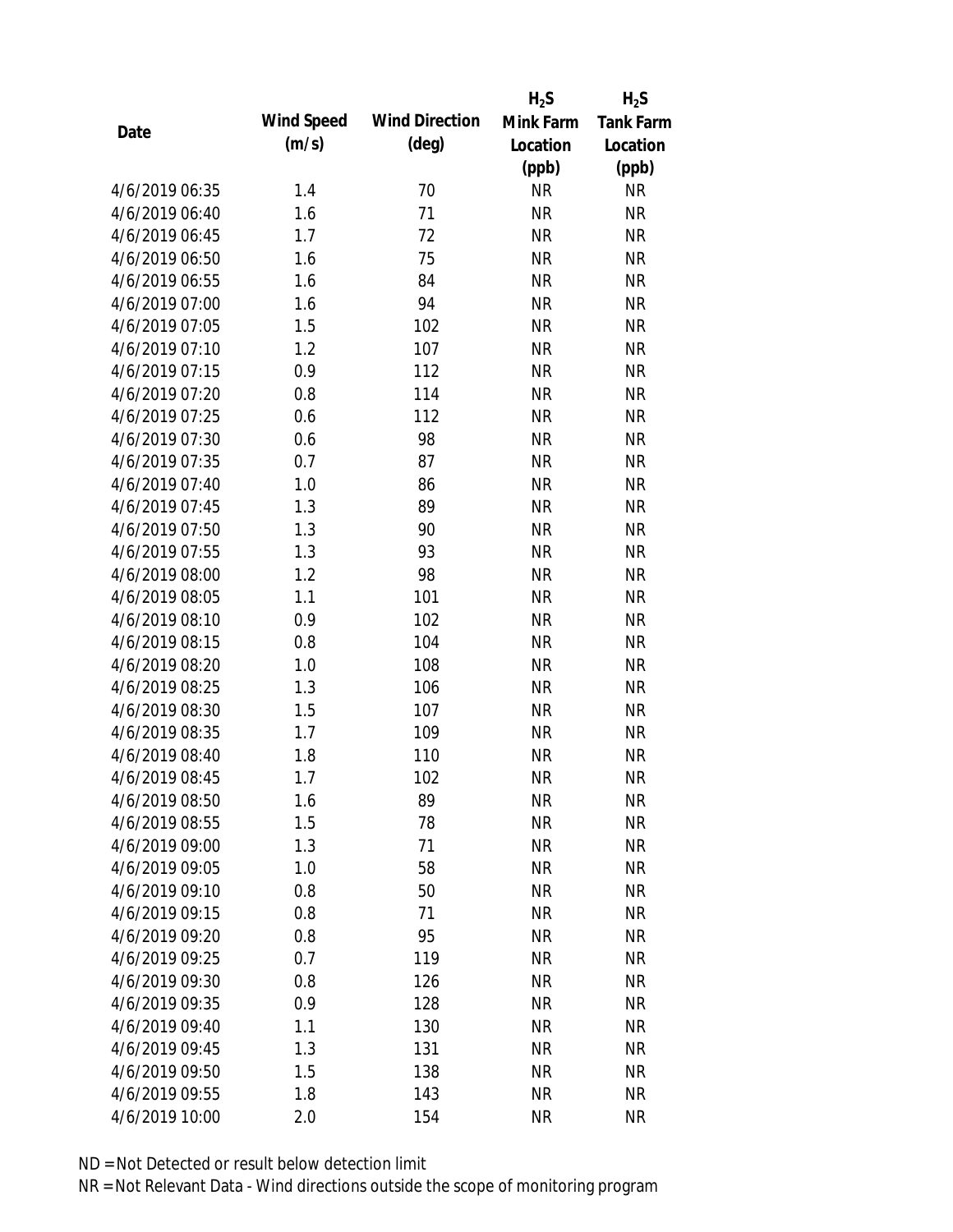|                |            |                       | $H_2S$    | $H_2S$           |
|----------------|------------|-----------------------|-----------|------------------|
| Date           | Wind Speed | <b>Wind Direction</b> | Mink Farm | <b>Tank Farm</b> |
|                | (m/s)      | $(\text{deg})$        | Location  | Location         |
|                |            |                       | (ppb)     | (ppb)            |
| 4/6/2019 10:05 | 2.1        | 168                   | <b>NR</b> | NR               |
| 4/6/2019 10:10 | 2.4        | 171                   | <b>NR</b> | 1                |
| 4/6/2019 10:15 | 2.6        | 174                   | <b>NR</b> | 1                |
| 4/6/2019 10:20 | 2.6        | 173                   | <b>NR</b> | 1                |
| 4/6/2019 10:25 | 2.7        | 178                   | <b>NR</b> | 1                |
| 4/6/2019 10:30 | 2.9        | 177                   | <b>NR</b> | 1                |
| 4/6/2019 10:35 | 2.9        | 174                   | <b>NR</b> | 1                |
| 4/6/2019 10:40 | 3.0        | 178                   | <b>NR</b> | 1                |
| 4/6/2019 10:45 | 2.9        | 181                   | <b>NR</b> | 1                |
| 4/6/2019 10:50 | 2.9        | 185                   | <b>NR</b> | 1                |
| 4/6/2019 10:55 | 3.0        | 186                   | <b>NR</b> | 1                |
| 4/6/2019 11:00 | 2.8        | 188                   | <b>NR</b> | 1                |
| 4/6/2019 11:05 | 2.8        | 193                   | <b>NR</b> | 1                |
| 4/6/2019 11:10 | 2.8        | 199                   | <b>NR</b> | 1                |
| 4/6/2019 11:15 | 2.7        | 202                   | <b>NR</b> | 1                |
| 4/6/2019 11:20 | 2.6        | 208                   | <b>NR</b> | 1                |
| 4/6/2019 11:25 | 2.5        | 215                   | <b>NR</b> | 1                |
| 4/6/2019 11:30 | 2.7        | 218                   | <b>NR</b> | 1                |
| 4/6/2019 11:35 | 2.7        | 215                   | <b>NR</b> | 1                |
| 4/6/2019 11:40 | 2.6        | 211                   | <b>NR</b> | 1                |
| 4/6/2019 11:45 | 2.5        | 204                   | <b>NR</b> | 1                |
| 4/6/2019 11:50 | 2.7        | 198                   | <b>NR</b> | 1                |
| 4/6/2019 11:55 | 2.7        | 190                   | <b>NR</b> | 1                |
| 4/6/2019 12:00 | 2.5        | 188                   | <b>NR</b> | 1                |
| 4/6/2019 12:05 | 2.3        | 190                   | <b>NR</b> | 1                |
| 4/6/2019 12:10 | 2.4        | 190                   | <b>NR</b> | 1                |
| 4/6/2019 12:15 | 2.5        | 191                   | <b>NR</b> | 1                |
| 4/6/2019 12:20 | 2.4        | 180                   | <b>NR</b> | 1                |
| 4/6/2019 12:25 | 2.4        | 171                   | <b>NR</b> | 1                |
| 4/6/2019 12:30 | 2.5        | 162                   | <b>NR</b> | <b>NR</b>        |
| 4/6/2019 12:35 | 2.9        | 163                   | <b>NR</b> | <b>NR</b>        |
| 4/6/2019 12:40 | 2.7        | 159                   | <b>NR</b> | <b>NR</b>        |
| 4/6/2019 12:45 | 2.7        | 153                   | <b>NR</b> | <b>NR</b>        |
| 4/6/2019 12:50 | 2.7        | 161                   | <b>NR</b> | <b>NR</b>        |
| 4/6/2019 12:55 | 2.8        | 162                   | <b>NR</b> | <b>NR</b>        |
| 4/6/2019 13:00 | 2.7        | 167                   | <b>NR</b> | <b>NR</b>        |
| 4/6/2019 13:05 | 2.4        | 166                   | <b>NR</b> | <b>NR</b>        |
| 4/6/2019 13:10 | 2.5        | 166                   | NR        | <b>NR</b>        |
| 4/6/2019 13:15 | 2.6        | 170                   | <b>NR</b> | 1                |
| 4/6/2019 13:20 | 2.7        | 175                   | <b>NR</b> | 1                |
| 4/6/2019 13:25 | 2.4        | 183                   | <b>NR</b> | 1                |
| 4/6/2019 13:30 | 2.4        | 180                   | <b>NR</b> | 1                |
|                |            |                       |           |                  |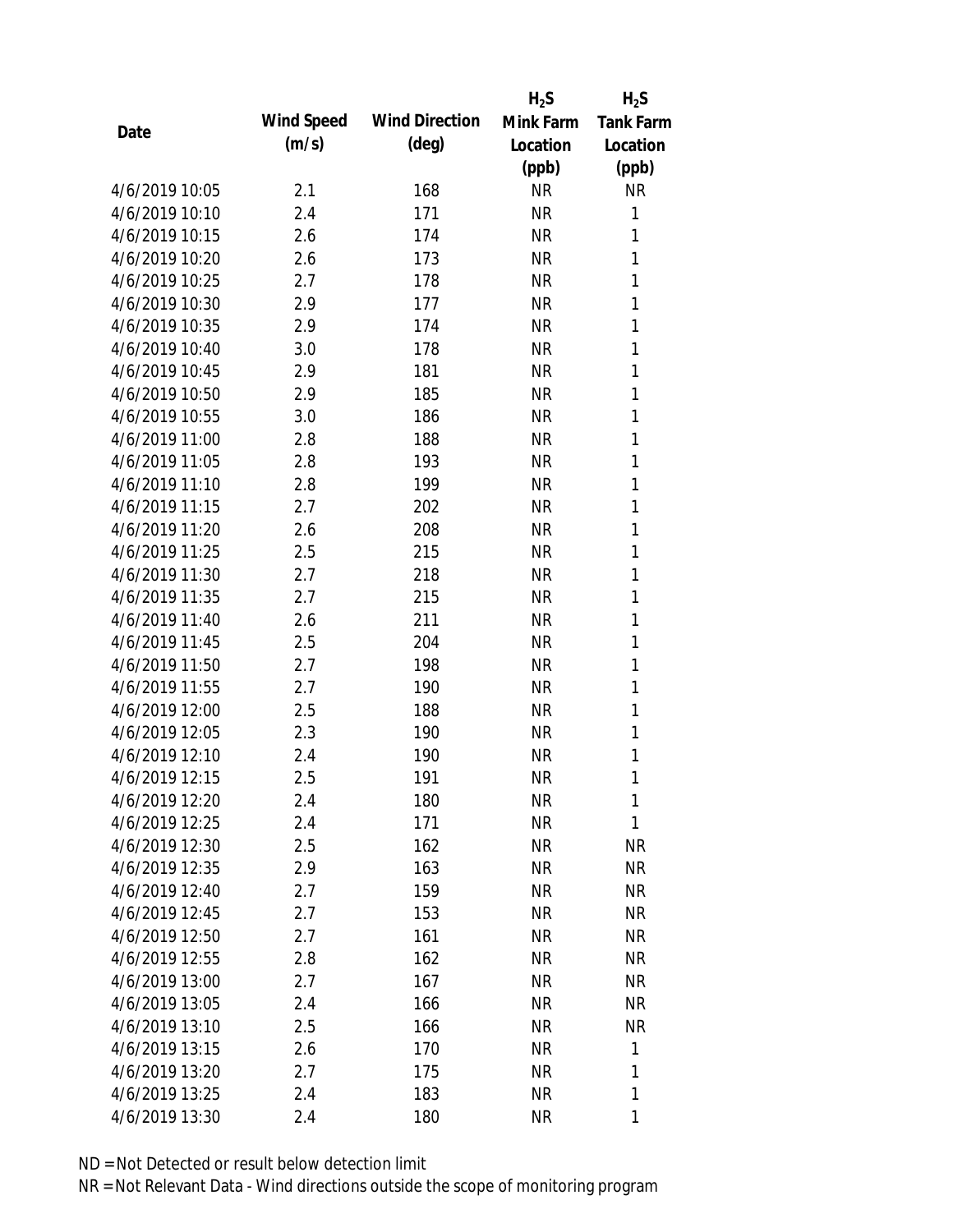|                |            |                       | $H_2S$    | $H_2S$           |
|----------------|------------|-----------------------|-----------|------------------|
| Date           | Wind Speed | <b>Wind Direction</b> | Mink Farm | <b>Tank Farm</b> |
|                | (m/s)      | $(\text{deg})$        | Location  | Location         |
|                |            |                       | (ppb)     | (ppb)            |
| 4/6/2019 13:35 | 2.6        | 174                   | <b>NR</b> | 1                |
| 4/6/2019 13:40 | 2.7        | 172                   | <b>NR</b> | 1                |
| 4/6/2019 13:45 | 2.8        | 168                   | <b>NR</b> | <b>NR</b>        |
| 4/6/2019 13:50 | 2.8        | 163                   | <b>NR</b> | <b>NR</b>        |
| 4/6/2019 13:55 | 3.1        | 158                   | <b>NR</b> | <b>NR</b>        |
| 4/6/2019 14:00 | 3.2        | 155                   | <b>NR</b> | <b>NR</b>        |
| 4/6/2019 14:05 | 3.5        | 153                   | <b>NR</b> | <b>NR</b>        |
| 4/6/2019 14:10 | 3.5        | 157                   | <b>NR</b> | <b>NR</b>        |
| 4/6/2019 14:15 | 3.5        | 164                   | <b>NR</b> | <b>NR</b>        |
| 4/6/2019 14:20 | 3.7        | 163                   | <b>NR</b> | <b>NR</b>        |
| 4/6/2019 14:25 | 3.9        | 165                   | <b>NR</b> | <b>NR</b>        |
| 4/6/2019 14:30 | 4.1        | 169                   | <b>NR</b> | <b>NR</b>        |
| 4/6/2019 14:35 | 4.0        | 171                   | <b>NR</b> | $\mathbf{1}$     |
| 4/6/2019 14:40 | 4.2        | 167                   | <b>NR</b> | <b>NR</b>        |
| 4/6/2019 14:45 | 4.4        | 160                   | <b>NR</b> | <b>NR</b>        |
| 4/6/2019 14:50 | 4.5        | 159                   | <b>NR</b> | <b>NR</b>        |
| 4/6/2019 14:55 | 4.6        | 160                   | <b>NR</b> | <b>NR</b>        |
| 4/6/2019 15:00 | 4.6        | 158                   | <b>NR</b> | <b>NR</b>        |
| 4/6/2019 15:05 | 4.5        | 160                   | <b>NR</b> | <b>NR</b>        |
| 4/6/2019 15:10 | 4.6        | 162                   | <b>NR</b> | <b>NR</b>        |
| 4/6/2019 15:15 | 4.6        | 171                   | <b>NR</b> | 1                |
| 4/6/2019 15:20 | 4.5        | 178                   | <b>NR</b> | 1                |
| 4/6/2019 15:25 | 4.2        | 179                   | <b>NR</b> | 1                |
| 4/6/2019 15:30 | 4.3        | 184                   | <b>NR</b> | 1                |
| 4/6/2019 15:35 | 4.6        | 182                   | <b>NR</b> | 1                |
| 4/6/2019 15:40 | 4.5        | 182                   | <b>NR</b> | 1                |
| 4/6/2019 15:45 | 4.6        | 176                   | <b>NR</b> | 1                |
| 4/6/2019 15:50 | 4.8        | 172                   | <b>NR</b> | 1                |
| 4/6/2019 15:55 | 5.0        | 171                   | <b>NR</b> | 1                |
| 4/6/2019 16:00 | 5.0        | 167                   | <b>NR</b> | <b>NR</b>        |
| 4/6/2019 16:05 | 4.9        | 168                   | <b>NR</b> | <b>NR</b>        |
| 4/6/2019 16:10 | 5.0        | 173                   | <b>NR</b> | 1                |
| 4/6/2019 16:15 | 4.9        | 173                   | <b>NR</b> | 1                |
| 4/6/2019 16:20 | 4.9        | 169                   | <b>NR</b> | <b>NR</b>        |
| 4/6/2019 16:25 | 4.8        | 166                   | <b>NR</b> | <b>NR</b>        |
| 4/6/2019 16:30 | 4.8        | 162                   | <b>NR</b> | <b>NR</b>        |
| 4/6/2019 16:35 | 5.0        | 157                   | <b>NR</b> | <b>NR</b>        |
| 4/6/2019 16:40 | 5.0        | 153                   | <b>NR</b> | <b>NR</b>        |
| 4/6/2019 16:45 | 5.1        | 153                   | <b>NR</b> | <b>NR</b>        |
| 4/6/2019 16:50 | 5.0        | 156                   | <b>NR</b> | <b>NR</b>        |
| 4/6/2019 16:55 | 5.1        | 156                   | <b>NR</b> | <b>NR</b>        |
| 4/6/2019 17:00 | 5.1        | 157                   | <b>NR</b> | <b>NR</b>        |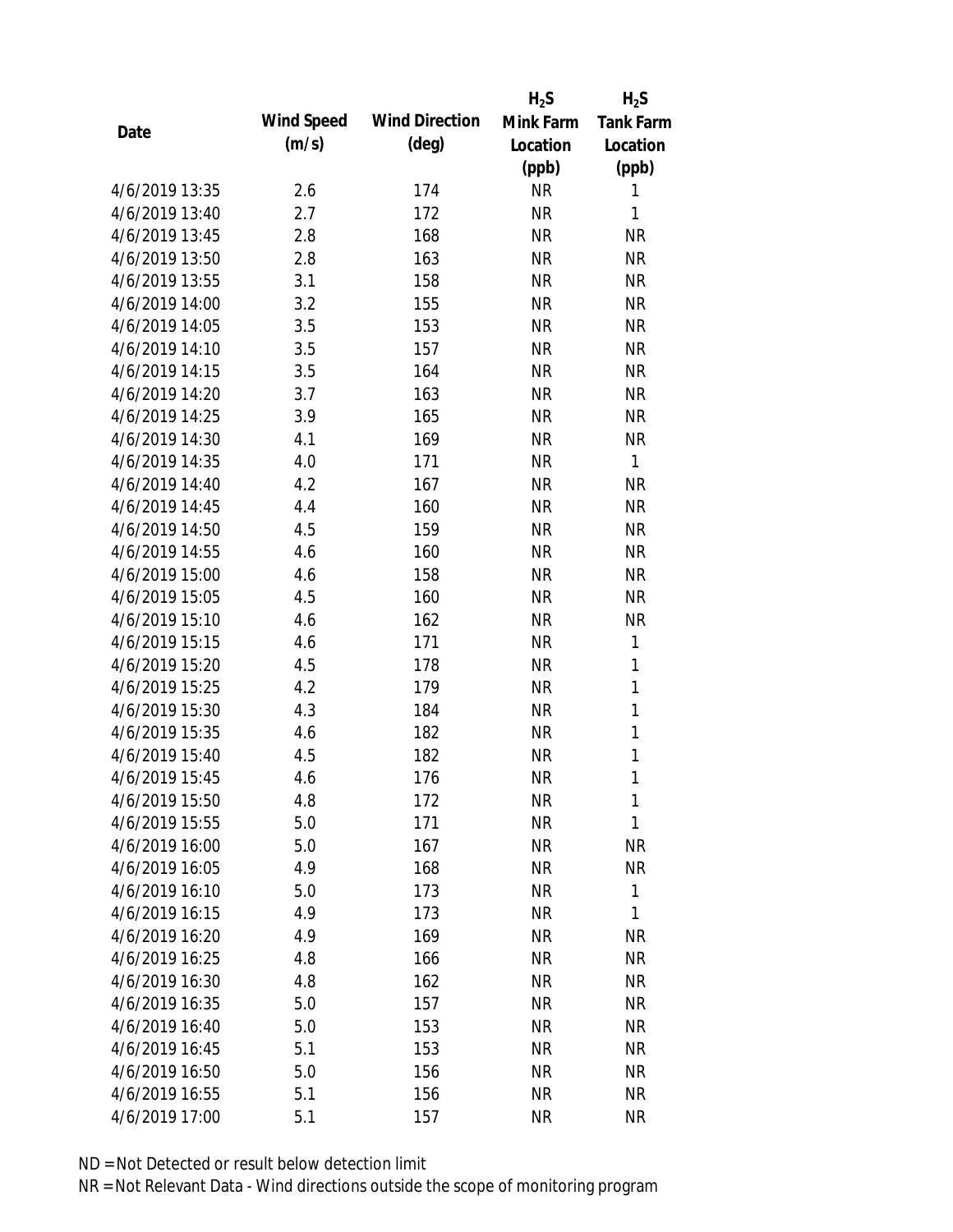|                |            |                       | $H_2S$    | $H_2S$           |
|----------------|------------|-----------------------|-----------|------------------|
|                | Wind Speed | <b>Wind Direction</b> | Mink Farm | <b>Tank Farm</b> |
| Date           | (m/s)      | $(\text{deg})$        | Location  | Location         |
|                |            |                       | (ppb)     | (ppb)            |
| 4/6/2019 17:05 | 5.1        | 159                   | <b>NR</b> | <b>NR</b>        |
| 4/6/2019 17:10 | 4.8        | 159                   | <b>NR</b> | <b>NR</b>        |
| 4/6/2019 17:15 | 4.8        | 161                   | <b>NR</b> | <b>NR</b>        |
| 4/6/2019 17:20 | 4.8        | 162                   | <b>NR</b> | <b>NR</b>        |
| 4/6/2019 17:25 | 4.6        | 165                   | <b>NR</b> | <b>NR</b>        |
| 4/6/2019 17:30 | 4.7        | 166                   | <b>NR</b> | <b>NR</b>        |
| 4/6/2019 17:35 | 4.7        | 164                   | <b>NR</b> | <b>NR</b>        |
| 4/6/2019 17:40 | 4.7        | 161                   | <b>NR</b> | <b>NR</b>        |
| 4/6/2019 17:45 | 4.5        | 158                   | <b>NR</b> | <b>NR</b>        |
| 4/6/2019 17:50 | 4.7        | 155                   | <b>NR</b> | <b>NR</b>        |
| 4/6/2019 17:55 | 4.6        | 152                   | <b>NR</b> | <b>NR</b>        |
| 4/6/2019 18:00 | 4.5        | 152                   | <b>NR</b> | <b>NR</b>        |
| 4/6/2019 18:05 | 4.5        | 156                   | <b>NR</b> | <b>NR</b>        |
| 4/6/2019 18:10 | 4.5        | 161                   | <b>NR</b> | <b>NR</b>        |
| 4/6/2019 18:15 | 4.7        | 163                   | <b>NR</b> | <b>NR</b>        |
| 4/6/2019 18:20 | 4.6        | 162                   | <b>NR</b> | <b>NR</b>        |
| 4/6/2019 18:25 | 4.6        | 162                   | <b>NR</b> | <b>NR</b>        |
| 4/6/2019 18:30 | 4.7        | 159                   | <b>NR</b> | <b>NR</b>        |
| 4/6/2019 18:35 | 4.8        | 154                   | <b>NR</b> | <b>NR</b>        |
| 4/6/2019 18:40 | 4.7        | 149                   | <b>NR</b> | <b>NR</b>        |
| 4/6/2019 18:45 | 4.5        | 145                   | <b>NR</b> | <b>NR</b>        |
| 4/6/2019 18:50 | 4.4        | 145                   | <b>NR</b> | <b>NR</b>        |
| 4/6/2019 18:55 | 4.3        | 146                   | <b>NR</b> | <b>NR</b>        |
| 4/6/2019 19:00 | 4.1        | 146                   | <b>NR</b> | <b>NR</b>        |
| 4/6/2019 19:05 | 3.8        | 147                   | <b>NR</b> | <b>NR</b>        |
| 4/6/2019 19:10 | 3.7        | 147                   | <b>NR</b> | <b>NR</b>        |
| 4/6/2019 19:15 | 3.6        | 147                   | <b>NR</b> | <b>NR</b>        |
| 4/6/2019 19:20 | 3.5        | 147                   | <b>NR</b> | <b>NR</b>        |
| 4/6/2019 19:25 | 3.4        | 147                   | <b>NR</b> | <b>NR</b>        |
| 4/6/2019 19:30 | 3.3        | 147                   | <b>NR</b> | <b>NR</b>        |
| 4/6/2019 19:35 | 3.4        | 148                   | <b>NR</b> | <b>NR</b>        |
| 4/6/2019 19:40 | 3.4        | 151                   | <b>NR</b> | <b>NR</b>        |
| 4/6/2019 19:45 | 3.4        | 152                   | <b>NR</b> | <b>NR</b>        |
| 4/6/2019 19:50 | 3.4        | 153                   | <b>NR</b> | <b>NR</b>        |
| 4/6/2019 19:55 | 3.5        | 154                   | <b>NR</b> | <b>NR</b>        |
| 4/6/2019 20:00 | 3.5        | 153                   | <b>NR</b> | <b>NR</b>        |
| 4/6/2019 20:05 | 3.5        | 153                   | <b>NR</b> | <b>NR</b>        |
| 4/6/2019 20:10 | 3.5        | 151                   | <b>NR</b> | <b>NR</b>        |
| 4/6/2019 20:15 | 3.5        | 149                   | <b>NR</b> | <b>NR</b>        |
| 4/6/2019 20:20 | 3.4        | 148                   | <b>NR</b> | <b>NR</b>        |
| 4/6/2019 20:25 | 3.4        | 147                   | <b>NR</b> | <b>NR</b>        |
| 4/6/2019 20:30 | 3.4        | 146                   | <b>NR</b> | <b>NR</b>        |
|                |            |                       |           |                  |